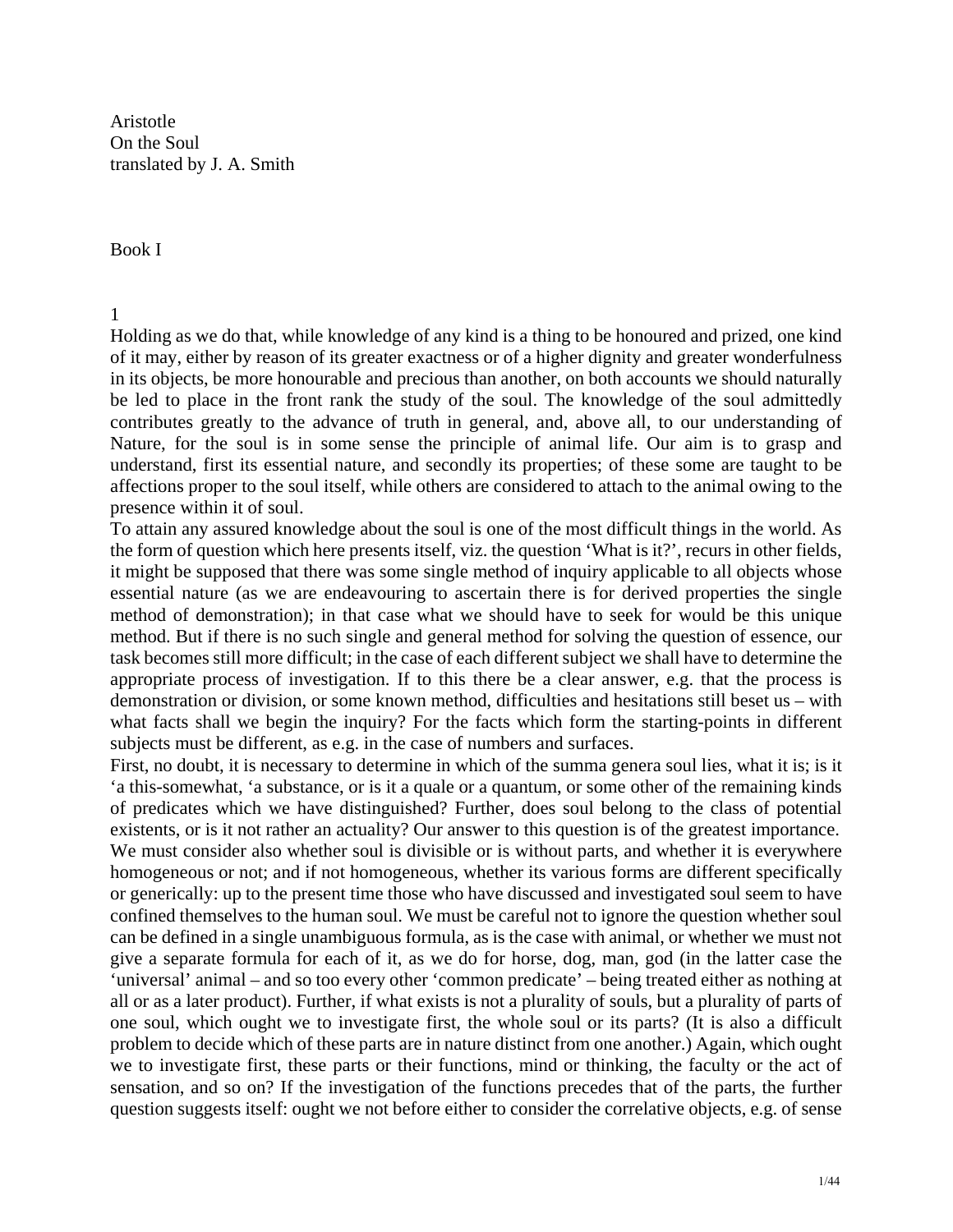or thought? It seems not only useful for the discovery of the causes of the derived properties of substances to be acquainted with the essential nature of those substances (as in mathematics it is useful for the understanding of the property of the equality of the interior angles of a triangle to two right angles to know the essential nature of the straight and the curved or of the line and the plane) but also conversely, for the knowledge of the essential nature of a substance is largely promoted by an acquaintance with its properties: for, when we are able to give an account conformable to experience of all or most of the properties of a substance, we shall be in the most favourable position to say something worth saying about the essential nature of that subject; in all demonstration a definition of the essence is required as a starting-point, so that definitions which do not enable us to discover the derived properties, or which fail to facilitate even a conjecture about them, must obviously, one and all, be dialectical and futile.

A further problem presented by the affections of soul is this: are they all affections of the complex of body and soul, or is there any one among them peculiar to the soul by itself? To determine this is indispensable but difficult. If we consider the majority of them, there seems to be no case in which the soul can act or be acted upon without involving the body; e.g. anger, courage, appetite, and sensation generally. Thinking seems the most probable exception; but if this too proves to be a form of imagination or to be impossible without imagination, it too requires a body as a condition of its existence. If there is any way of acting or being acted upon proper to soul, soul will be capable of separate existence; if there is none, its separate existence is impossible. In the latter case, it will be like what is straight, which has many properties arising from the straightness in it, e.g. that of touching a bronze sphere at a point, though straightness divorced from the other constituents of the straight thing cannot touch it in this way; it cannot be so divorced at all, since it is always found in a body. It therefore seems that all the affections of soul involve a body – passion, gentleness, fear, pity, courage, joy, loving, and hating; in all these there is a concurrent affection of the body. In support of this we may point to the fact that, while sometimes on the occasion of violent and striking occurrences there is no excitement or fear felt, on others faint and feeble stimulations produce these emotions, viz. when the body is already in a state of tension resembling its condition when we are angry. Here is a still clearer case: in the absence of any external cause of terror we find ourselves experiencing the feelings of a man in terror. From all this it is obvious that the affections of soul are enmattered formulable essences.

Consequently their definitions ought to correspond, e.g. anger should be defined as a certain mode of movement of such and such a body (or part or faculty of a body) by this or that cause and for this or that end. That is precisely why the study of the soul must fall within the science of Nature, at least so far as in its affections it manifests this double character. Hence a physicist would define an affection of soul differently from a dialectician; the latter would define e.g. anger as the appetite for returning pain for pain, or something like that, while the former would define it as a boiling of the blood or warm substance surround the heart. The latter assigns the material conditions, the former the form or formulable essence; for what he states is the formulable essence of the fact, though for its actual existence there must be embodiment of it in a material such as is described by the other. Thus the essence of a house is assigned in such a formula as 'a shelter against destruction by wind, rain, and heat'; the physicist would describe it as 'stones, bricks, and timbers'; but there is a third possible description which would say that it was that form in that material with that purpose or end. Which, then, among these is entitled to be regarded as the genuine physicist? The one who confines himself to the material, or the one who restricts himself to the formulable essence alone? Is it not rather the one who combines both in a single formula? If this is so, how are we to characterize the other two? Must we not say that there is no type of thinker who concerns himself with those qualities or attributes of the material which are in fact inseparable from the material, and without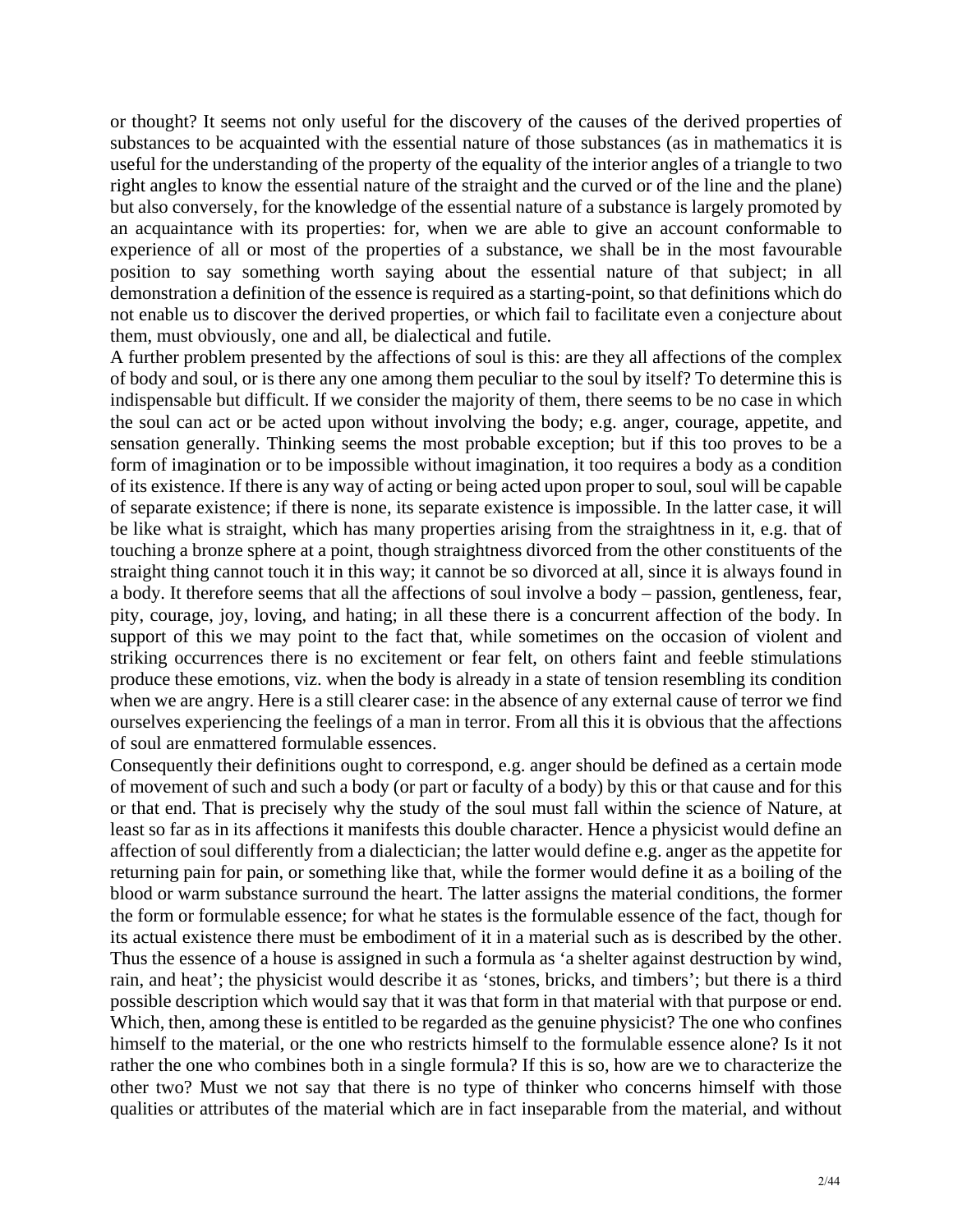attempting even in thought to separate them? The physicist is he who concerns himself with all the properties active and passive of bodies or materials thus or thus defined; attributes not considered as being of this character he leaves to others, in certain cases it may be to a specialist, e.g. a carpenter or a physician, in others (a) where they are inseparable in fact, but are separable from any particular kind of body by an effort of abstraction, to the mathematician, (b) where they are separate both in fact and in thought from body altogether, to the First Philosopher or metaphysician. But we must return from this digression, and repeat that the affections of soul are inseparable from the material substratum of animal life, to which we have seen that such affections, e.g. passion and fear, attach, and have not the same mode of being as a line or a plane.

# $\mathfrak{D}$

For our study of soul it is necessary, while formulating the problems of which in our further advance we are to find the solutions, to call into council the views of those of our predecessors who have declared any opinion on this subject, in order that we may profit by whatever is sound in their suggestions and avoid their errors.

held to belong to soul in its very nature. Two characteristic marks have above all others been The starting-point of our inquiry is an exposition of those characteristics which have chiefly been recognized as distinguishing that which has soul in it from that which has not – movement and sensation. It may be said that these two are what our predecessors have fixed upon as characteristic of soul.

what is not itself moved cannot originate movement in another, they arrived at the view that soul Some say that what originates movement is both pre-eminently and primarily soul; believing that belongs to the class of things in movement. This is what led Democritus to say that soul is a sort of fire or hot substance; his 'forms' or atoms are infinite in number; those which are spherical he calls fire and soul, and compares them to the motes in the air which we see in shafts of light coming through windows; the mixture of seeds of all sorts he calls the elements of the whole of Nature (Leucippus gives a similar account); the spherical atoms are identified with soul because atoms of that shape are most adapted to permeate everywhere, and to set all the others moving by being themselves in movement. This implies the view that soul is identical with what produces movement in animals. That is why, further, they regard respiration as the characteristic mark of life; as the environment compresses the bodies of animals, and tends to extrude those atoms which impart movement to them, because they themselves are never at rest, there must be a reinforcement of these by similar atoms coming in from without in the act of respiration; for they prevent the extrusion of those which are already within by counteracting the compressing and consolidating force of the environment; and animals continue to live only so long as they are able to maintain this resistance.

motes in air, others what moved them, to be soul. These motes were referred to because they are The doctrine of the Pythagoreans seems to rest upon the same ideas; some of them declared the seen always in movement, even in a complete calm.

the view that movement is what is closest to the nature of soul, and that while all else is moved by The same tendency is shown by those who define soul as that which moves itself; all seem to hold soul, it alone moves itself. This belief arises from their never seeing anything originating movement which is not first itself moved.

movement) declares the moving cause of things to be soul. His position must, however, be distinguished from that of Democritus. Democritus roundly identifies soul and mind, for he Similarly also Anaxagoras (and whoever agrees with him in saying that mind set the whole in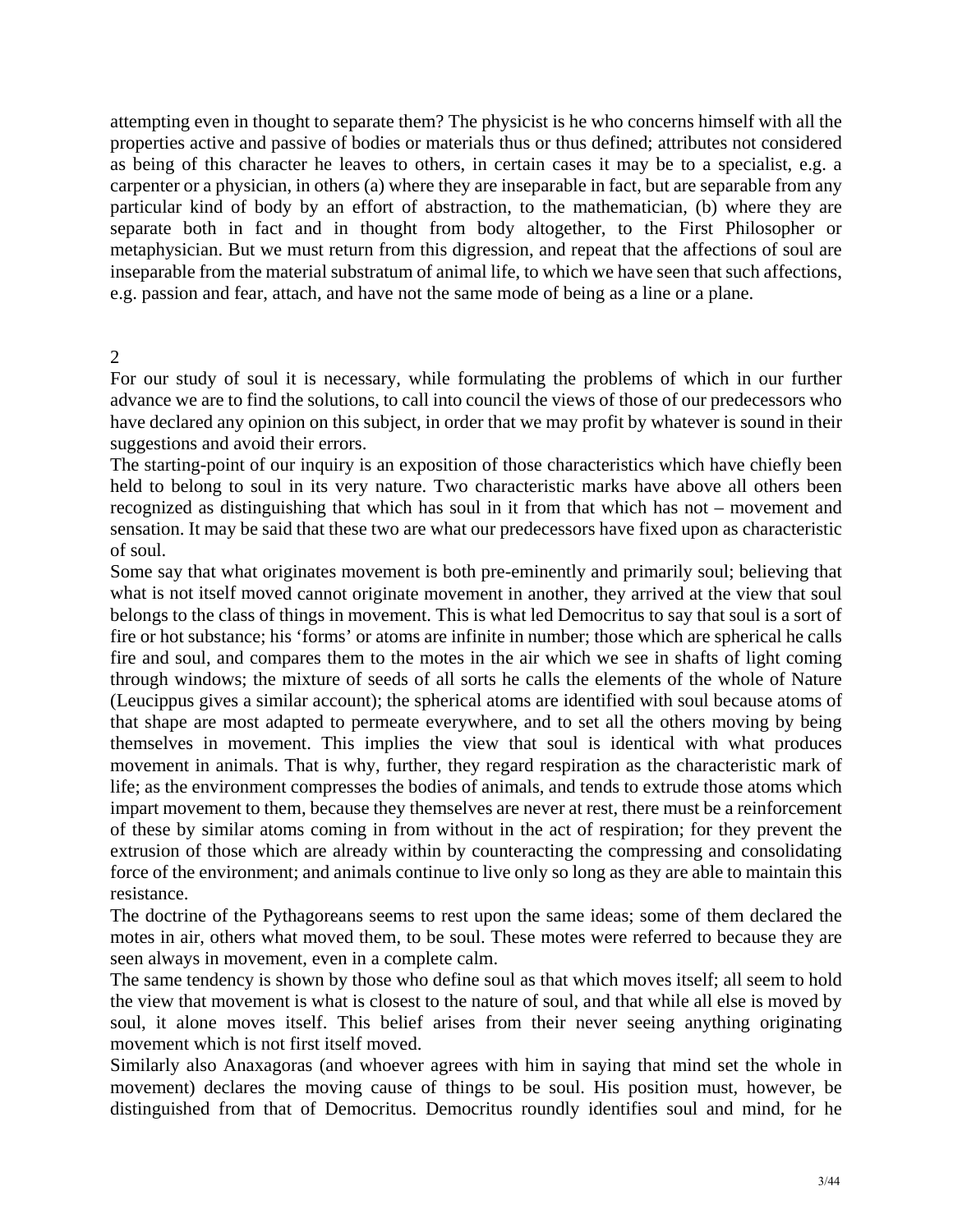identifies what appears with what is true – that is why he commends Homer for the phrase 'Hector lay with thought distraught'; he does not employ mind as a special faculty dealing with truth, but identifies soul and mind. What Anaxagoras says about them is more obscure; in many places he tells us that the cause of beauty and order is mind, elsewhere that it is soul; it is found, he says, in all animals, great and small, high and low, but mind (in the sense of intelligence) appears not to belong alike to all animals, and indeed not even to all human beings.

All those, then, who had special regard to the fact that what has soul in it is moved, adopted the view that soul is to be identified with what is eminently originative of movement. All, on the other hand, who looked to the fact that what has soul in it knows or perceives what is, identify soul with the principle or principles of Nature, according as they admit several such principles or one only. Thus Empedocles declares that it is formed out of all his elements, each of them also being soul; his words are:

For 'tis by Earth we see Earth, by Water Water,

By Ether Ether divine, by Fire destructive Fire,

By Love Love, and Hate by cruel Hate.

In the same way Plato in the Timaeus fashions soul out of his elements; for like, he holds, is known by like, and things are formed out of the principles or elements, so that soul must be so too. Similarly also in his lectures 'On Philosophy' it was set forth that the Animal-itself is compounded of the Idea itself of the One together with the primary length, breadth, and depth, everything else, the objects of its perception, being similarly constituted. Again he puts his view in yet other terms: Mind is the monad, science or knowledge the dyad (because it goes undeviatingly from one point to another), opinion the number of the plane, sensation the number of the solid; the numbers are by him expressly identified with the Forms themselves or principles, and are formed out of the elements; now things are apprehended either by mind or science or opinion or sensation, and these same numbers are the Forms of things.

Some thinkers, accepting both premisses, viz. that the soul is both originative of movement and cognitive, have compounded it of both and declared the soul to be a self-moving number.

As to the nature and number of the first principles opinions differ. The difference is greatest both dissent those who make a blend and draw their principles from both sources. The number of between those who regard them as corporeal and those who regard them as incorporeal, and from principles is also in dispute; some admit one only, others assert several. There is a consequent diversity in their several accounts of soul; they assume, naturally enough, that what is in its own nature originative of movement must be among what is primordial. That has led some to regard it as fire, for fire is the subtlest of the elements and nearest to incorporeality; further, in the most primary sense, fire both is moved and originates movement in all the others.

must be one of the primary and indivisible bodies, and its power of originating movement must be Democritus has expressed himself more ingeniously than the rest on the grounds for ascribing each of these two characters to soul; soul and mind are, he says, one and the same thing, and this thing due to its fineness of grain and the shape of its atoms; he says that of all the shapes the spherical is the most mobile, and that this is the shape of the particles of fire and mind.

things; at any rate what he says is that mind alone of all that is simple, unmixed, and pure. He Anaxagoras, as we said above, seems to distinguish between soul and mind, but in practice he treats them as a single substance, except that it is mind that he specially posits as the principle of all assigns both characteristics, knowing and origination of movement, to the same principle, when he says that it was mind that set the whole in movement.

since he said that the magnet has a soul in it because it moves the iron. Thales, too, to judge from what is recorded about him, seems to have held soul to be a motive force,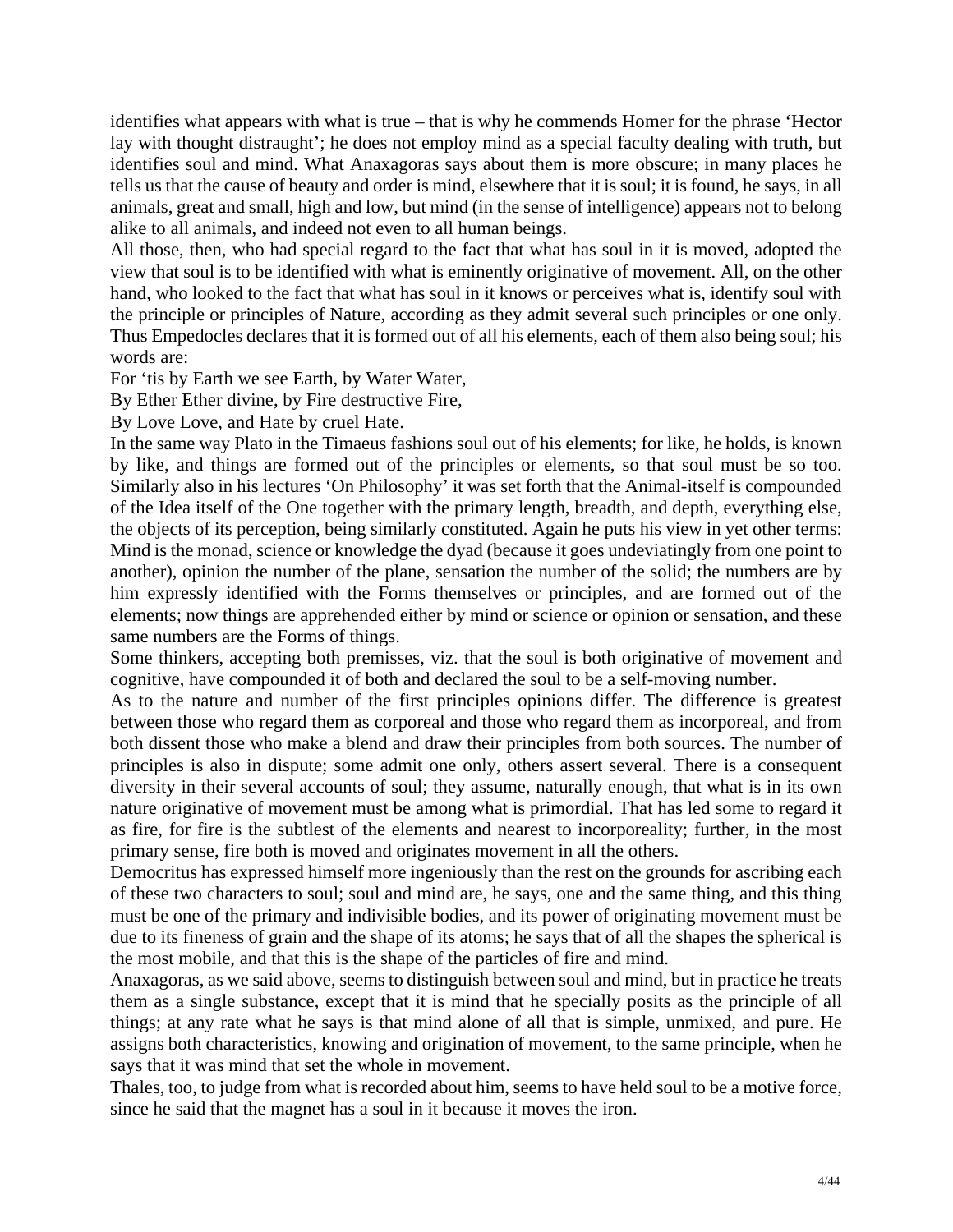Diogenes (and others) held the soul to be air because he believed air to be finest in grain and a first principle; therein lay the grounds of the soul's powers of knowing and originating movement. As the primordial principle from which all other things are derived, it is cognitive; as finest in grain, it has the power to originate movement.

that all that is has its being essentially in movement (herein agreeing with the majority). Heraclitus too says that the first principle – the 'warm exhalation' of which, according to him, everything else is composed – is soul; further, that this exhalation is most incorporeal and in ceaseless flux; that what is in movement requires that what knows it should be in movement; and

Alcmaeon also seems to have held a similar view about soul; he says that it is immortal because it resembles 'the immortals,' and that this immortality belongs to it in virtue of its ceaseless movement; for all the 'things divine,' moon, sun, the planets, and the whole heavens, are in perpetual movement.

of More superficial writers, some, e.g. Hippo, have pronounced it to be water; they seem to have argued from the fact that the seed of all animals is fluid, for Hippo tries to refute those who say that the soul is blood, on the ground that the seed, which is the primordial soul, is not blood.

Another group (Critias, for example) did hold it to be blood; they take perception to be the most characteristic attribute of soul, and hold that perceptiveness is due to the nature of blood.

we count as such those who have declared soul to be, or to be compounded of, all the elements. All, and each of these is traced back to the first principles. That is why (with one exception) all those Each of the elements has thus found its partisan, except earth – earth has found no supporter unless then, it may be said, characterize the soul by three marks, Movement, Sensation, Incorporeality, who define the soul by its power of knowing make it either an element or constructed out of the elements. The language they all use is similar; like, they say, is known by like; as the soul knows everything, they construct it out of all the principles. Hence all those who admit but one cause or element, make the soul also one (e.g. fire or air), while those who admit a multiplicity of principles make the soul also multiple. The exception is Anaxagoras; he alone says that mind is impassible and has nothing in common with anything else. But, if this is so, how or in virtue of what cause can it know? That Anaxagoras has not explained, nor can any answer be inferred from his words. All who acknowledge pairs of opposites among their principles, construct the soul also out of these contraries, while those who admit as principles only one contrary of each pair, e.g. either hot or cold, likewise make the soul some one of these. That is why, also, they allow themselves to be guided by the names; those who identify soul with the hot argue that sen (to live) is derived from sein (to boil), while those who identify it with the cold say that soul (psuche) is so called from the process of respiration and (katapsuxis). Such are the traditional opinions concerning soul, together with the grounds on which they are maintained.

3

We must begin our examination with movement; for doubtless, not only is it false that the essence of soul is correctly described by those who say that it is what moves (or is capable of moving) itself, but it is an impossibility that movement should be even an attribute of it.

We have already pointed out that there is no necessity that what originates movement should itself moved as being contained in something which is moved, e.g. sailors in a ship, for they are moved in be moved. There are two senses in which anything may be moved – either (a) indirectly, owing to something other than itself, or (b) directly, owing to itself. Things are 'indirectly moved' which are a different sense from that in which the ship is moved; the ship is 'directly moved', they are 'indirectly moved', because they are in a moving vessel. This is clear if we consider their limbs; the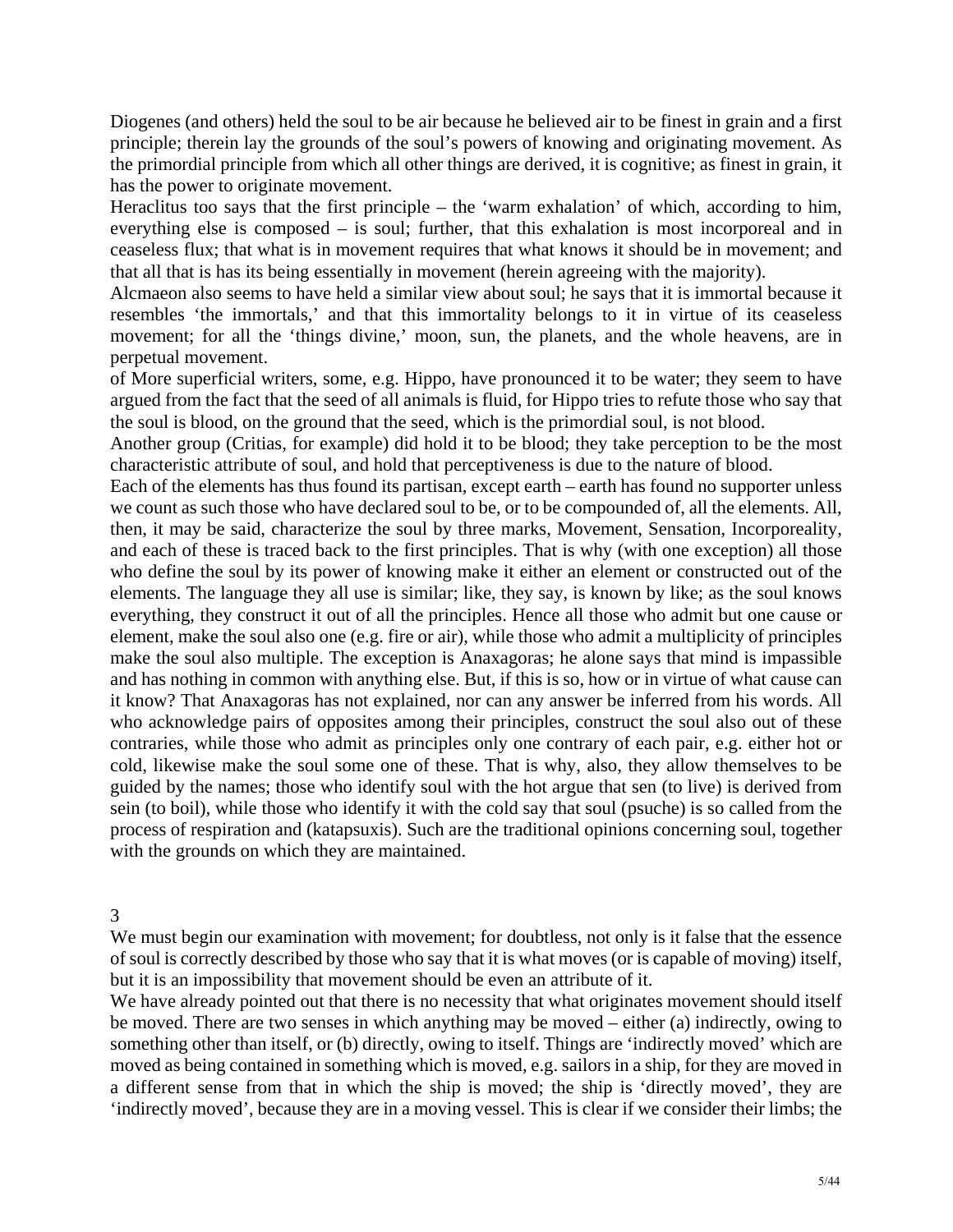movement proper to the legs (and so to man) is walking, and in this case the sailors tare not walking. Recognizing the double sense of 'being moved', what we have to consider now is whether the soul is 'directly moved' and participates in such direct movement.

There are four species of movement – locomotion, alteration, diminution, growth; consequently if the soul is moved, it must be moved with one or several or all of these species of movement. Now if its movement is not incidental, there must be a movement natural to it, and, if so, as all the species enumerated involve place, place must be natural to it. But if the essence of soul be to move itself, its being moved cannot be incidental to – as it is to what is white or three cubits long; they too can be moved, but only incidentally – what is moved is that of which 'white' and 'three cubits long' are the attributes, the body in which they inhere; hence they have no place: but if the soul naturally partakes in movement, it follows that it must have a place.

enforced movement is the place of its enforced rest. But what meaning can be attached to enforced Further, if there be a movement natural to the soul, there must be a counter-movement unnatural to it, and conversely. The same applies to rest as well as to movement; for the terminus ad quem of a thing's natural movement is the place of its natural rest, and similarly the terminus ad quem of its movements or rests of the soul, it is difficult even to imagine.

soul is observed to originate movement in the body, it is reasonable to suppose that it transmits to Further, if the natural movement of the soul be upward, the soul must be fire; if downward, it must be earth; for upward and downward movements are the definitory characteristics of these bodies. The same reasoning applies to the intermediate movements, termini, and bodies. Further, since the the body the movements by which it itself is moved, and so, reversing the order, we may infer from the movements of the body back to similar movements of the soul. Now the body is moved from place to place with movements of locomotion. Hence it would follow that the soul too must in accordance with the body change either its place as a whole or the relative places of its parts. This carries with it the possibility that the soul might even quit its body and re-enter it, and with this would be involved the possibility of a resurrection of animals from the dead. But, it may be contended, the soul can be moved indirectly by something else; for an animal can be pushed out of its course. Yes, but that to whose essence belongs the power of being moved by itself, cannot be moved by something else except incidentally, just as what is good by or in itself cannot owe its goodness to something external to it or to some end to which it is a means.

If the soul is moved, the most probable view is that what moves it is sensible things.

respect in which it is said to be moved, the movement of the soul must be a departure from its We must note also that, if the soul moves itself, it must be the mover itself that is moved, so that it follows that if movement is in every case a displacement of that which is in movement, in that essential nature, at least if its self-movement is essential to it, not incidental.

imparted to his wooden Aphrodite by saying that he poured quicksilver into it; similarly Some go so far as to hold that the movements which the soul imparts to the body in which it is are the same in kind as those with which it itself is moved. An example of this is Democritus, who uses language like that of the comic dramatist Philippus, who accounts for the movements that Daedalus Democritus says that the spherical atoms which according to him constitute soul, owing to their own ceaseless movements draw the whole body after them and so produce its movements. We must urge the question whether it is these very same atoms which produce rest also – how they could do so, it is difficult and even impossible to say. And, in general, we may object that it is not in this way that the soul appears to originate movement in animals – it is through intention or process of thinking.

It is in the same fashion that the Timaeus also tries to give a physical account of how the soul moves its body; the soul, it is there said, is in movement, and so owing to their mutual implication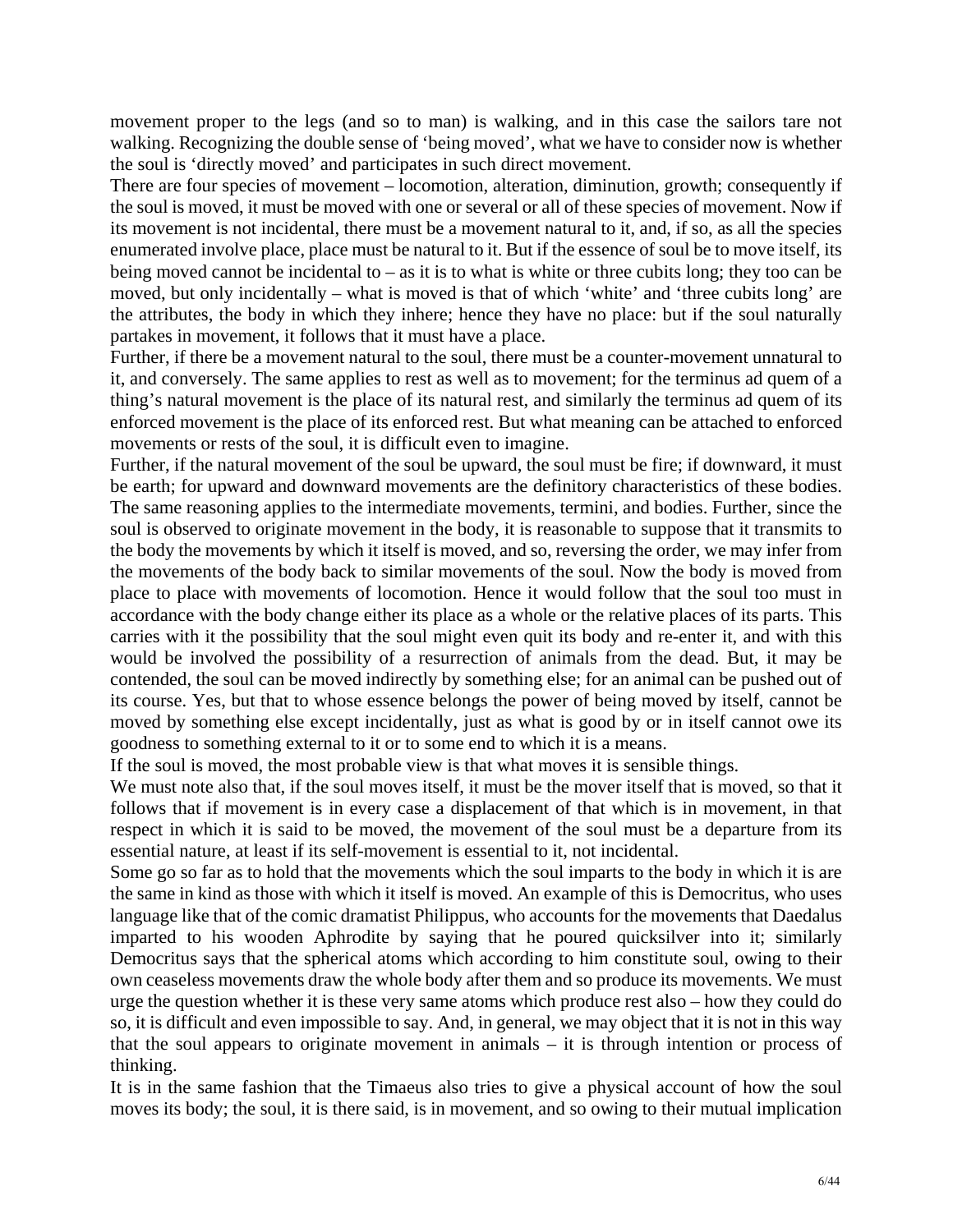moves the body also. After compounding the soul-substance out of the elements and dividing it in accordance with the harmonic numbers, in order that it may possess a connate sensibility for 'harmony' and that the whole may move in movements well attuned, the Demiurge bent the straight line into a circle; this single circle he divided into two circles united at two common points; one of these he subdivided into seven circles. All this implies that the movements of the soul are identified with the local movements of the heavens.

one and continuous in the sense in which the process of thinking is so, and thinking is identical with Now, in the first place, it is a mistake to say that the soul is a spatial magnitude. It is evident that Plato means the soul of the whole to be like the sort of soul which is called mind not like the sensitive or the desiderative soul, for the movements of neither of these are circular. Now mind is the thoughts which are its parts; these have a serial unity like that of number, not a unity like that of a spatial magnitude. Hence mind cannot have that kind of unity either; mind is either without parts or is continuous in some other way than that which characterizes a spatial magnitude. How, indeed, if it were a spatial magnitude, could mind possibly think? Will it think with any one indifferently of its parts? In this case, the 'part' must be understood either in the sense of a spatial magnitude or in the sense of a point (if a point can be called a part of a spatial magnitude). If we accept the latter alternative, the points being infinite in number, obviously the mind can never exhaustively traverse them; if the former, the mind must think the same thing over and over again, indeed an infinite number of times (whereas it is manifestly possible to think a thing once only). If contact of any part whatsoever of itself with the object is all that is required, why need mind move in a circle, or indeed possess magnitude at all? On the other hand, if contact with the whole circle is necessary, what meaning can be given to the contact of the parts? Further, how could what has no parts think what has parts, or what has parts think what has none? We must identify the circle referred to with mind; for it is mind whose movement is thinking, and it is the circle whose movement is revolution, so that if thinking is a movement of revolution, the circle which has this characteristic movement must be mind.

phrases in speech which express processes and results of thinking. Every such linguistic phrase is If the circular movement is eternal, there must be something which mind is always thinking – what can this be? For all practical processes of thinking have limits – they all go on for the sake of something outside the process, and all theoretical processes come to a close in the same way as the either definitory or demonstrative. Demonstration has both a starting-point and may be said to end in a conclusion or inferred result; even if the process never reaches final completion, at any rate it never returns upon itself again to its starting-point, it goes on assuming a fresh middle term or a fresh extreme, and moves straight forward, but circular movement returns to its starting-point. Definitions, too, are closed groups of terms.

Further, if the same revolution is repeated, mind must repeatedly think the same object.

Further, thinking has more resemblance to a coming to rest or arrest than to a movement; the same may be said of inferring.

It might also be urged that what is difficult and enforced is incompatible with blessedness; if the movement of the soul is not of its essence, movement of the soul must be contrary to its nature. It frequently said and widely accepted, it is better for mind not to be embodied, the union must be for must also be painful for the soul to be inextricably bound up with the body; nay more, if, as is it undesirable.

yet the reason for which God caused the soul to move in a circle can only have been that movement Further, the cause of the revolution of the heavens is left obscure. It is not the essence of soul which is the cause of this circular movement – that movement is only incidental to soul – nor is, a fortiori, the body its cause. Again, it is not even asserted that it is better that soul should be so moved; and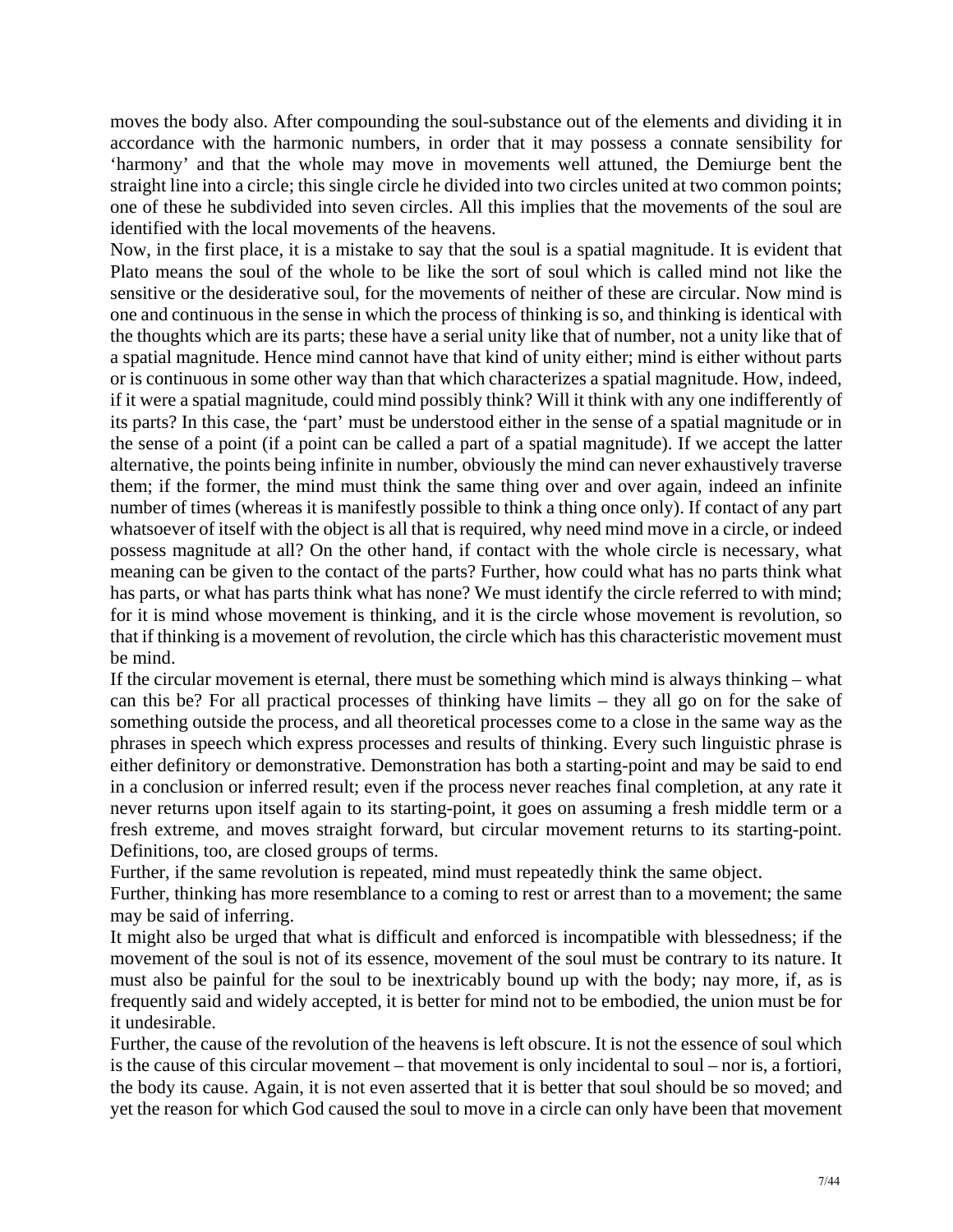was better for it than rest, and movement of this kind better than any other. But since this sort of consideration is more appropriate to another field of speculation, let us dismiss it for the present. The view we have just been examining, in company with most theories about the soul, involves the following absurdity: they all join the soul to a body, or place it in a body, without adding any specification of the reason of their union, or of the bodily conditions required for it. Yet such explanation can scarcely be omitted; for some community of nature is presupposed by the fact that the one acts and the other is acted upon, the one moves and the other is moved; interaction always implies a special nature in the two interagents. All, however, that these thinkers do is to describe the specific characteristics of the soul; they do not try to determine anything about the body which is to contain it, as if it were possible, as in the Pythagorean myths, that any soul could be clothed upon with any body – an absurd view, for each body seems to have a form and shape of its own. It is as absurd as to say that the art of carpentry could embody itself in flutes; each art must use its tools, each soul its body.

### 4

than any of those we have hitherto mentioned, and has rendered public account of itself in the court of popular discussion. Its supporters say that the soul is a kind of harmony, for (a) harmony is a blend or composition of contraries, and (b) the body is compounded out of contraries. Harmony, however, is a certain proportion or composition of the constituents blended, and soul can be neither There is yet another theory about soul, which has commended itself to many as no less probable the one nor the other of these. Further, the power of originating movement cannot belong to a harmony, while almost all concur in regarding this as a principal attribute of soul. It is more appropriate to call health (or generally one of the good states of the body) a harmony than to predicate it of the soul. The absurdity becomes most apparent when we try to attribute the active and passive affections of the soul to a harmony; the necessary readjustment of their conceptions is difficult. Further, in using the word 'harmony' we have one or other of two cases in our mind; the most proper sense is in relation to spatial magnitudes which have motion and position, where harmony means the disposition and cohesion of their parts in such a manner as to prevent the introduction into the whole of anything homogeneous with it, and the secondary sense, derived from the former, is that in which it means the ratio between the constituents so blended; in neither of these senses is it plausible to predicate it of soul. That soul is a harmony in the sense of the mode of composition of the parts of the body is a view easily refutable; for there are many composite parts and those variously compounded; of what bodily part is mind or the sensitive or the appetitive faculty the mode of composition? And what is the mode of composition which constitutes each of them? It is equally absurd to identify the soul with the ratio of the mixture; for the mixture which makes flesh has a different ratio between the elements from that which makes bone. The consequence of this view will therefore be that distributed throughout the whole body there will be many souls, since every one of the bodily parts is a different mixture of the elements, and the ratio of mixture is in each case a harmony, i.e. a soul.

this ratio itself, or is love something over and above this? Such are the problems raised by this From Empedocles at any rate we might demand an answer to the following question for he says that each of the parts of the body is what it is in virtue of a ratio between the elements: is the soul identical with this ratio, or is it not rather something over and above this which is formed in the parts? Is love the cause of any and every mixture, or only of those that are in the right ratio? Is love account. But, on the other hand, if the soul is different from the mixture, why does it disappear at one and the same moment with that relation between the elements which constitutes flesh or the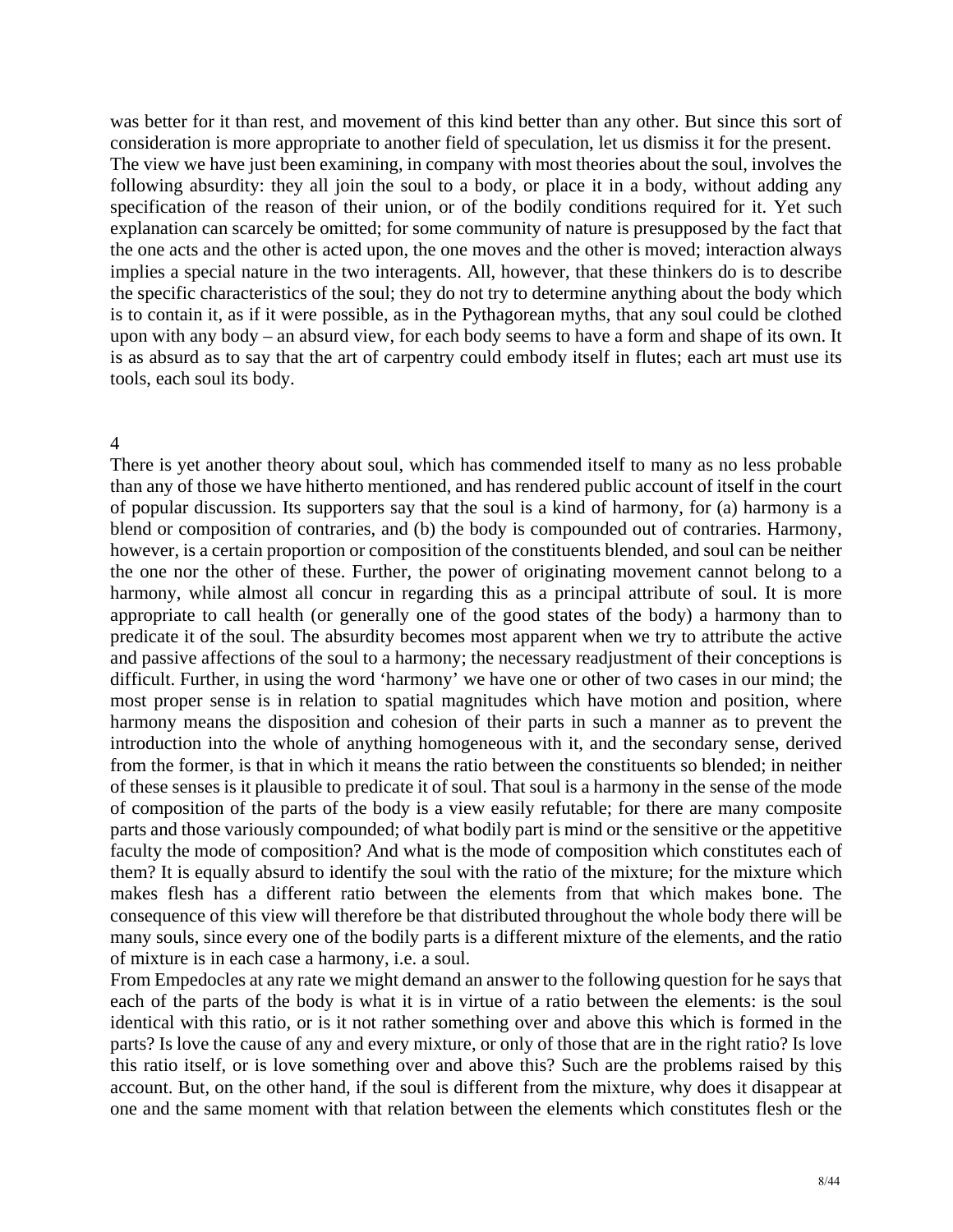other parts of the animal body? Further, if the soul is not identical with the ratio of mixture, and it is consequently not the case that each of the parts has a soul, what is that which perishes when the soul quits the body?

That the soul cannot either be a harmony, or be moved in a circle, is clear from what we have said. Yet that it can be moved incidentally is, as we said above, possible, and even that in a sense it can move itself, i.e. in the sense that the vehicle in which it is can be moved, and moved by it; in no other sense can the soul be moved in space.

More legitimate doubts might remain as to its movement in view of the following facts. We speak or thinking, are movements (each of them a 'being moved'), and that the movement is originated of the soul as being pained or pleased, being bold or fearful, being angry, perceiving, thinking. All these are regarded as modes of movement, and hence it might be inferred that the soul is moved. This, however, does not necessarily follow. We may admit to the full that being pained or pleased, by the soul. For example we may regard anger or fear as such and such movements of the heart, and thinking as such and such another movement of that organ, or of some other; these modifications may arise either from changes of place in certain parts or from qualitative alterations (the special nature of the parts and the special modes of their changes being for our present purpose irrelevant). Yet to say that it is the soul which is angry is as inexact as it would be to say that it is the soul that weaves webs or builds houses. It is doubtless better to avoid saying that the soul pities or learns or thinks and rather to say that it is the man who does this with his soul. What we mean is not that the movement is in the soul, but that sometimes it terminates in the soul and sometimes starts from it, sensation e.g. coming from without inwards, and reminiscence starting from the soul and terminating with the movements, actual or residual, in the sense organs.

the soul but of its vehicle, as occurs in drunkenness or disease. Thus it is that in old age the activity The case of mind is different; it seems to be an independent substance implanted within the soul and to be incapable of being destroyed. If it could be destroyed at all, it would be under the blunting influence of old age. What really happens in respect of mind in old age is, however, exactly parallel to what happens in the case of the sense organs; if the old man could recover the proper kind of eye, he would see just as well as the young man. The incapacity of old age is due to an affection not of of mind or intellectual apprehension declines only through the decay of some other inward part; mind itself is impassible. Thinking, loving, and hating are affections not of mind, but of that which has mind, so far as it has it. That is why, when this vehicle decays, memory and love cease; they were activities not of mind, but of the composite which has perished; mind is, no doubt, something more divine and impassible. That the soul cannot be moved is therefore clear from what we have said, and if it cannot be moved at all, manifestly it cannot be moved by itself.

Of all the opinions we have enumerated, by far the most unreasonable is that which declares the soul to be a self-moving number; it involves in the first place all the impossibilities which follow from regarding the soul as moved, and in the second special absurdities which follow from calling it a number. How we to imagine a unit being moved? By what agency? What sort of movement can be attributed to what is without parts or internal differences? If the unit is both originative of movement and itself capable of being moved, it must contain difference.

Further, since they say a moving line generates a surface and a moving point a line, the movements of the psychic units must be lines (for a point is a unit having position, and the number of the soul is, of course, somewhere and has position).

Again, if from a number a number or a unit is subtracted, the remainder is another number; but plants and many animals when divided continue to live, and each segment is thought to retain the same kind of soul.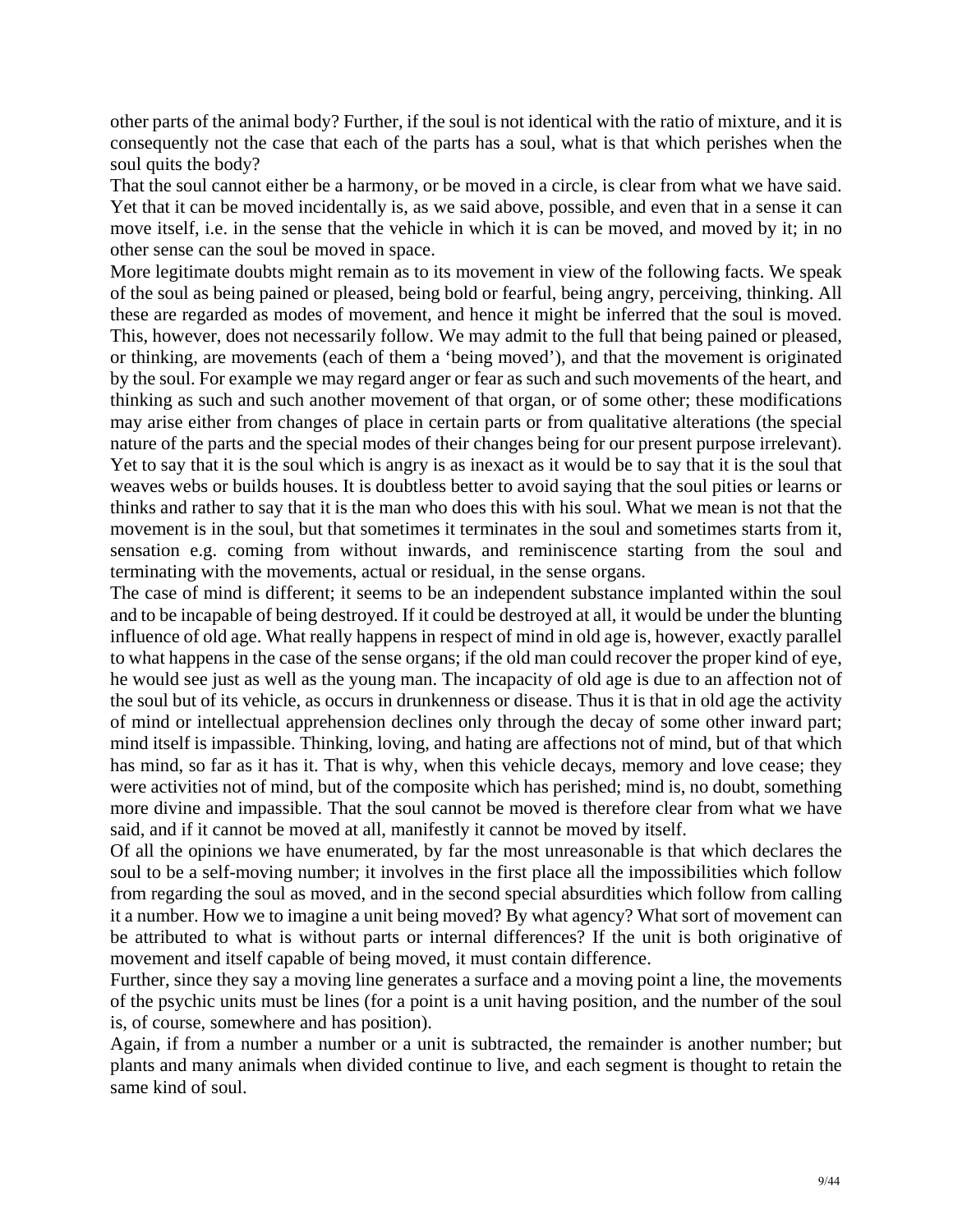It must be all the same whether we speak of units or corpuscles; for if the spherical atoms of Democritus became points, nothing being retained but their being a quantum, there must remain in each a moving and a moved part, just as there is in what is continuous; what happens has nothing to soul, so also must it be in the case of the number, so that not the mover and the moved together, but do with the size of the atoms, it depends solely upon their being a quantum. That is why there must be something to originate movement in the units. If in the animal what originates movement is the the mover only, will be the soul. But how is it possible for one of the units to fulfil this function of originating movement? There must be some difference between such a unit and all the other units, and what difference can there be between one placed unit and another except a difference of position? If then, on the other hand, these psychic units within the body are different from the points of the body, there will be two sets of units both occupying the same place; for each unit will occupy a point. And yet, if there can be two, why cannot there be an infinite number? For if things can occupy an indivisible lace, they must themselves be indivisible. If, on the other hand, the points of the body are identical with the units whose number is the soul, or if the number of the points in the body is the soul, why have not all bodies souls? For all bodies contain points or an infinity of points.

Further, how is it possible for these points to be isolated or separated from their bodies, seeing that lines cannot be resolved into points?

### 5

The result is, as we have said, that this view, while on the one side identical with that of those who Democritus' way of describing the manner in which movement is originated by soul. For if the soul is present throughout the whole percipient body, there must, if the soul be a kind of body, be two bodies in the same place; and for those who call it a number, there must be many points at one point, or every body must have a soul, unless the soul be a different sort of number – other, that is, maintain that soul is a subtle kind of body, is on the other entangled in the absurdity peculiar to than the sum of the points existing in a body. Another consequence that follows is that the animal must be moved by its number precisely in the way that Democritus explained its being moved by his spherical psychic atoms. What difference does it make whether we speak of small spheres or of large units, or, quite simply, of units in movement? One way or another, the movements of the animal must be due to their movements. Hence those who combine movement and number in the same subject lay themselves open to these and many other similar absurdities. It is impossible not only that these characters should give the definition of soul – it is impossible that they should even be attributes of it. The point is clear if the attempt be made to start from this as the account of soul and explain from it the affections and actions of the soul, e.g. reasoning, sensation, pleasure, pain, &c. For, to repeat what we have said earlier, movement and number do not facilitate even conjecture about the derivative properties of soul.

Such are the three ways in which soul has traditionally been defined; one group of thinkers declared it to be that which is most originative of movement because it moves itself, another group to be the subtlest and most nearly incorporeal of all kinds of body. We have now sufficiently set forth the difficulties and inconsistencies to which these theories are exposed. It remains now to examine the doctrine that soul is composed of the elements.

The reason assigned for this doctrine is that thus the soul may perceive or come to know everything that is, but the theory necessarily involves itself in many impossibilities. Its upholders assume that like is known only by like, and imagine that by declaring the soul to be composed of the elements they succeed in identifying the soul with all the things it is capable of apprehending. But the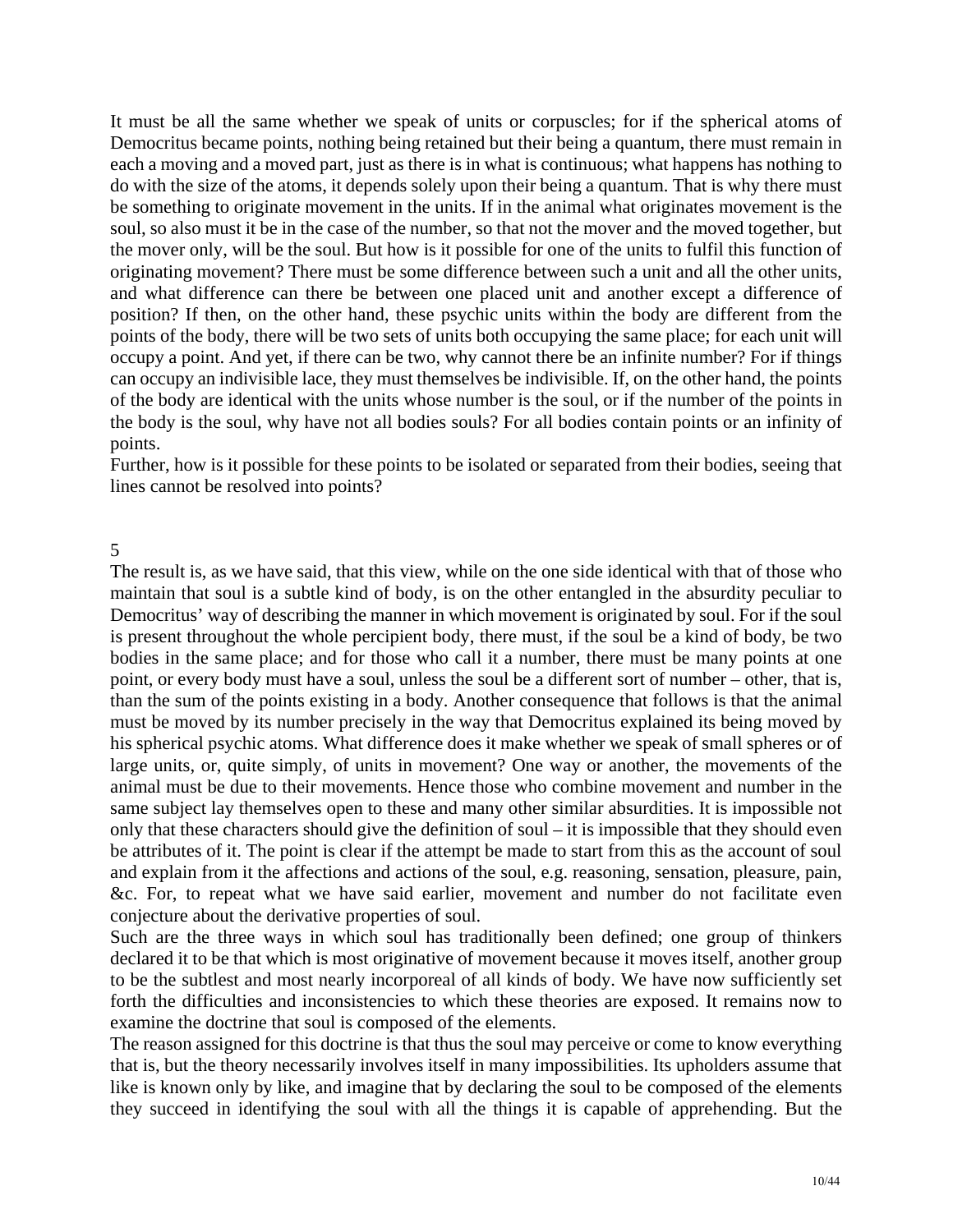elements are not the only things it knows; there are many others, or, more exactly, an infinite number of others, formed out of the elements. Let us admit that the soul knows or perceives the elements out of which each of these composites is made up; but by what means will it know or perceive the composite whole, e.g. what God, man, flesh, bone (or any other compound) is? For each is, not merely the elements of which it is composed, but those elements combined in a determinate mode or ratio, as Empedocles himself says of bone,

The kindly Earth in its broad-bosomed moulds

Won of clear Water two parts out of eight,

And four of Fire; and so white bones were formed.

them. Each element will indeed know its fellow outside, but there will be no knowledge of bone or man, unless they too are present in the constitution of the soul. The impossibility of this needs no pointing out; for who would suggest that stone or man could enter into the constitution of the soul? The same applies to 'the good' and 'the not-good', and so on. Nothing, therefore, will be gained by the presence of the elements in the soul, unless there be also present there the various formulae of proportion and the various compositions in accordance with

the soul is formed out of the whole of these? In that case, the soul must be a quantum and a quale Further, the word 'is' has many meanings: it may be used of a 'this' or substance, or of a quantum, or of a quale, or of any other of the kinds of predicates we have distinguished. Does the soul consist of all of these or not? It does not appear that all have common elements. Is the soul formed out of those elements alone which enter into substances? so how will it be able to know each of the other kinds of thing? Will it be said that each kind of thing has elements or principles of its own, and that and a substance. But all that can be made out of the elements of a quantum is a quantum, not a substance. These (and others like them) are the consequences of the view that the soul is composed of all the elements.

It is absurd, also, to say both (a) that like is not capable of being affected by like, and (b) that like is perceived or known by like, for perceiving, and also both thinking and knowing, are, on their own assumption, ways of being affected or moved.

like them, and additional testimony is furnished by this new consideration; for all the parts of the There are many puzzles and difficulties raised by saying, as Empedocles does, that each set of things is known by means of its corporeal elements and by reference to something in soul which is animal body which consist wholly of earth such as bones, sinews, and hair seem to be wholly insensitive and consequently not perceptive even of objects earthy like themselves, as they ought to have been.

Further, each of the principles will have far more ignorance than knowledge, for though each of them will know one thing, there will be many of which it will be ignorant. Empedocles at any rate must conclude that his God is the least intelligent of all beings, for of him alone is it true that there is one thing, Strife, which he does not know, while there is nothing which mortal beings do not know, for ere is nothing which does not enter into their composition.

In general, we may ask, Why has not everything a soul, since everything either is an element, or is dominant over, the soul (and a fortiori over the mind); it is reasonable to hold that mind is by nature formed out of one or several or all of the elements? Each must certainly know one or several or all. The problem might also be raised, What is that which unifies the elements into a soul? The elements correspond, it would appear, to the matter; what unites them, whatever it is, is the supremely important factor. But it is impossible that there should be something superior to, and most primordial and dominant, while their statement that it is the elements which are first of all that is.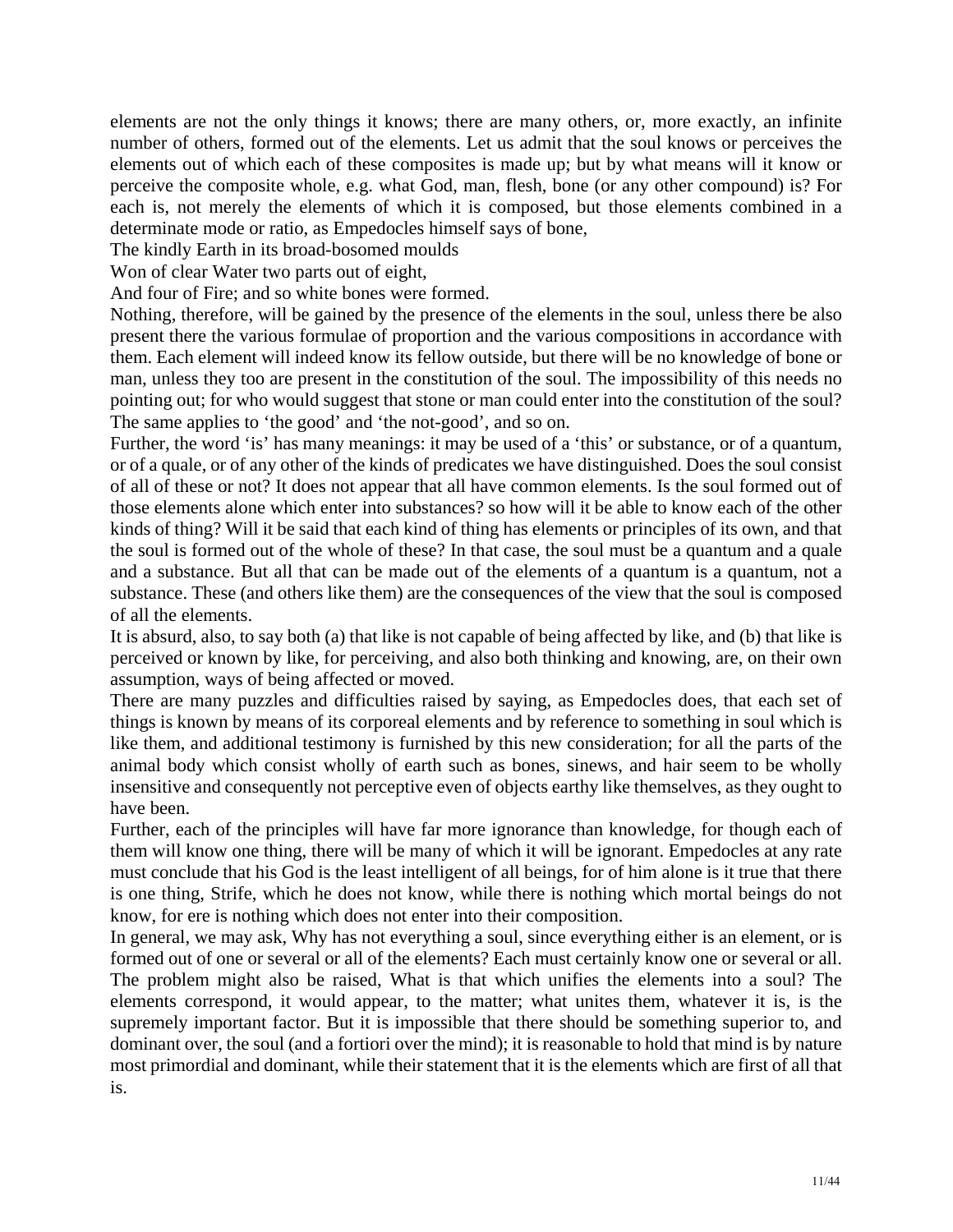All, both those who assert that the soul, because of its knowledge or perception of what is compounded out of the elements, and is those who assert that it is of all things the most originative of movement, fail to take into consideration all kinds of soul. In fact (1) not all beings that perceive can originate movement; there appear to be certain animals which stationary, and yet local movement is the only one, so it seems, which the soul originates in animals. And (2) the same objection holds against all those who construct mind and the perceptive faculty out of the elements; for it appears that plants live, and yet are not endowed with locomotion or perception, while a large number of animals are without discourse of reason. Even if these points were waived and mind admitted to be a part of the soul (and so too the perceptive faculty), still, even so, there would be kinds and parts of soul of which they had failed to give any account.

The same objection lies against the view expressed in the 'Orphic' poems: there it is said that the soul comes in from the whole when breathing takes place, being borne in upon the winds. Now this cannot take place in the case of plants, nor indeed in the case of certain classes of animal, for not all classes of animal breathe. This fact has escaped the notice of the holders of this view.

elements enter into its construction; one element in each pair of contraries will suffice to enable it universe, and it is perhaps for that reason that Thales came to the opinion that all things are full of If we must construct the soul out of the elements, there is no necessity to suppose that all the to know both that element itself and its contrary. By means of the straight line we know both itself and the curved – the carpenter's rule enables us to test both – but what is curved does not enable us to distinguish either itself or the straight. Certain thinkers say that soul is intermingled in the whole gods. This presents some difficulties: Why does the soul when it resides in air or fire not form an animal, while it does so when it resides in mixtures of the elements, and that although it is held to be of higher quality when contained in the former? (One might add the question, why the soul in air is maintained to be higher and more immortal than that in animals.) Both possible ways of replying to the former question lead to absurdity or paradox; for it is beyond paradox to say that fire or air is an animal, and it is absurd to refuse the name of animal to what has soul in it. The opinion that the elements have soul in them seems to have arisen from the doctrine that a whole must be homogeneous with its parts. If it is true that animals become animate by drawing into themselves a portion of what surrounds them, the partisans of this view are bound to say that the soul of the Whole too is homogeneous with all its parts. If the air sucked in is homogeneous, but soul heterogeneous, clearly while some part of soul will exist in the inbreathed air, some other part will not. The soul must either be homogeneous, or such that there are some parts of the Whole in which it is not to be found.

attribute of the soul as a whole, i.e. whether it is with the whole soul we think, perceive, move From what has been said it is now clear that knowing as an attribute of soul cannot be explained by soul's being composed of the elements, and that it is neither sound nor true to speak of soul as moved. But since (a) knowing, perceiving, opining, and further (b) desiring, wishing, and generally all other modes of appetition, belong to soul, and (c) the local movements of animals, and (d) growth, maturity, and decay are produced by the soul, we must ask whether each of these is an ourselves, act or are acted upon, or whether each of them requires a different part of the soul? So too with regard to life. Does it depend on one of the parts of soul? Or is it dependent on more than one? Or on all? Or has it some quite other cause?

unifying agency would have the best right to the name of soul, and we shall have to repeat for it the Some hold that the soul is divisible, and that one part thinks, another desires. If, then, its nature admits of its being divided, what can it be that holds the parts together? Surely not the body; on the contrary it seems rather to be the soul that holds the body together; at any rate when the soul departs the body disintegrates and decays. If, then, there is something else which makes the soul one, this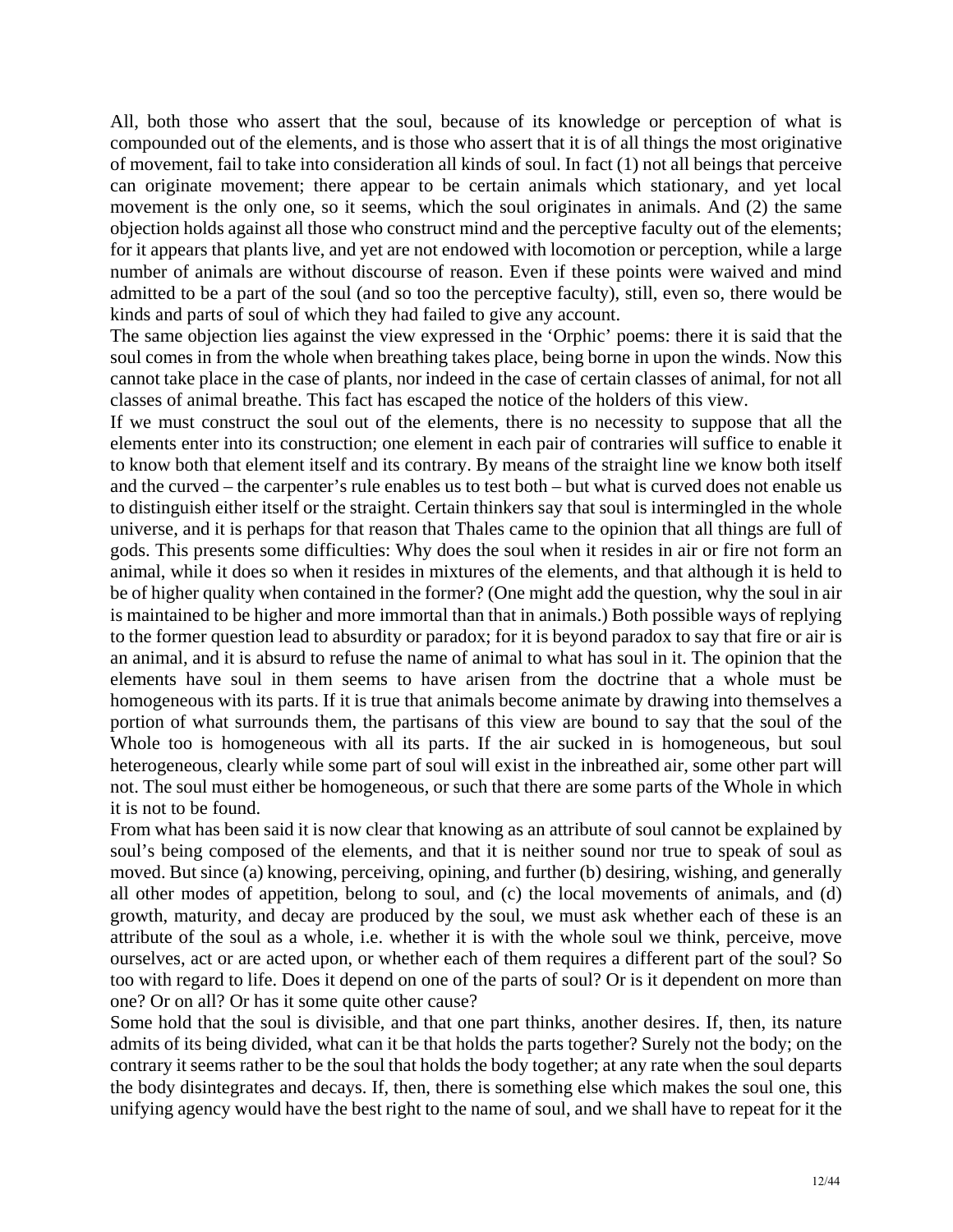question: Is it one or multipartite? If it is one, why not at once admit that 'the soul' is one? If it has parts, once more the question must be put: What holds its parts together, and so ad infinitum? The question might also be raised about the parts of the soul: What is the separate role of each in relation to the body? For, if the whole soul holds together the whole body, we should expect each part of the soul to hold together a part of the body. But this seems an impossibility; it is difficult

sensation and local movement. That this does not last is not surprising, for they no longer possess although the whole soul is divisible. It seems also that the principle found in plants is also a kind of even to imagine what sort of bodily part mind will hold together, or how it will do this. It is a fact of observation that plants and certain insects go on living when divided into segments; this means that each of the segments has a soul in it identical in species, though not numerically identical in the different segments, for both of the segments for a time possess the power of the organs necessary for self-maintenance. But, all the same, in each of the bodily parts there are present all the parts of soul, and the souls so present are homogeneous with one another and with the whole; this means that the several parts of the soul are indisseverable from one another, soul; for this is the only principle which is common to both animals and plants; and this exists in isolation from the principle of sensation, though there nothing which has the latter without the former.

# Book II

# 1

Let the foregoing suffice as our account of the views concerning the soul which have been handed on by our predecessors; let us now dismiss them and make as it were a completely fresh start, endeavouring to give a precise answer to the question, What is soul? i.e. to formulate the most general possible definition of it.

We are in the habit of recognizing, as one determinate kind of what is, substance, and that in several senses, (a) in the sense of matter or that which in itself is not 'a this', and (b) in the sense of form or essence, which is that precisely in virtue of which a thing is called 'a this', and thirdly (c) in the sense of that which is compounded of both (a) and (b). Now matter is potentiality, form actuality; of the latter there are two grades related to one another as e.g. knowledge to the exercise of knowledge.

are the principles of all other bodies. Of natural bodies some have life in them, others not; by life Among substances are by general consent reckoned bodies and especially natural bodies; for they we mean self-nutrition and growth (with its correlative decay). It follows that every natural body which has life in it is a substance in the sense of a composite.

thus soul is the actuality of a body as above characterized. Now the word actuality has two senses knowing, sleeping to knowledge possessed but not employed, and, in the history of the individual, knowledge comes before its employment or exercise. But since it is also a body of such and such a kind, viz. having life, the body cannot be soul; the body is the subject or matter, not what is attributed to it. Hence the soul must be a substance in the sense of the form of a natural body having life potentially within it. But substance is actuality, and corresponding respectively to the possession of knowledge and the actual exercise of knowledge. It is obvious that the soul is actuality in the first sense, viz. that of knowledge as possessed, for both sleeping and waking presuppose the existence of soul, and of these waking corresponds to actual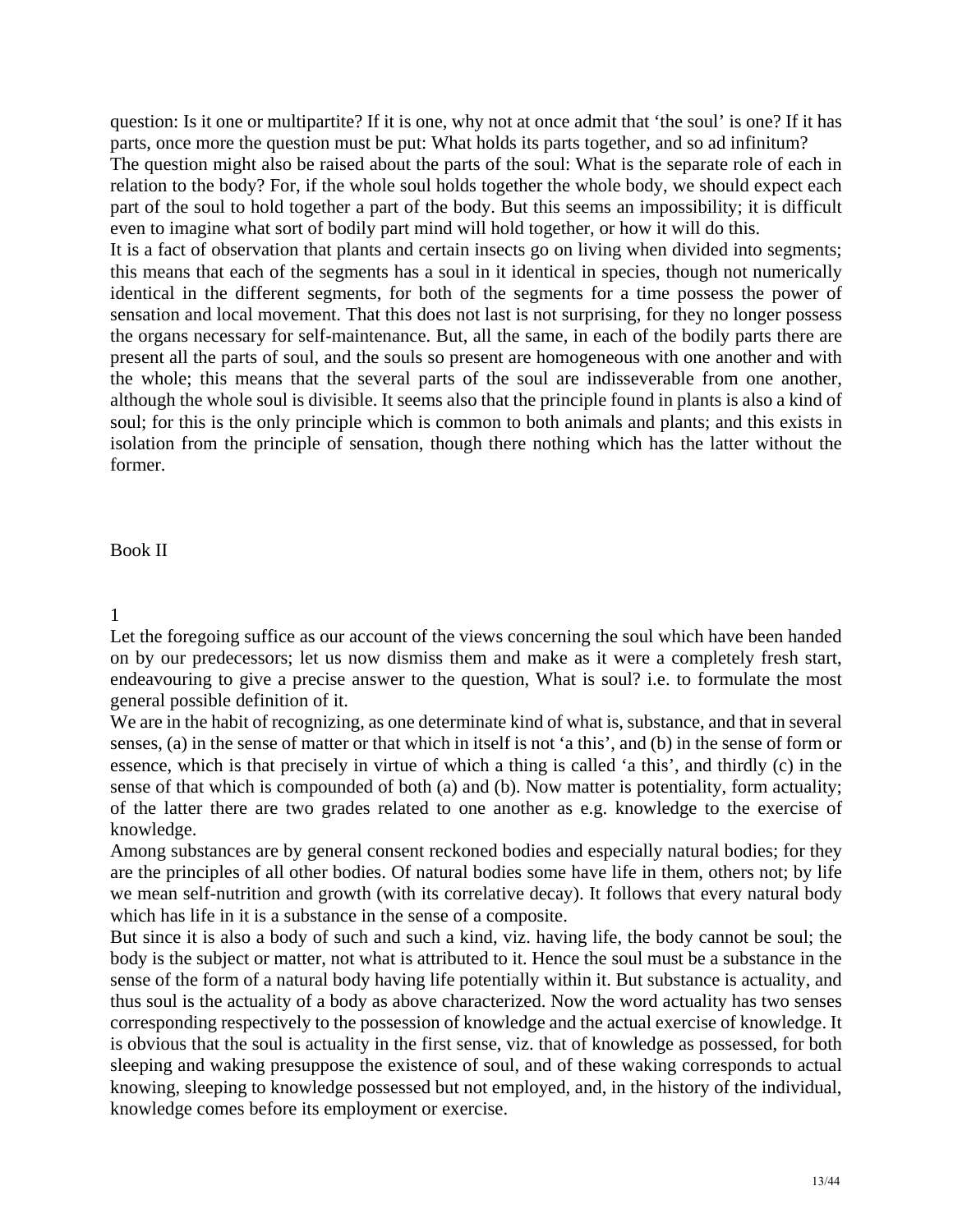That is why the soul is the first grade of actuality of a natural body having life potentially in it. The body so described is a body which is organized. The parts of plants in spite of their extreme simplicity are 'organs'; e.g. the leaf serves to shelter the pericarp, the pericarp to shelter the fruit, while the roots of plants are analogous to the mouth of animals, both serving for the absorption of food. If, then, we have to give a general formula applicable to all kinds of soul, we must describe it as the first grade of actuality of a natural organized body. That is why we can wholly dismiss as unnecessary the question whether the soul and the body are one: it is as meaningless as to ask whether the wax and the shape given to it by the stamp are one, or generally the matter of a thing and that of which it is the matter. Unity has many senses (as many as 'is' has), but the most proper and fundamental sense of both is the relation of an actuality to that of which it is the actuality. We have now given an answer to the question, what is soul? – an answer which applies to it in its full extent. It is substance in the sense which corresponds to the definitive formula of a thing's essence. That means that it is 'the essential whatness' of a body of the character just assigned. Suppose that what is literally an 'organ', like an axe, were a natural body, its 'essential whatness', would have been its essence, and so its soul; if this disappeared from it, it would have ceased to be an axe, except in name. As it is, it is just an axe; it wants the character which is required to make its whatness or formulable essence a soul; for that, it would have had to be a natural body of a particular kind, viz. one having in itself the power of setting itself in movement and arresting itself. Next, apply this doctrine in the case of the 'parts' of the living body. Suppose that the eye were an animal-sight would have been its soul, for sight is the substance or essence of the eye which corresponds to the formula, the eye being merely the matter of seeing; when seeing is removed the eye is no longer an eye, except in name – it is no more a real eye than the eye of a statue or of a painted figure. We must now extend our consideration from the 'parts' to the whole living body; for what the departmental sense is to the bodily part which is its organ, that the whole faculty of sense is to the whole sensitive body as such.

We must not understand by that which is 'potentially capable of living' what has lost the soul it had, but only what still retains it; but seeds and fruits are bodies which possess the qualification. Consequently, while waking is actuality in a sense corresponding to the cutting and the seeing, the soul is actuality in the sense corresponding to the power of sight and the power in the tool; the body corresponds to what exists in potentiality; as the pupil plus the power of sight constitutes the eye, so the soul plus the body constitutes the animal.

bodily parts. Yet some may be separable because they are not the actualities of any body at all. From this it indubitably follows that the soul is inseparable from its body, or at any rate that certain parts of it are (if it has parts) for the actuality of some of them is nothing but the actualities of their Further, we have no light on the problem whether the soul may not be the actuality of its body in the sense in which the sailor is the actuality of the ship.

This must suffice as our sketch or outline determination of the nature of soul.

2

What is squaring? The construction of an equilateral rectangle equal to a given oblong rectangle. Such a definition is in form equivalent to a conclusion. One that tells us that squaring is the Since what is clear or logically more evident emerges from what in itself is confused but more observable by us, we must reconsider our results from this point of view. For it is not enough for a definitive formula to express as most now do the mere fact; it must include and exhibit the ground also. At present definitions are given in a form analogous to the conclusion of a syllogism; e.g.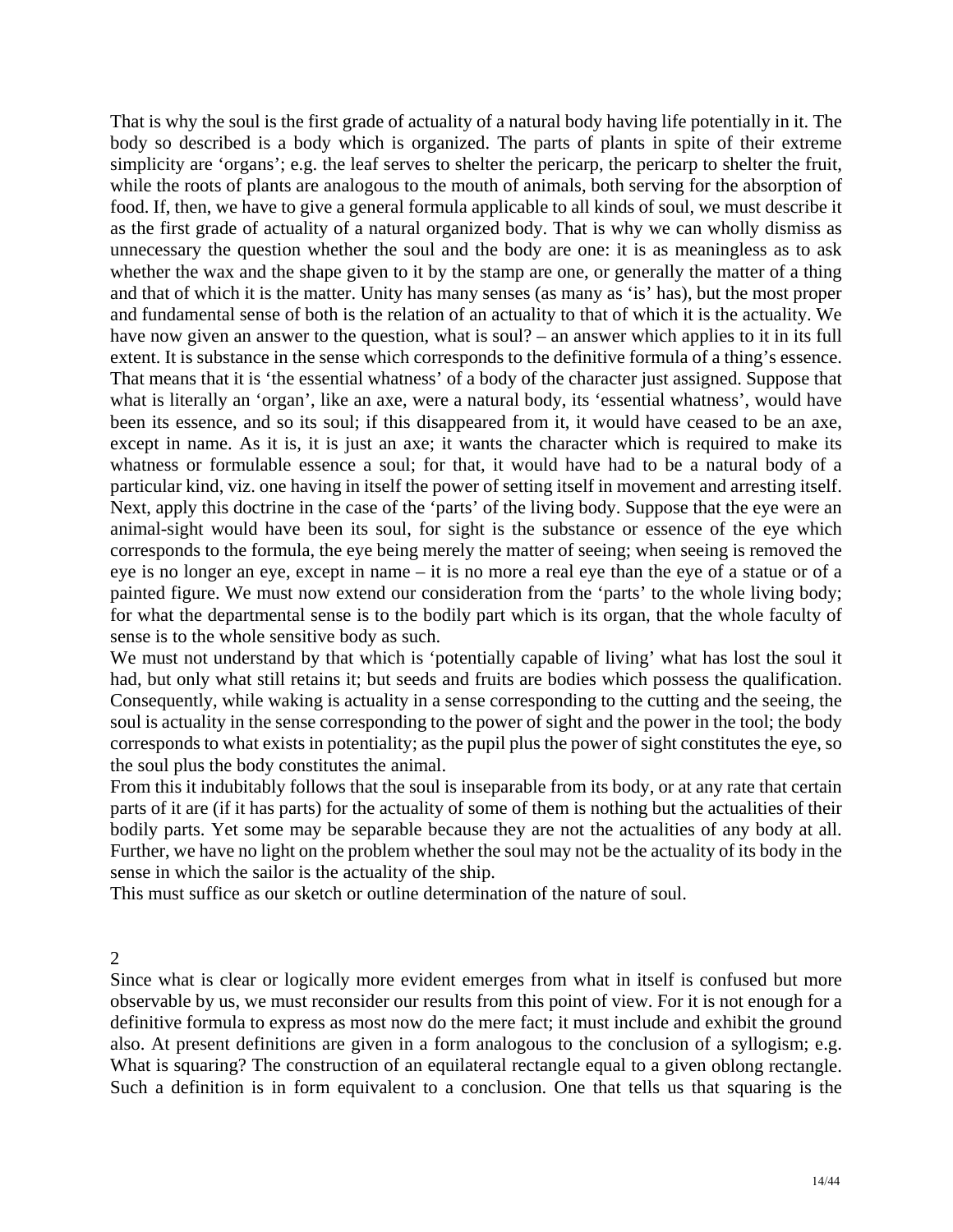discovery of a line which is a mean proportional between the two unequal sides of the given rectangle discloses the ground of what is defined.

directions or indeed in all, and continues to live so long as it can absorb nutriment. We resume our inquiry from a fresh starting-point by calling attention to the fact that what has soul in it differs from what has not, in that the former displays life. Now this word has more than one sense, and provided any one alone of these is found in a thing we say that thing is living. Living, that is, may mean thinking or perception or local movement and rest, or movement in the sense of nutrition, decay and growth. Hence we think of plants also as living, for they are observed to possess in themselves an originative power through which they increase or decrease in all spatial directions; they grow up and down, and everything that grows increases its bulk alike in both

This power of self-nutrition can be isolated from the other powers mentioned, but not they from it – in mortal beings at least. The fact is obvious in plants; for it is the only psychic power they possess. This is the originative power the possession of which leads us to speak of things as living at all, but it is the possession of sensation that leads us for the first time to speak of living things as animals; for even those beings which possess no power of local movement but do possess the power of sensation we call animals and not merely living things.

can be isolated from touch and sensation generally, so touch can be isolated from all other forms of What the explanation of these two facts is, we must discuss later. At present we must confine The primary form of sense is touch, which belongs to all animals. just as the power of self-nutrition sense. (By the power of self-nutrition we mean that departmental power of the soul which is common to plants and animals: all animals whatsoever are observed to have the sense of touch.) ourselves to saying that soul is the source of these phenomena and is characterized by them, viz. by the powers of self-nutrition, sensation, thinking, and motivity.

distinguishable by definition or a part distinct in local situation as well? In the case of certain of where there is sensation, there is also pleasure and pain, and, where these, necessarily also desire. Is each of these a soul or a part of a soul? And if a part, a part in what sense? A part merely these powers, the answers to these questions are easy, in the case of others we are puzzled what to say. just as in the case of plants which when divided are observed to continue to live though removed to a distance from one another (thus showing that in their case the soul of each individual plant before division was actually one, potentially many), so we notice a similar result in other varieties of soul, i.e. in insects which have been cut in two; each of the segments possesses both sensation and local movement; and if sensation, necessarily also imagination and appetition; for, We have no evidence as yet about mind or the power to think; it seems to be a widely different kind

the senses, some only certain of them, others only one, the most indispensable, touch. of soul, differing as what is eternal from what is perishable; it alone is capable of existence in isolation from all other psychic powers. All the other parts of soul, it is evident from what we have said, are, in spite of certain statements to the contrary, incapable of separate existence though, of course, distinguishable by definition. If opining is distinct from perceiving, to be capable of opining and to be capable of perceiving must be distinct, and so with all the other forms of living above enumerated. Further, some animals possess all these parts of soul, some certain of them only, others one only (this is what enables us to classify animals); the cause must be considered later.' A similar arrangement is found also within the field of the senses; some classes of animals have all

Since the expression 'that whereby we live and perceive' has two meanings, just like the expression 'that whereby we know' – that may mean either (a) knowledge or (b) the soul, for we can speak of knowing by or with either, and similarly that whereby we are in health may be either (a) health or (b) the body or some part of the body; and since of the two terms thus contrasted knowledge or health is the name of a form, essence, or ratio, or if we so express it an actuality of a recipient matter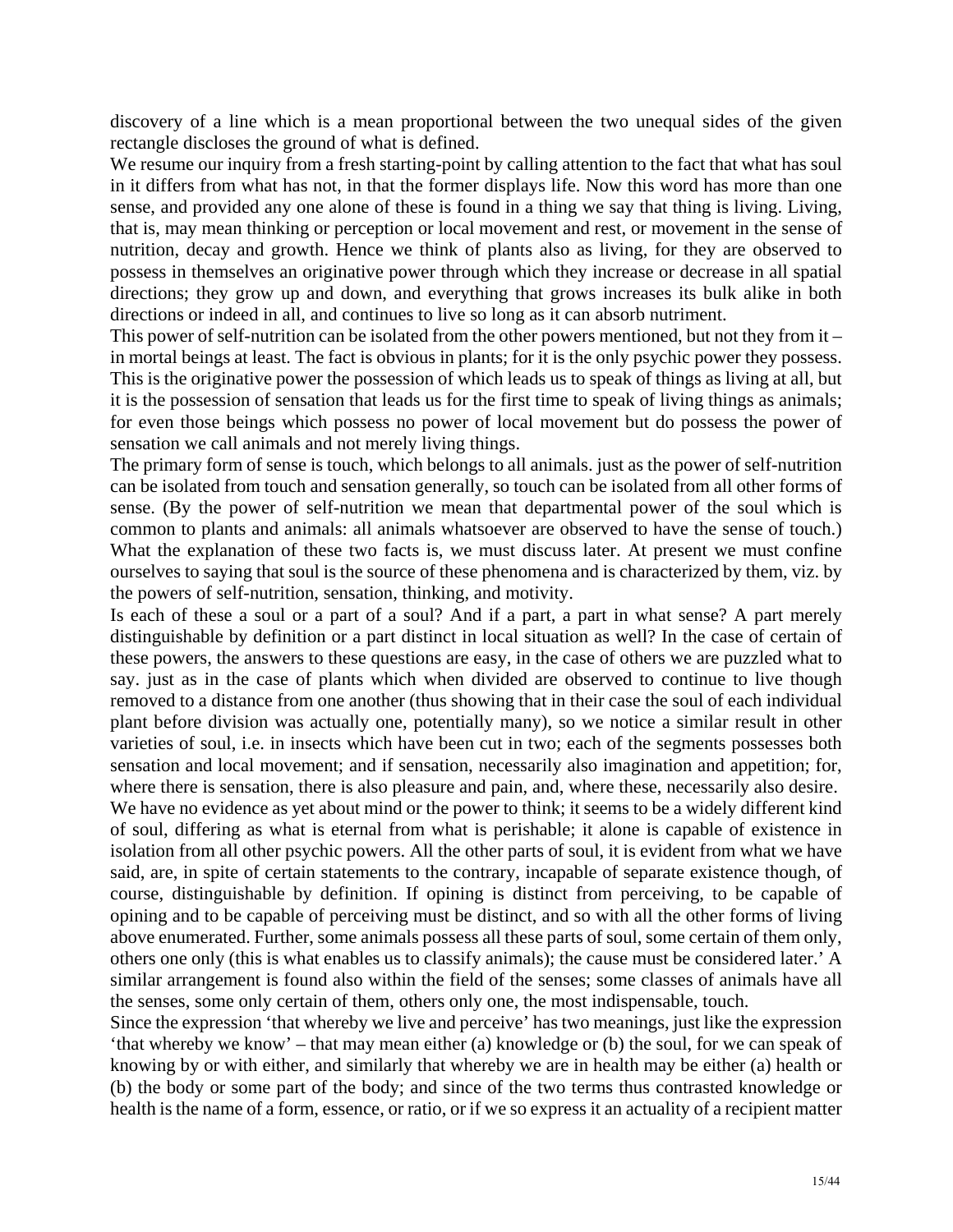– knowledge of what is capable of knowing, health of what is capable of being made healthy (for the operation of that which is capable of originating change terminates and has its seat in what is changed or altered); further, since it is the soul by or with which primarily we live, perceive, and think: – it follows that the soul must be a ratio or formulable essence, not a matter or subject. For, as we said, word substance has three meanings form, matter, and the complex of both and of these three what is called matter is potentiality, what is called form actuality. Since then the complex here is the living thing, the body cannot be the actuality of the soul; it is the soul which is the actuality of a certain kind of body. Hence the rightness of the view that the soul cannot be without a body, while it csnnot he a body; it is not a body but something relative to a body. That is why it is in a body, and a body of a definite kind. It was a mistake, therefore, to do as former thinkers did, merely to fit it into a body without adding a definite specification of the kind or character of that body. Reflection confirms the observed fact; the actuality of any given thing can only be realized in what is already potentially that thing, i.e. in a matter of its own appropriate to it. From all this it follows that soul is an actuality or formulable essence of something that possesses a potentiality of being besouled.

### 3

and wherever these are present, there is desire, for desire is just appetition of what is pleasant. Further, all animals have the sense for food (for touch is the sense for food); the food of all living things consists of what is dry, moist, hot, cold, and these are the qualities apprehended by touch; all other sensible qualities are apprehended by touch only indirectly. Sounds, colours, and odours Of the psychic powers above enumerated some kinds of living things, as we have said, possess all, some less than all, others one only. Those we have mentioned are the nutritive, the appetitive, the sensory, the locomotive, and the power of thinking. Plants have none but the first, the nutritive, while another order of living things has this plus the sensory. If any order of living things has the sensory, it must also have the appetitive; for appetite is the genus of which desire, passion, and wish are the species; now all animals have one sense at least, viz. touch, and whatever has a sense has the capacity for pleasure and pain and therefore has pleasant and painful objects present to it, contribute nothing to nutriment; flavours fall within the field of tangible qualities. Hunger and thirst are forms of desire, hunger a desire for what is dry and hot, thirst a desire for what is cold and moist; flavour is a sort of seasoning added to both. We must later clear up these points, but at present it may be enough to say that all animals that possess the sense of touch have also appetition. The case of imagination is obscure; we must examine it later. Certain kinds of animals possess in addition the power of locomotion, and still another order of animate beings, i.e. man and possibly another order like man or superior to him, the power of thinking, i.e. mind. It is now evident that a single definition can be given of soul only in the same sense as one can be given of figure. For, as in that case there is no figure distinguishable and apart from triangle, &c., so here there is no soul apart from the forms of soul just enumerated. It is true that a highly general definition can be given for figure which will fit all figures without expressing the peculiar nature of any figure. So here in the case of soul and its specific forms. Hence it is absurd in this and similar cases to demand an absolutely general definition which will fail to express the peculiar nature of anything that is, or again, omitting this, to look for separate definitions corresponding to each infima species. The cases of figure and soul are exactly parallel; for the particulars subsumed under the common name in both cases – figures and living beings – constitute a series, each successive term of which potentially contains its predecessor, e.g. the square the triangle, the sensory power the self-nutritive. Hence we must ask in the case of each order of living things, What is its soul, i.e.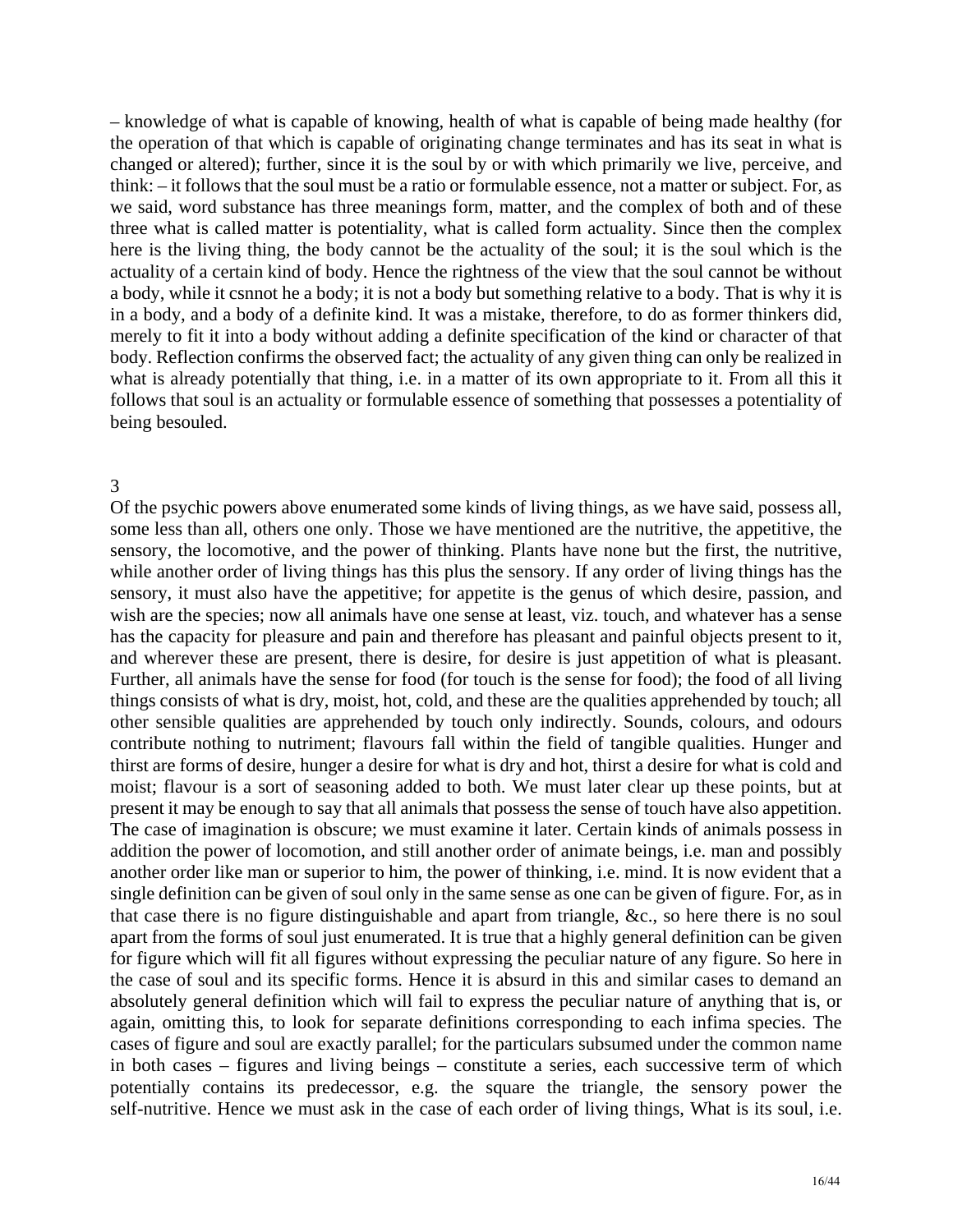What is the soul of plant, animal, man? Why the terms are related in this serial way must form the subject of later examination. But the facts are that the power of perception is never found apart from the power of self-nutrition, while – in plants – the latter is found isolated from the former. Again, no sense is found apart from that of touch, while touch is found by itself; many animals have neither sight, hearing, nor smell. Again, among living things that possess sense some have the power of locomotion, some not. Lastly, certain living beings – a small minority – possess calculation and thought, for (among mortal beings) those which possess calculation have all the other powers above mentioned, while the converse does not hold – indeed some live by imagination alone, while others have not even imagination. The mind that knows with immediate intuition presents a different problem.

It is evident that the way to give the most adequate definition of soul is to seek in the case of each of its forms for the most appropriate definition.

### 4

It is necessary for the student of these forms of soul first to find a definition of each, expressive of what it is, and then to investigate its derivative properties, &c. But if we are to express what each is, viz. what the thinking power is, or the perceptive, or the nutritive, we must go farther back and first give an account of thinking or perceiving, for in the order of investigation the question of what an agent does precedes the question, what enables it to do what it does. If this is correct, we must on the same ground go yet another step farther back and have some clear view of the objects of each; thus we must start with these objects, e.g. with food, with what is perceptible, or with what is intelligible.

It follows that first of all we must treat of nutrition and reproduction, for the nutritive soul is found along with all the others and is the most primitive and widely distributed power of soul, being indeed that one in virtue of which all are said to have life. The acts in which it manifests itself are then no living thing is able to partake in what is eternal and divine by uninterrupted continuance reproduction and the use of food – reproduction, I say, because for any living thing that has reached its normal development and which is unmutilated, and whose mode of generation is not spontaneous, the most natural act is the production of another like itself, an animal producing an animal, a plant a plant, in order that, as far as its nature allows, it may partake in the eternal and divine. That is the goal towards which all things strive, that for the sake of which they do whatsoever their nature renders possible. The phrase 'for the sake of which' is ambiguous; it may mean either (a) the end to achieve which, or (b) the being in whose interest, the act is done. Since (for nothing perishable can for ever remain one and the same), it tries to achieve that end in the only way possible to it, and success is possible in varying degrees; so it remains not indeed as the self-same individual but continues its existence in something like itself – not numerically but specifically one.

The soul is the cause or source of the living body. The terms cause and source have many senses. But the soul is the cause of its body alike in all three senses which we explicitly recognize. It is (a) the source or origin of movement, it is (b) the end, it is (c) the essence of the whole living body.

That it is the last, is clear; for in everything the essence is identical with the ground of its being, and here, in the case of living things, their being is to live, and of their being and their living the soul in them is the cause or source. Further, the actuality of whatever is potential is identical with its formulable essence.

It is manifest that the soul is also the final cause of its body. For Nature, like mind, always does whatever it does for the sake of something, which something is its end. To that something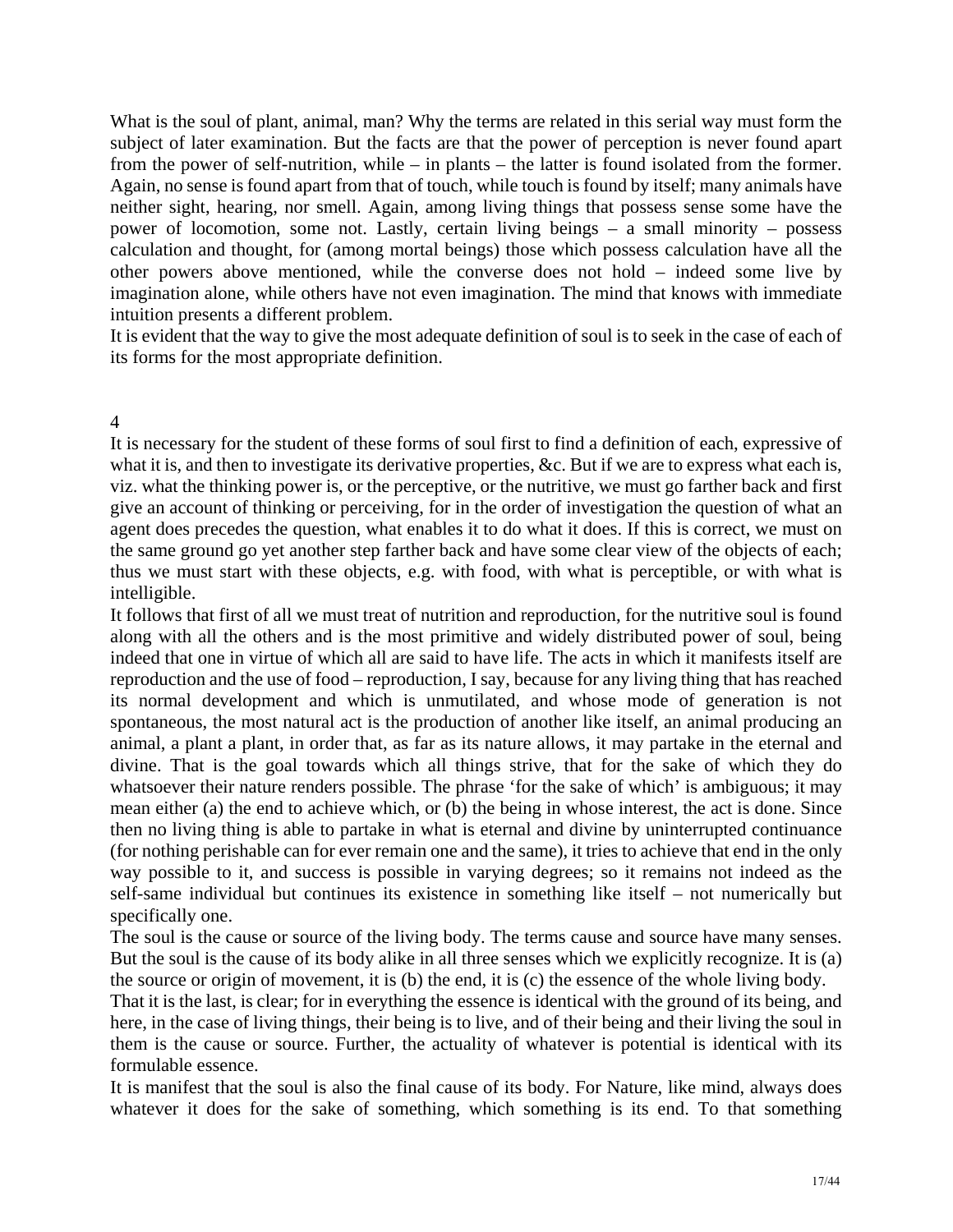corresponds in the case of animals the soul and in this it follows the order of nature; all natural bodies are organs of the soul. This is true of those that enter into the constitution of plants as well as of those which enter into that of animals. This shows that that the sake of which they are is soul. We must here recall the two senses of 'that for the sake of which', viz. (a) the end to achieve which, and (b) the being in whose interest, anything is or is done.

We must maintain, further, that the soul is also the cause of the living body as the original source of quantitative changes which constitute growth and decay; nothing grows or decays naturally except local movement. The power of locomotion is not found, however, in all living things. But change of quality and change of quantity are also due to the soul. Sensation is held to be a qualitative alteration, and nothing except what has soul in it is capable of sensation. The same holds of the what feeds itself, and nothing feeds itself except what has a share of soul in it.

is the force that holds together the earth and the fire which tend to travel in contrary directions; if Empedocles is wrong in adding that growth in plants is to be explained, the downward rooting by the natural tendency of earth to travel downwards, and the upward branching by the similar natural tendency of fire to travel upwards. For he misinterprets up and down; up and down are not for all things what they are for the whole Cosmos: if we are to distinguish and identify organs according to their functions, the roots of plants are analogous to the head in animals. Further, we must ask what there is no counteracting force, they will be torn asunder; if there is, this must be the soul and the cause of nutrition and growth. By some the element of fire is held to be the cause of nutrition and growth, for it alone of the primary bodies or elements is observed to feed and increase itself. Hence the suggestion that in both plants and animals it is it which is the operative force. A concurrent cause in a sense it certainly is, but not the principal cause, that is rather the soul; for while the growth of fire goes on without limit so long as there is a supply of fuel, in the case of all complex wholes formed in the course of nature there is a limit or ratio which determines their size and increase, and limit and ratio are marks of soul but not of fire, and belong to the side of formulable essence rather than that of matter.

increased in amount, by like. Another set, as we have said, maintain the very reverse, viz. that what Nutrition and reproduction are due to one and the same psychic power. It is necessary first to give precision to our account of food, for it is by this function of absorbing food that this psychic power is distinguished from all the others. The current view is that what serves as food to a living thing is what is contrary to it – not that in every pair of contraries each is food to the other: to be food a contrary must not only be transformable into the other and vice versa, it must also in so doing increase the bulk of the other. Many a contrary is transformed into its other and vice versa, where neither is even a quantum and so cannot increase in bulk, e.g. an invalid into a healthy subject. It is clear that not even those contraries which satisfy both the conditions mentioned above are food to one another in precisely the same sense; water may be said to feed fire, but not fire water. Where the members of the pair are elementary bodies only one of the contraries, it would appear, can be said to feed the other. But there is a difficulty here. One set of thinkers assert that like fed, as well as feeds and what is fed are contrary to one another; like, they argue, is incapable of being affected by like; but food is changed in the process of digestion, and change is always to what is opposite or to what is intermediate. Further, food is acted upon by what is nourished by it, not the other way round, as timber is worked by a carpenter and not conversely; there is a change in the carpenter but it is merely a change from not-working to working. In answering this problem it makes all the difference whether we mean by 'the food' the 'finished' or the 'raw' product. If we use the word food of both, viz. of the completely undigested and the completely digested matter, we can justify both the rival accounts of it; taking food in the sense of undigested matter, it is the contrary of what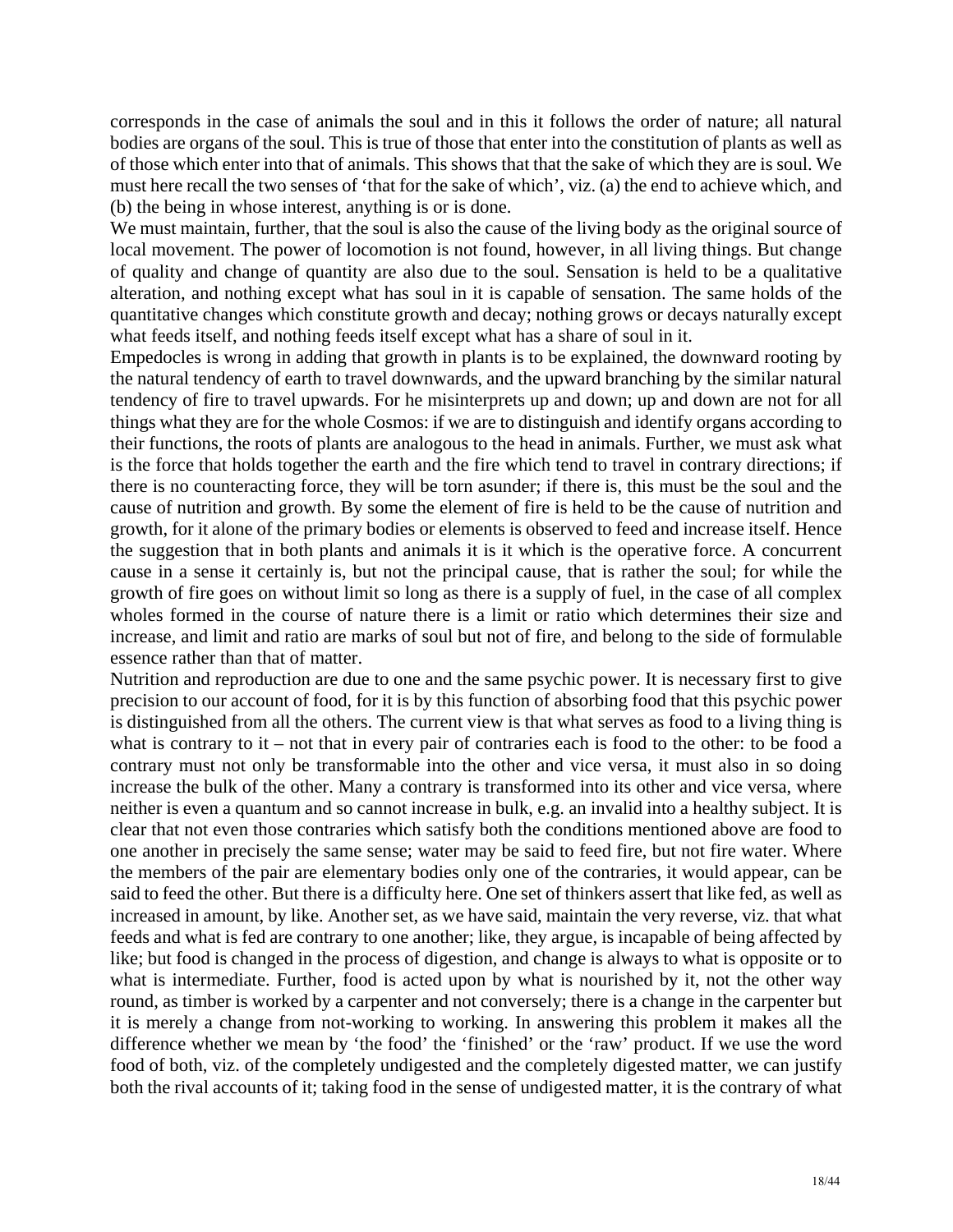is fed by it, taking it as digested it is like what is fed by it. Consequently it is clear that in a certain sense we may say that both parties are right, both wrong.

Since nothing except what is alive can be fed, what is fed is the besouled body and just because it has soul in it. Hence food is essentially related to what has soul in it. Food has a power which is other than the power to increase the bulk of what is fed by it; so far forth as what has soul in it is a quantum, food may increase its quantity, but it is only so far as what has soul in it is a 'this-somewhat' or substance that food acts as food; in that case it maintains the being of what is fed, and that continues to be what it is so long as the process of nutrition continues. Further, it is the agent in generation, i.e. not the generation of the individual fed but the reproduction of another like it; the substance of the individual fed is already in existence; the existence of no substance is a self-generation but only a self-maintenance.

Hence the psychic power which we are now studying may be described as that which tends to maintain whatever has this power in it of continuing such as it was, and food helps it to do its work. That is why, if deprived of food, it must cease to be.

everything that has soul in it possesses warmth. The process of nutrition involves three factors, (a) what is fed, (b) that wherewith it is fed, (c) what does the feeding; of these (c) is the first soul, (a) the body which has that soul in it, (b) the food. But since it is right to call things after the ends they realize, and the end of this soul is to generate another being like that in which it is, the first soul ought to be named the reproductive soul. The expression (b) 'wherewith it is fed' is ambiguous just as is the expression 'wherewith the ship is steered'; that may mean either (i) the hand or (ii) the rudder, i.e. either (i) what is moved and sets in movement, or (ii) what is merely moved. We can apply this analogy here if we recall that all food must be capable of being digested, and that what produces digestion is warmth; that is why

We have now given an outline account of the nature of food; further details must be given in the appropriate place.

# 5

Having made these distinctions let us now speak of sensation in the widest sense. Sensation depends, as we have said, on a process of movement or affection from without, for it is held to be some sort of change of quality. Now some thinkers assert that like is affected only by like; in what sense this is possible and in what sense impossible, we have explained in our general discussion of acting and being acted upon.

of sense, or why without the stimulation of external objects do they not produce sensation, seeing indirect objects is so of sense? It is clear that what is sensitive is only potentially, not actually. The power of sense is parallel to what is combustible, for that never ignites itself spontaneously, but requires an agent which has the power of starting ignition; otherwise it could have set itself on fire, and would not have needed actual fire to set it ablaze. Here arises a problem: why do we not perceive the senses themselves as well as the external objects that they contain in themselves fire, earth, and all the other elements, which are the direct or

(b) to manifest a certain activity. To begin with, for a time, let us speak as if there were no In reply we must recall that we use the word 'perceive' in two ways, for we say (a) that what has the power to hear or see, 'sees' or 'hears', even though it is at the moment asleep, and also (b) that what is actually seeing or hearing, 'sees' or 'hears'. Hence 'sense' too must have two meanings, sense potential, and sense actual. Similarly 'to be a sentient' means either (a) to have a certain power or difference between (i) being moved or affected, and (ii) being active, for movement is a kind of activity – an imperfect kind, as has elsewhere been explained. Everything that is acted upon or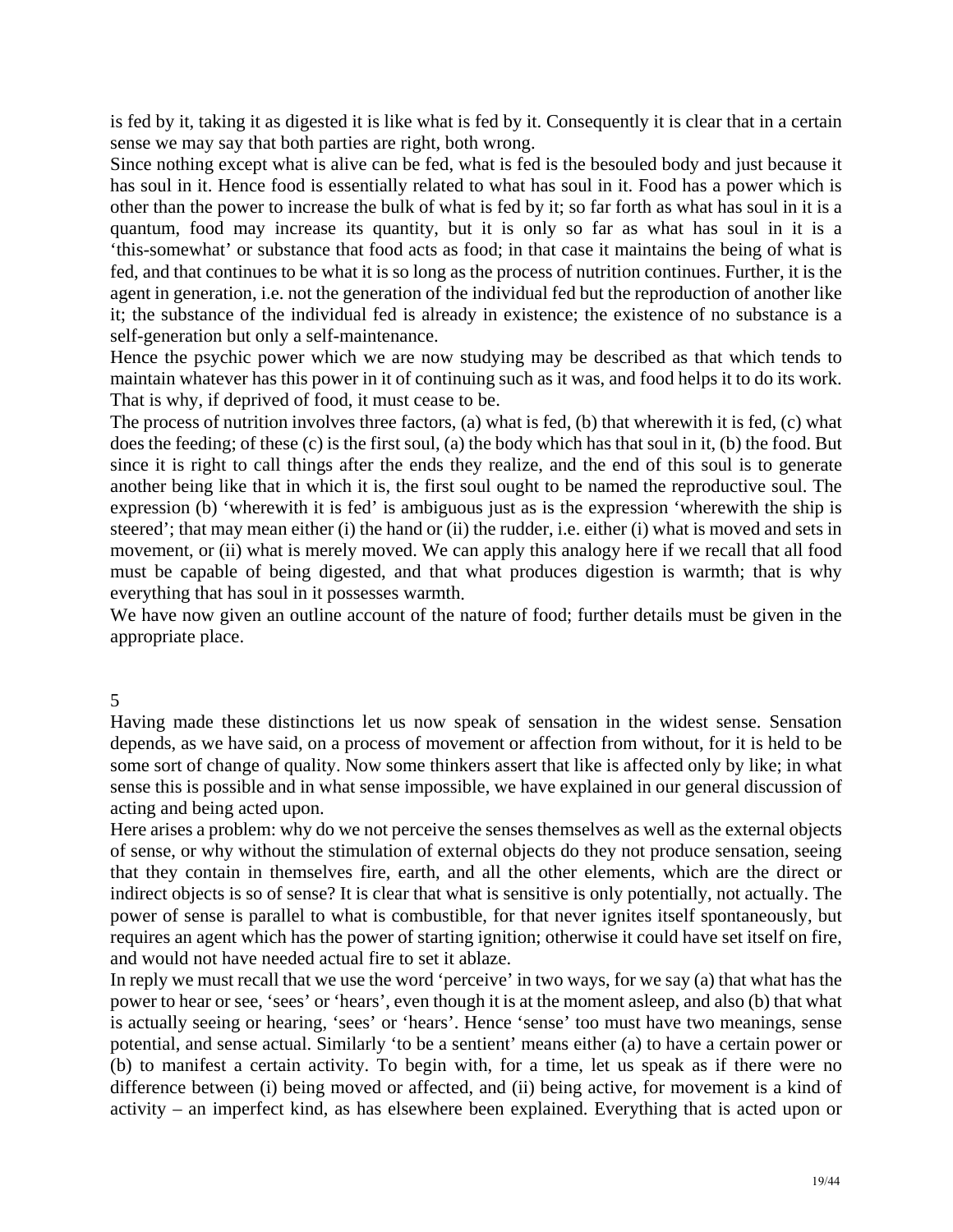moved is acted upon by an agent which is actually at work. Hence it is that in one sense, as has already been stated, what acts and what is acted upon are like, in another unlike, i.e. prior to and during the change the two factors are unlike, after it like.

But we must now distinguish not only between what is potential and what is actual but also different senses in which things can be said to be potential or actual; up to now we have been their respective potentialities, the one (a) by change of quality, i.e. repeated transitions from one speaking as if each of these phrases had only one sense. We can speak of something as 'a knower' either (a) as when we say that man is a knower, meaning that man falls within the class of beings that know or have knowledge, or (b) as when we are speaking of a man who possesses a knowledge of grammar; each of these is so called as having in him a certain potentiality, but there is a difference between their respective potentialities, the one (a) being a potential knower, because his kind or matter is such and such, the other (b), because he can in the absence of any external counteracting cause realize his knowledge in actual knowing at will. This implies a third meaning of 'a knower' (c), one who is already realizing his knowledge – he is a knower in actuality and in the most proper sense is knowing, e.g. this A. Both the former are potential knowers, who realize state to its opposite under instruction, the other (b) by the transition from the inactive possession of sense or grammar to their active exercise. The two kinds of transition are distinct.

Also the expression 'to be acted upon' has more than one meaning; it may mean either (a) the extinction of one of two contraries by the other, or (b) the maintenance of what is potential by the agency of what is actual and already like what is acted upon, with such likeness as is compatible with one's being actual and the other potential. For what possesses knowledge becomes an actual knower by a transition which is either not an alteration of it at all (being in reality a development into its true self or actuality) or at least an alteration in a quite different sense from the usual meaning.

ought not to be said 'to be acted upon' at all or (b) we must recognize two senses of alteration, viz. Hence it is wrong to speak of a wise man as being 'altered' when he uses his wisdom, just as it would be absurd to speak of a builder as being altered when he is using his skill in building a house. What in the case of knowing or understanding leads from potentiality to actuality ought not to be called teaching but something else. That which starting with the power to know learns or acquires knowledge through the agency of one who actually knows and has the power of teaching either (a) (i) the substitution of one quality for another, the first being the contrary of the second, or (ii) the development of an existent quality from potentiality in the direction of fixity or nature.

excite the sensory powers to activity, the seen, the heard,  $\&c$ , are outside. The ground of this his knowledge when he wishes, but his sensation does not depend upon himself a sensible object In the case of what is to possess sense, the first transition is due to the action of the male parent and takes place before birth so that at birth the living thing is, in respect of sensation, at the stage which corresponds to the possession of knowledge. Actual sensation corresponds to the stage of the exercise of knowledge. But between the two cases compared there is a difference; the objects that difference is that what actual sensation apprehends is individuals, while what knowledge apprehends is universals, and these are in a sense within the soul. That is why a man can exercise must be there. A similar statement must be made about our knowledge of what is sensible – on the same ground, viz. that the sensible objects are individual and external.

in the sense in which we might say the same of an adult, and there are two corresponding senses of the term 'a potential sentient'. There are no separate names for the two stages of potentiality; we A later more appropriate occasion may be found thoroughly to clear up all this. At present it must be enough to recognize the distinctions already drawn; a thing may be said to be potential in either of two senses, (a) in the sense in which we might say of a boy that he may become a general or (b)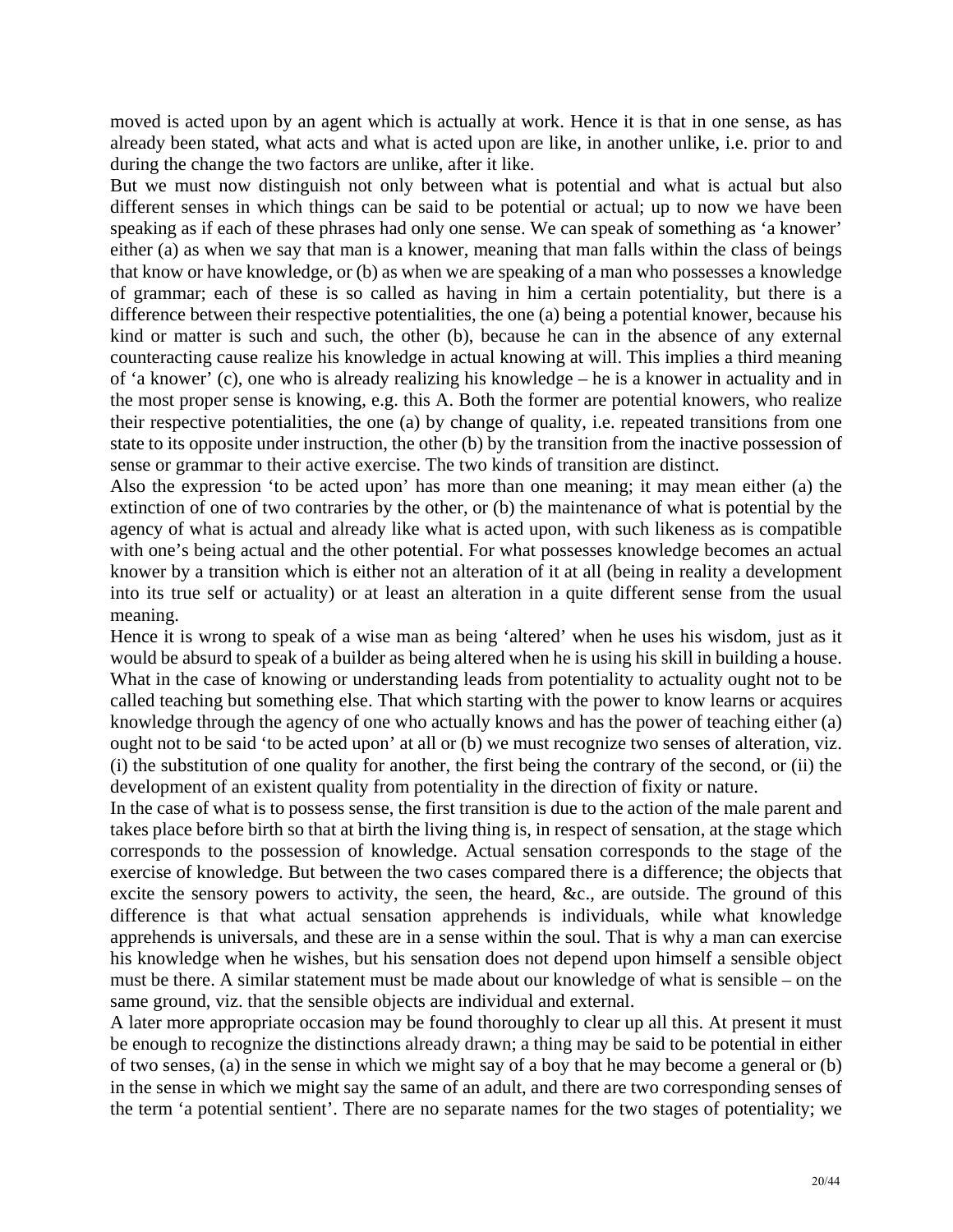have pointed out that they are different and how they are different. We cannot help using the incorrect terms 'being acted upon or altered' of the two transitions involved. As we have said, has the power of sensation is potentially like what the perceived object is actually; that is, while at the beginning of the process of its being acted upon the two interacting factors are dissimilar, at the end the one acted upon is assimilated to the other and is identical in quality with it.

### 6

In dealing with each of the senses we shall have first to speak of the objects which are perceptible by each. The term 'object of sense' covers three kinds of objects, two kinds of which are, in our language, directly perceptible, while the remaining one is only incidentally perceptible. Of the first two kinds one (a) consists of what is perceptible by a single sense, the other (b) of what is perceptible by any and all of the senses. I call by the name of special object of this or that sense that which cannot be perceived by any other sense than that one and in respect of which no error is possible; in this sense colour is the special object of sight, sound of hearing, flavour of taste. Touch, indeed, discriminates more than one set of different qualities. Each sense has one kind of object which it discerns, and never errs in reporting that what is before it is colour or sound (though it may err as to what it is that is coloured or where that is, or what it is that is sounding or where that is.) Such objects are what we propose to call the special objects of this or that sense.

one sense, but are common to all. There are at any rate certain kinds of movement which are perceptible both by touch and by sight. 'Common sensibles' are movement, rest, number, figure, magnitude; these are not peculiar to any

We speak of an incidental object of sense where e.g. the white object which we see is the son of Diares; here because 'being the son of Diares' is incidental to the directly visible white patch we speak of the son of Diares as being (incidentally) perceived or seen by us. Because this is only incidentally an object of sense, it in no way as such affects the senses. Of the two former kinds, both of which are in their own nature perceptible by sense, the first kind – that of special objects of the several senses – constitute the objects of sense in the strictest sense of the term and it is to them that in the nature of things the structure of each several sense is adapted.

# 7

abundantly clear as we proceed. Whatever is visible is colour and colour is what lies upon what is visibility. Every colour has in it the power to set in movement what is actually transparent; that The object of sight is the visible, and what is visible is (a) colour and (b) a certain kind of object which can be described in words but which has no single name; what we mean by (b) will be in its own nature visible; 'in its own nature' here means not that visibility is involved in the definition of what thus underlies colour, but that that substratum contains in itself the cause of power constitutes its very nature. That is why it is not visible except with the help of light; it is only in light that the colour of a thing is seen. Hence our first task is to explain what light is.

the same in both and is also found in the eternal body which constitutes the uppermost shell of the hysical Cosmos. Of this substance light is the activity – the activity of what is transparent so far p forth as it has in it the determinate power of becoming transparent; where this power is present, Now there clearly is something which is transparent, and by 'transparent' I mean what is visible, and yet not visible in itself, but rather owing its visibility to the colour of something else; of this character are air, water, and many solid bodies. Neither air nor water is transparent because it is air or water; they are transparent because each of them has contained in it a certain substance which is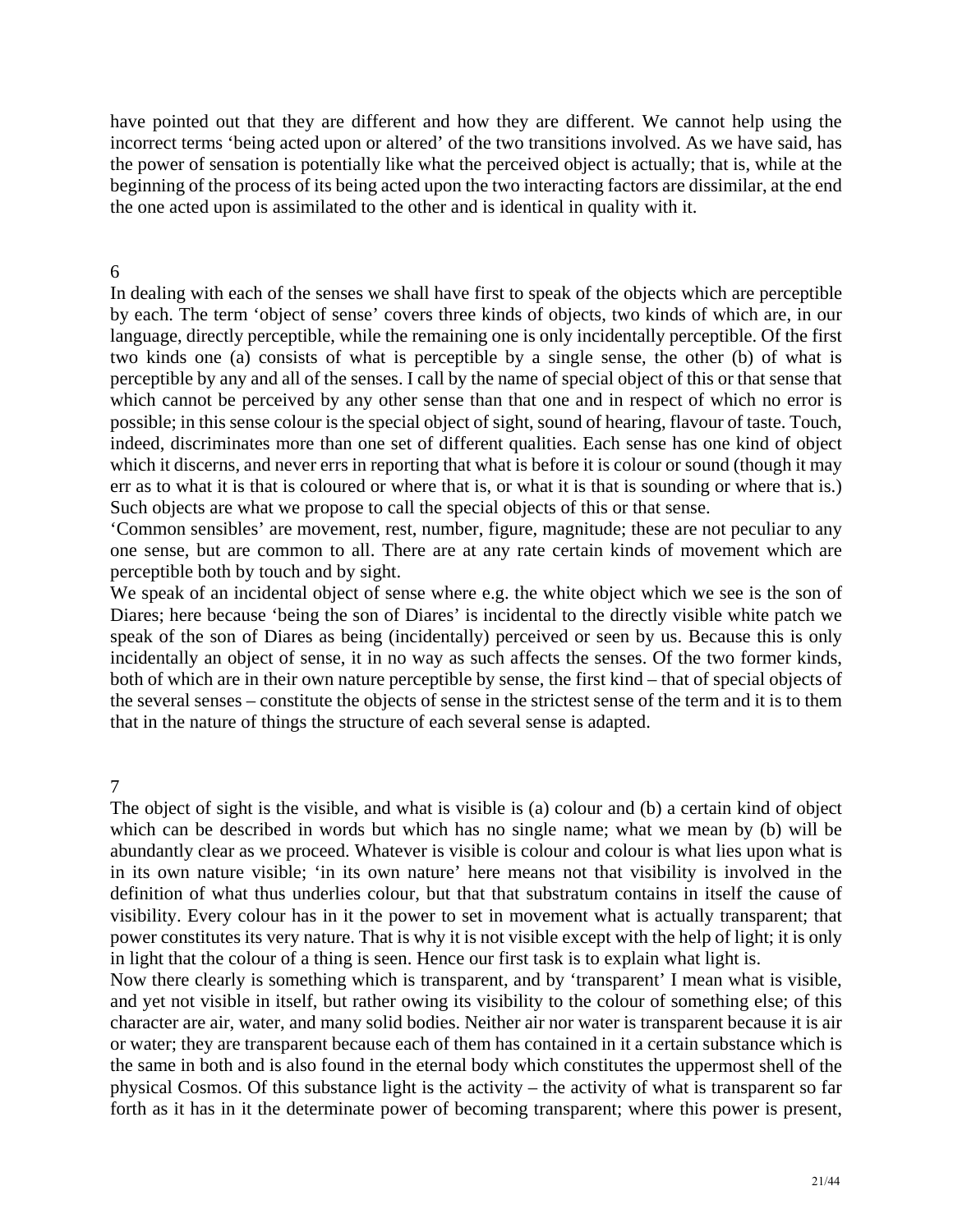there is also the potentiality of the contrary, viz. darkness. Light is as it were the proper colour of what is transparent, and exists whenever the potentially transparent is excited to actuality by the influence of fire or something resembling 'the uppermost body'; for fire too contains something which is one and the same with the substance in question.

darkness is the absence from what is transparent of the corresponding positive state above We have now explained what the transparent is and what light is; light is neither fire nor any kind whatsoever of body nor an efflux from any kind of body (if it were, it would again itself be a kind of body) – it is the presence of fire or something resembling fire in what is transparent. It is certainly not a body, for two bodies cannot be present in the same place. The opposite of light is darkness; characterized; clearly therefore, light is just the presence of that.

Empedocles (and with him all others who used the same forms of expression) was wrong in speaking of light as 'travelling' or being at a given moment between the earth and its envelope, its movement being unobservable by us; that view is contrary both to the clear evidence of argument and to the observed facts; if the distance traversed were short, the movement might have been unobservable, but where the distance is from extreme East to extreme West, the draught upon our powers of belief is too great.

not of course when it is actually transparent; it is the same substance which is now darkness, now What is capable of taking on colour is what in itself is colourless, as what can take on sound is what is soundless; what is colourless includes (a) what is transparent and (b) what is invisible or scarcely visible, i.e. what is 'dark'. The latter (b) is the same as what is transparent, when it is potentially, light.

own proper' colour. Why we see these at all is another question. At present what is obvious is that Not everything that is visible depends upon light for its visibility. This is only true of the 'proper' colour of things. Some objects of sight which in light are invisible, in darkness stimulate the sense; that is, things that appear fiery or shining. This class of objects has no simple common name, but instances of it are fungi, flesh, heads, scales, and eyes of fish. In none of these is what is seen their what is seen in light is always colour. That is why without the help of light colour remains invisible. Its being colour at all means precisely its having in it the power to set in movement what is already actually transparent, and, as we have seen, the actuality of what is transparent is just light.

what is transparent, e.g. the air, and that, extending continuously from the object to the organ, sets between. Hence it is indispensable that there be something in between – if there were nothing, so The following experiment makes the necessity of a medium clear. If what has colour is placed in immediate contact with the eye, it cannot be seen. Colour sets in movement not the sense organ but the latter in movement. Democritus misrepresents the facts when he expresses the opinion that if the interspace were empty one could distinctly see an ant on the vault of the sky; that is an impossibility. Seeing is due to an affection or change of what has the perceptive faculty, and it cannot be affected by the seen colour itself; it remains that it must be affected by what comes far from seeing with greater distinctness, we should see nothing at all.

We have now explained the cause why colour cannot be seen otherwise than in light. Fire on the other hand is seen both in darkness and in light; this double possibility follows necessarily from our theory, for it is just fire that makes what is potentially transparent actually transparent.

in spite of all appearances, applies also to touch and taste; why there is this apparent difference will be clear later. What comes between in the case of sounds is air; the corresponding medium in the The same account holds also of sound and smell; if the object of either of these senses is in immediate contact with the organ no sensation is produced. In both cases the object sets in movement only what lies between, and this in turn sets the organ in movement: if what sounds or smells is brought into immediate contact with the organ, no sensation will be produced. The same,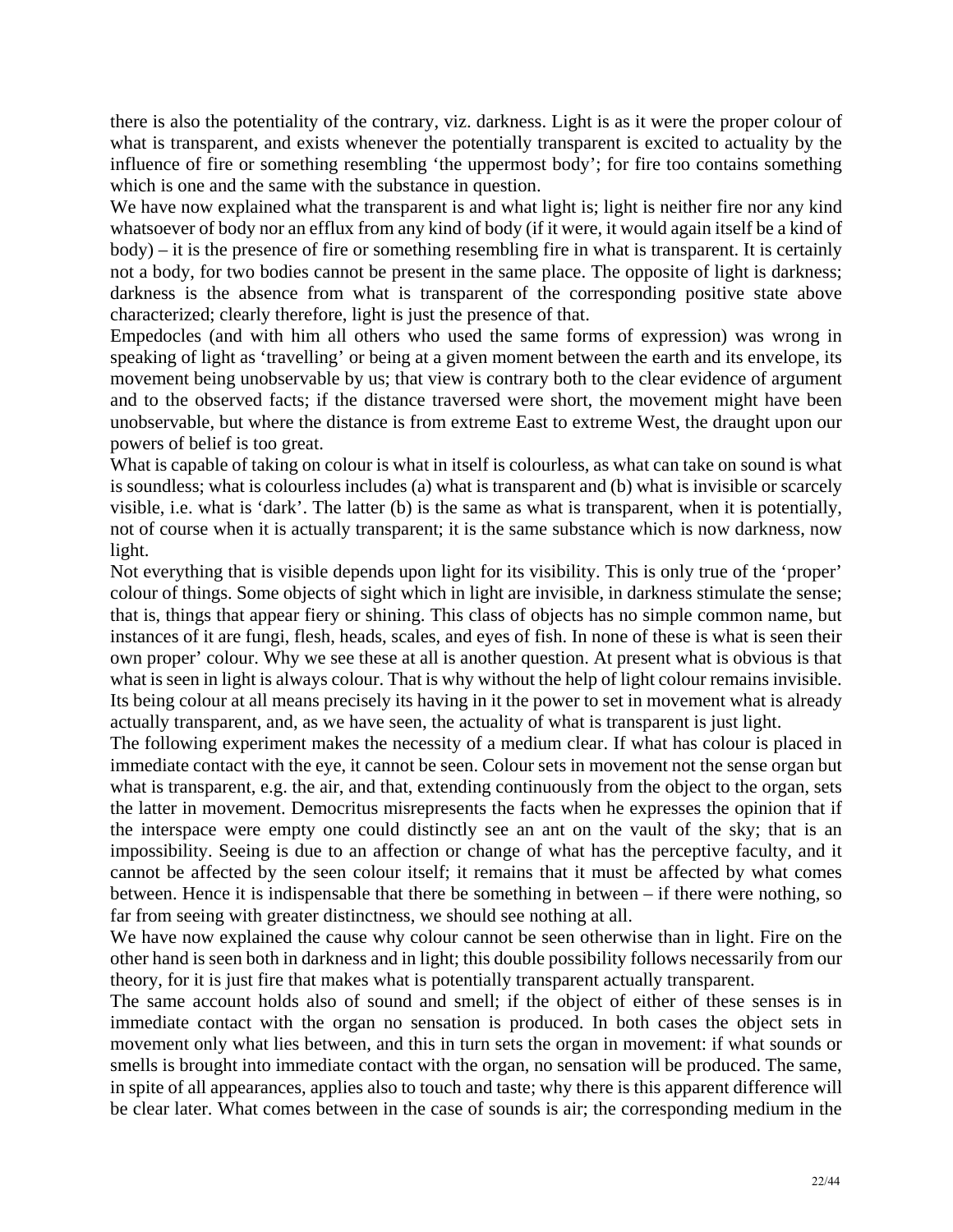case of smell has no name. But, corresponding to what is transparent in the case of colour, there is a quality found both in air and water, which serves as a medium for what has smell – I say 'in water' because animals that live in water as well as those that live on land seem to possess the sense of smell, and 'in air' because man and all other land animals that breathe, perceive smells only when they breathe air in. The explanation of this too will be given later.

8

Now let us, to begin with, make certain distinctions about sound and hearing.

general all things which are smooth and solid – the latter are said to have a sound because they can Sound may mean either of two things (a) actual, and (b) potential, sound. There are certain things which, as we say, 'have no sound', e.g. sponges or wool, others which have, e.g. bronze and in make a sound, i.e. can generate actual sound between themselves and the organ of hearing.

Actual sound requires for its occurrence (i, ii) two such bodies and (iii) a space between them; for it is generated by an impact. Hence it is impossible for one body only to generate a sound – there must be a body impinging and a body impinged upon; what sounds does so by striking against something else, and this is impossible without a movement from place to place.

As we have said, not all bodies can by impact on one another produce sound; impact on wool makes no sound, while the impact on bronze or any body which is smooth and hollow does. Bronze gives out a sound when struck because it is smooth; bodies which are hollow owing to reflection repeat the original impact over and over again, the body originally set in movement being unable to escape from the concavity.

Further, we must remark that sound is heard both in air and in water, though less distinctly in the latter. Yet neither air nor water is the principal cause of sound. What is required for the production of sound is an impact of two solids against one another and against the air. The latter condition is satisfied when the air impinged upon does not retreat before the blow, i.e. is not dissipated by it.

That is why it must be struck with a sudden sharp blow, if it is to sound – the movement of the whip must outrun the dispersion of the air, just as one might get in a stroke at a heap or whirl of sand as it was traveling rapidly past.

by the containing walls of a vessel, the air originally struck by the impinging body and set in would not be diffused and outside what was directly illuminated by the sun there would be blank An echo occurs, when, a mass of air having been unified, bounded, and prevented from dissipation movement by it rebounds from this mass of air like a ball from a wall. It is probable that in all generation of sound echo takes place, though it is frequently only indistinctly heard. What happens here must be analogous to what happens in the case of light; light is always reflected – otherwise it darkness; but this reflected light is not always strong enough, as it is when it is reflected from water, bronze, and other smooth bodies, to cast a shadow, which is the distinguishing mark by which we recognize light.

people mean by 'the vacuum' is the air, which is what causes hearing, when that air is set in It is rightly said that an empty space plays the chief part in the production of hearing, for what movement as one continuous mass; but owing to its friability it emits no sound, being dissipated by impinging upon any surface which is not smooth. When the surface on which it impinges is quite smooth, what is produced by the original impact is a united mass, a result due to the smoothness of the surface with which the air is in contact at the other end.

What has the power of producing sound is what has the power of setting in movement a single mass of air which is continuous from the impinging body up to the organ of hearing. The organ of hearing is physically united with air, and because it is in air, the air inside is moved concurrently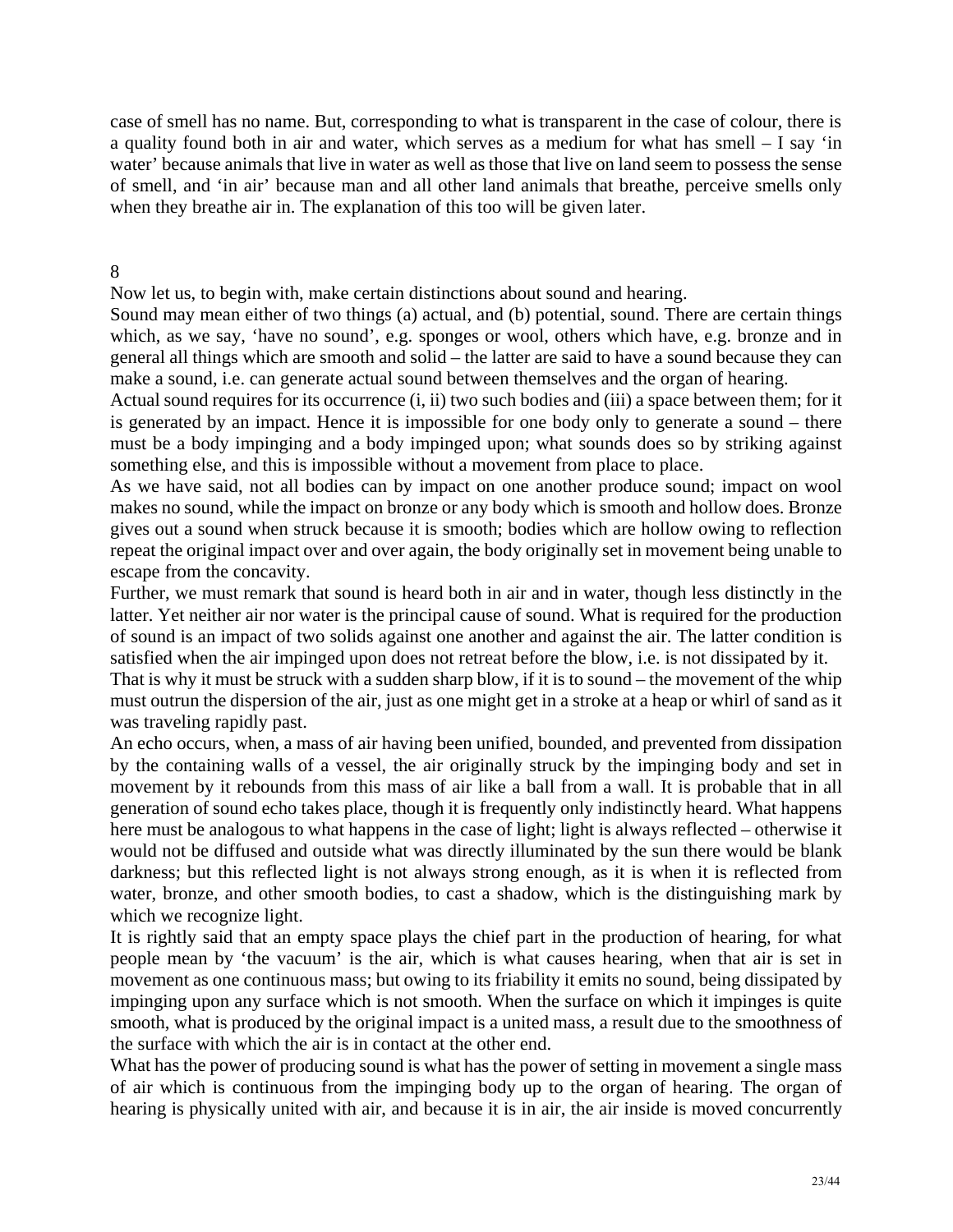with the air outside. Hence animals do not hear with all parts of their bodies, nor do all parts admit of the entrance of air; for even the part which can be moved and can sound has not air everywhere in it. Air in itself is, owing to its friability, quite soundless; only when its dissipation is prevented is empty and echoes, viz. because what we hear with is a chamber which contains a bounded mass of its movement sound. The air in the ear is built into a chamber just to prevent this dissipating movement, in order that the animal may accurately apprehend all varieties of the movements of the air outside. That is why we hear also in water, viz. because the water cannot get into the air chamber or even, owing to the spirals, into the outer ear. If this does happen, hearing ceases, as it also does if the tympanic membrane is damaged, just as sight ceases if the membrane covering the pupil is damaged. It is also a test of deafness whether the ear does or does not reverberate like a horn; the air inside the ear has always a movement of its own, but the sound we hear is always the sounding of something else, not of the organ itself. That is why we say that we hear with what is air.

generated, what is struck must be smooth, to enable the air to rebound and be shaken off from it in Which is it that 'sounds', the striking body or the struck? Is not the answer 'it is both, but each in a different way'? Sound is a movement of what can rebound from a smooth surface when struck against it. As we have explained' not everything sounds when it strikes or is struck, e.g. if one needle is struck against another, neither emits any sound. In order, therefore, that sound may be one piece.

The distinctions between different sounding bodies show themselves only in actual sound; as without the help of light colours remain invisible, so without the help of actual sound the distinctions between acute and grave sounds remain inaudible. Acute and grave are here metaphors, transferred from their proper sphere, viz. that of touch, where they mean respectively (a) what moves the sense much in a short time, (b) what moves the sense little in a long time. Not that what is sharp really moves fast, and what is grave, slowly, but that the difference in the qualities of the one and the other movement is due to their respective speeds. There seems to be a sort of parallelism between what is acute or grave to hearing and what is sharp or blunt to touch; what is sharp as it were stabs, while what is blunt pushes, the one producing its effect in a short, the other in a long time, so that the one is quick, the other slow.

on the fact that all these differences are found also in voice. Many animals are voiceless, e.g. all only to be expected that no animals utter voice except those which take in air. Once air is Let the foregoing suffice as an analysis of sound. Voice is a kind of sound characteristic of what has soul in it; nothing that is without soul utters voice, it being only by a metaphor that we speak of the voice of the flute or the lyre or generally of what (being without soul) possesses the power of producing a succession of notes which differ in length and pitch and timbre. The metaphor is based non-sanuineous animals and among sanguineous animals fish. This is just what we should expect, since voice is a certain movement of air. The fish, like those in the Achelous, which are said to have voice, really make the sounds with their gills or some similar organ. Voice is the sound made by an animal, and that with a special organ. As we saw, everything that makes a sound does so by the impact of something (a) against something else, (b) across a space, (c) filled with air; hence it is inbreathed, Nature uses it for two different purposes, as the tongue is used both for tasting and for articulating; in that case of the two functions tasting is necessary for the animal's existence (hence it is found more widely distributed), while articulate speech is a luxury subserving its possessor's well-being; similarly in the former case Nature employs the breath both as an indispensable means to the regulation of the inner temperature of the living body and also as the matter of articulate voice, in the interests of its possessor's well-being. Why its former use is indispensable must be discussed elsewhere.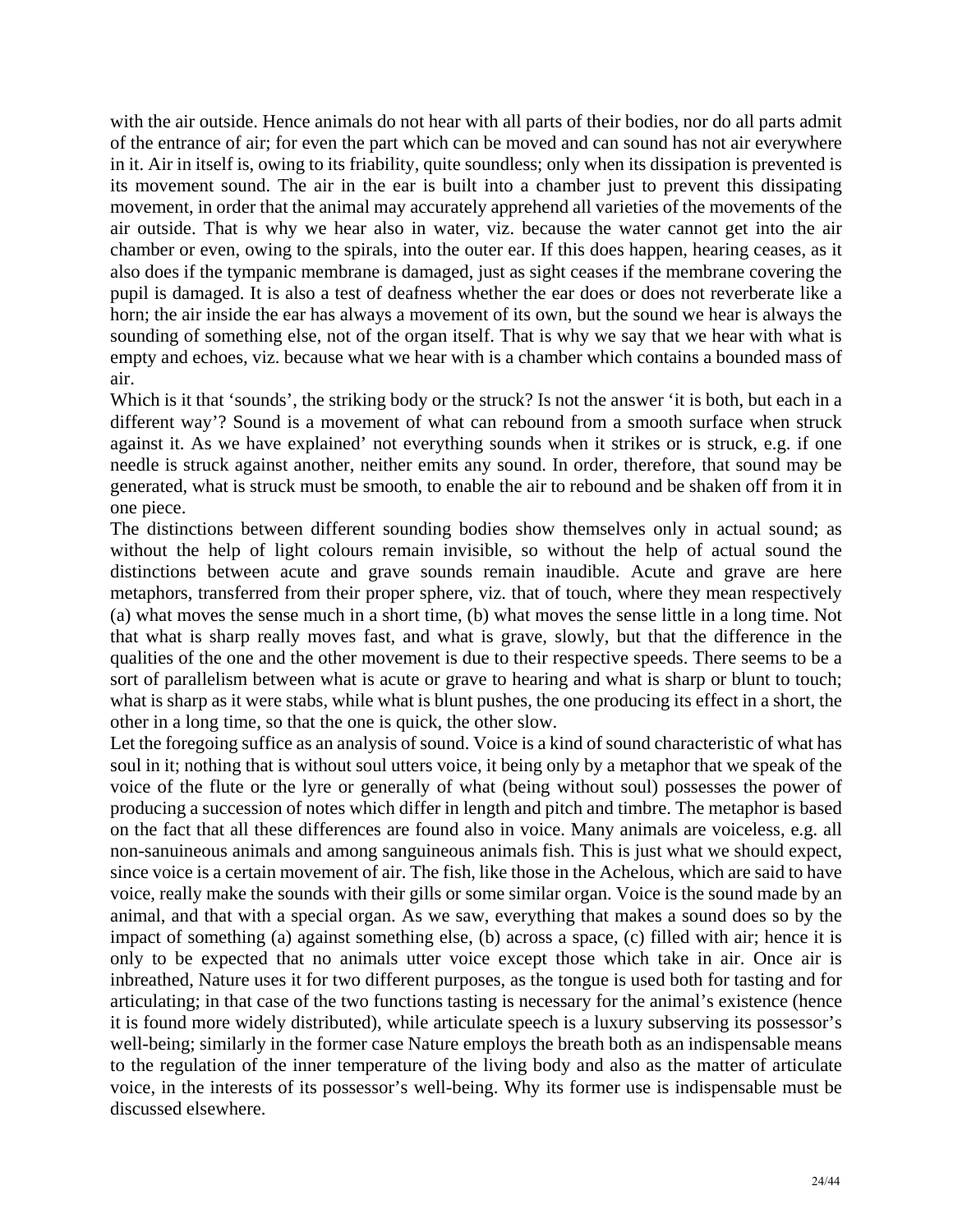The organ of respiration is the windpipe, and the organ to which this is related as means to end is the lungs. The latter is the part of the body by which the temperature of land animals is raised above that of all others. But what primarily requires the air drawn in by respiration is not only this but the region surrounding the heart. That is why when animals breathe the air must penetrate inwards. Voice then is the impact of the inbreathed air against the 'windpipe', and the agent that produces the impact is the soul resident in these parts of the body. Not every sound, as we said, made by an animal is voice (even with the tongue we may merely make a sound which is not voice, or without the tongue as in coughing); what produces the impact must have soul in it and must be accompanied by an act of imagination, for voice is a sound with a meaning, and is not merely the result of any impact of the breath as in coughing; in voice the breath in the windpipe is used as an instrument to knock with against the walls of the windpipe. This is confirmed by our inability to speak when we are breathing either out or in – we can only do so by holding our breath; we make the movements with the breath so checked. It is clear also why fish are voiceless; they have no windpipe. And they have no windpipe because they do not breathe or take in air. Why they do not is a question belonging to another inquiry.

9

The ground of this is that our power of smell is less discriminating and in general inferior to that of or absence of what excites fear, and that it is thus that human beings distinguish smells. It seems Smell and its object are much less easy to determine than what we have hitherto discussed; the distinguishing characteristic of the object of smell is less obvious than those of sound or colour. many species of animals; men have a poor sense of smell and our apprehension of its proper objects is inseparably bound up with and so confused by pleasure and pain, which shows that in us the organ is inaccurate. It is probable that there is a parallel failure in the perception of colour by animals that have hard eyes: probably they discriminate differences of colour only by the presence that there is an analogy between smell and taste, and that the species of tastes run parallel to those of smells – the only difference being that our sense of taste is more discriminating than our sense of smell, because the former is a modification of touch, which reaches in man the maximum of discriminative accuracy. While in respect of all the other senses we fall below many species of animals, in respect of touch we far excel all other species in exactness of discrimination. That is why man is the most intelligent of all animals. This is confirmed by the fact that it is to differences in the organ of touch and to nothing else that the differences between man and man in respect of natural endowment are due; men whose flesh is hard are ill-endowed by nature, men whose flesh is soft, wellendowed.

the smell have the same quality, i.e. both are sweet or both bitter, in others they diverge. Similarly a smell, like a flavour, may be pungent, astringent, acid, or succulent. But, as we said, because smells are much less easy to discriminate than flavours, the names of these varieties are applied to smells only metaphorically; for example 'sweet' is extended from the taste to the smell of saffron As flavours may be divided into (a) sweet, (b) bitter, so with smells. In some things the flavour and or honey, 'pungent' to that of thyme, and so on.

In the same sense in which hearing has for its object both the audible and the inaudible, sight both the visible and the invisible, smell has for its object both the odorous and the inodorous. 'Inodorous' may be either (a) what has no smell at all, or (b) what has a small or feeble smell. The same ambiguity lurks in the word 'tasteless'.

Smelling, like the operation of the senses previously examined, takes place through a medium, i.e. through air or water – I add water, because water-animals too (both sanguineous and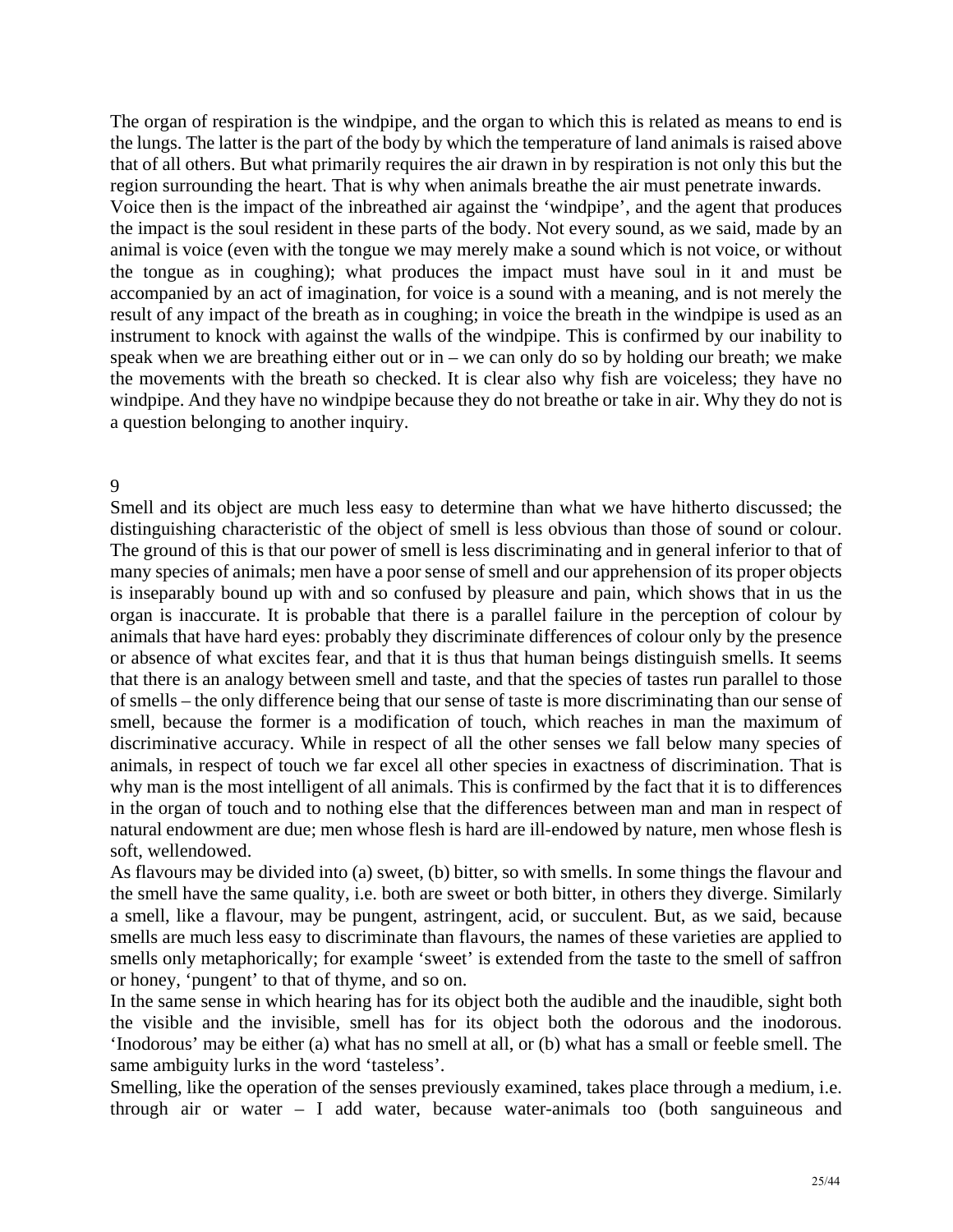non-sanguineous) seem to smell just as much as land-animals; at any rate some of them make directly for their food from a distance if it has any scent. That is why the following facts constitute a problem for us. All animals smell in the same way, but man smells only when he inhales; if he exhales or holds his breath, he ceases to smell, no difference being made whether the odorous object is distant or near, or even placed inside the nose and actually on the wall of the nostril; it is a disability common to all the senses not to perceive what is in immediate contact with the organ of sense, but our failure to apprehend what is odorous without the help of inhalation is peculiar (the fact is obvious on making the experiment). Now since bloodless animals do not breathe, they must, it might be argued, have some novel sense not reckoned among the usual five. Our reply must be that this is impossible, since it is scent that is perceived; a sense that apprehends what is odorous which must be shifted or drawn back in order that we may see, while hardeyed animals have owing to the dilating of the veins or pores. That explains also why such animals cannot smell under and what has a good or bad odour cannot be anything but smell. Further, they are observed to be deleteriously effected by the same strong odours as man is, e.g. bitumen, sulphur, and the like. These animals must be able to smell without being able to breathe. The probable explanation is that in man the organ of smell has a certain superiority over that in all other animals just as his eyes have over those of hard-eyed animals. Man's eyes have in the eyelids a kind of shelter or envelope, nothing of the kind, but at once see whatever presents itself in the transparent medium. Similarly in certain species of animals the organ of smell is like the eye of hard-eyed animals, uncurtained, while in others which take in air it probably has a curtain over it, which is drawn back in inhalation, water; to smell they must first inhale, and that they cannot do under water.

Smells come from what is dry as flavours from what is moist. Consequently the organ of smell is potentially dry.

### 10

inaudible, and also over-loud sound. This corresponds in the case of hearing to over-bright light in 'invisible' and similar privative terms cover not only (a) what is simply without some power, but also (b) what is adapted by nature to have it but has not it or has it only in a very low degree, as What can be tasted is always something that can be touched, and just for that reason it cannot be perceived through an interposed foreign body, for touch means the absence of any intervening body. Further, the flavoured and tasteable body is suspended in a liquid matter, and this is tangible. Hence, if we lived in water, we should perceive a sweet object introduced into the water, but the water would not be the medium through which we perceived; our perception would be due to the solution of the sweet substance in what we imbibed, just as if it were mixed with some drink. There is no parallel here to the perception of colour, which is due neither to any blending of anything with anything, nor to any efflux of anything from anything. In the case of taste, there is nothing corresponding to the medium in the case of the senses previously discussed; but as the object of sight is colour, so the object of taste is flavour. But nothing excites a perception of flavour without the help of liquid; what acts upon the sense of taste must be either actually or potentially liquid like what is saline; it must be both (a) itself easily dissolved, and (b) capable of dissolving along with itself the tongue. Taste apprehends both (a) what has taste and (b) what has no taste, if we mean by (b) what has only a slight or feeble flavour or what tends to destroy the sense of taste. In this it is exactly parallel to sight, which apprehends both what is visible and what is invisible (for darkness is invisible and yet is discriminated by sight; so is, in a different way, what is over brilliant), and to hearing, which apprehends both sound and silence, of which the one is audible and the other the case of sight. As a faint sound is 'inaudible', so in a sense is a loud or violent sound. The word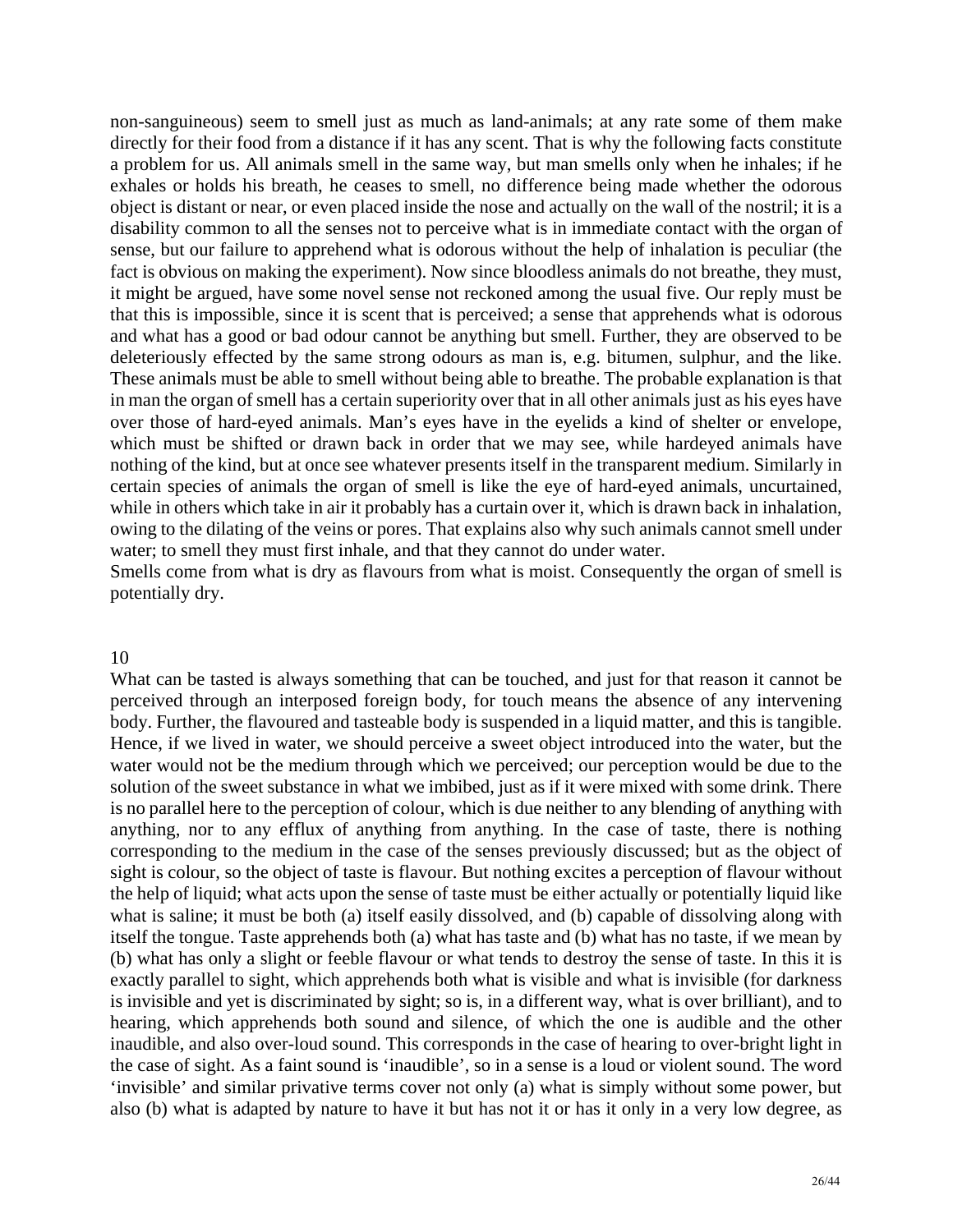when we say that a species of swallow is 'footless' or that a variety of fruit is 'stoneless'. So too taste has as its object both what can be tasted and the tasteless – the latter in the sense of what has little flavour or a bad flavour or one destructive of taste. The difference between what is tasteless and what is not seems to rest ultimately on that between what is drinkable and what is undrinkable both are tasteable, but the latter is bad and tends to destroy taste, while the former is the normal stimulus of taste. What is drinkable is the common object of both touch and taste.

Since what can be tasted is liquid, the organ for its perception cannot be either (a) actually liquid or (b) incapable of becoming liquid. Tasting means a being affected by what can be tasted as such; hence the organ of taste must be liquefied, and so to start with must be non-liquid but capable of liquefaction without loss of its distinctive nature. This is confirmed by the fact that the tongue cannot taste either when it is too dry or when it is too moist; in the latter case what occurs is due to a contact with the pre-existent moisture in the tongue itself, when after a foretaste of some strong flavour we try to taste another flavour; it is in this way that sick persons find everything they taste bitter, viz. because, when they taste, their tongues are overflowing with bitter moisture.

The species of flavour are, as in the case of colour, (a) simple, i.e. the two contraries, the sweet and the bitter, (b) secondary, viz. (i) on the side of the sweet, the succulent, (ii) on the side of the bitter, the saline, (iii) between these come the pungent, the harsh, the astringent, and the acid; these pretty well exhaust the varieties of flavour. It follows that what has the power of tasting is what is potentially of that kind, and that what is tasteable is what has the power of making it actually what it itself already is.

### 11

range between a single pair of contraries, white and black for sight, acute and grave for hearing, Whatever can be said of what is tangible, can be said of touch, and vice versa; if touch is not a single sense but a group of senses, there must be several kinds of what is tangible. It is a problem whether touch is a single sense or a group of senses. It is also a problem, what is the organ of touch; is it or is it not the flesh (including what in certain animals is homologous with flesh)? On the second view, flesh is 'the medium' of touch, the real organ being situated farther inward. The problem arises because the field of each sense is according to the accepted view determined as the bitter and sweet for taste; but in the field of what is tangible we find several such pairs, hot cold, dry moist, hard soft, &c. This problem finds a partial solution, when it is recalled that in the case of the other senses more than one pair of contraries are to be met with, e.g. in sound not only acute and grave but loud and soft, smooth and rough, &c.; there are similar contrasts in the field of colour. Nevertheless we are unable clearly to detect in the case of touch what the single subject is which underlies the contrasted qualities and corresponds to sound in the case of hearing.

object comes into contact with the flesh it is at once perceived. For even under present conditions if supposed that it was by a single organ that we perceived sounds, colours, and smells, and we should have taken sight, hearing, and smell to be a single sense. But as it is, because that through which the To the question whether the organ of touch lies inward or not (i.e. whether we need look any farther than the flesh), no indication in favour of the second answer can be drawn from the fact that if the the experiment is made of making a web and stretching it tight over the flesh, as soon as this web is touched the sensation is reported in the same manner as before, yet it is clear that the or is gan is not in this membrane. If the membrane could be grown on to the flesh, the report would travel still quicker. The flesh plays in touch very much the same part as would be played in the other senses by an air-envelope growing round our body; had we such an envelope attached to us we should have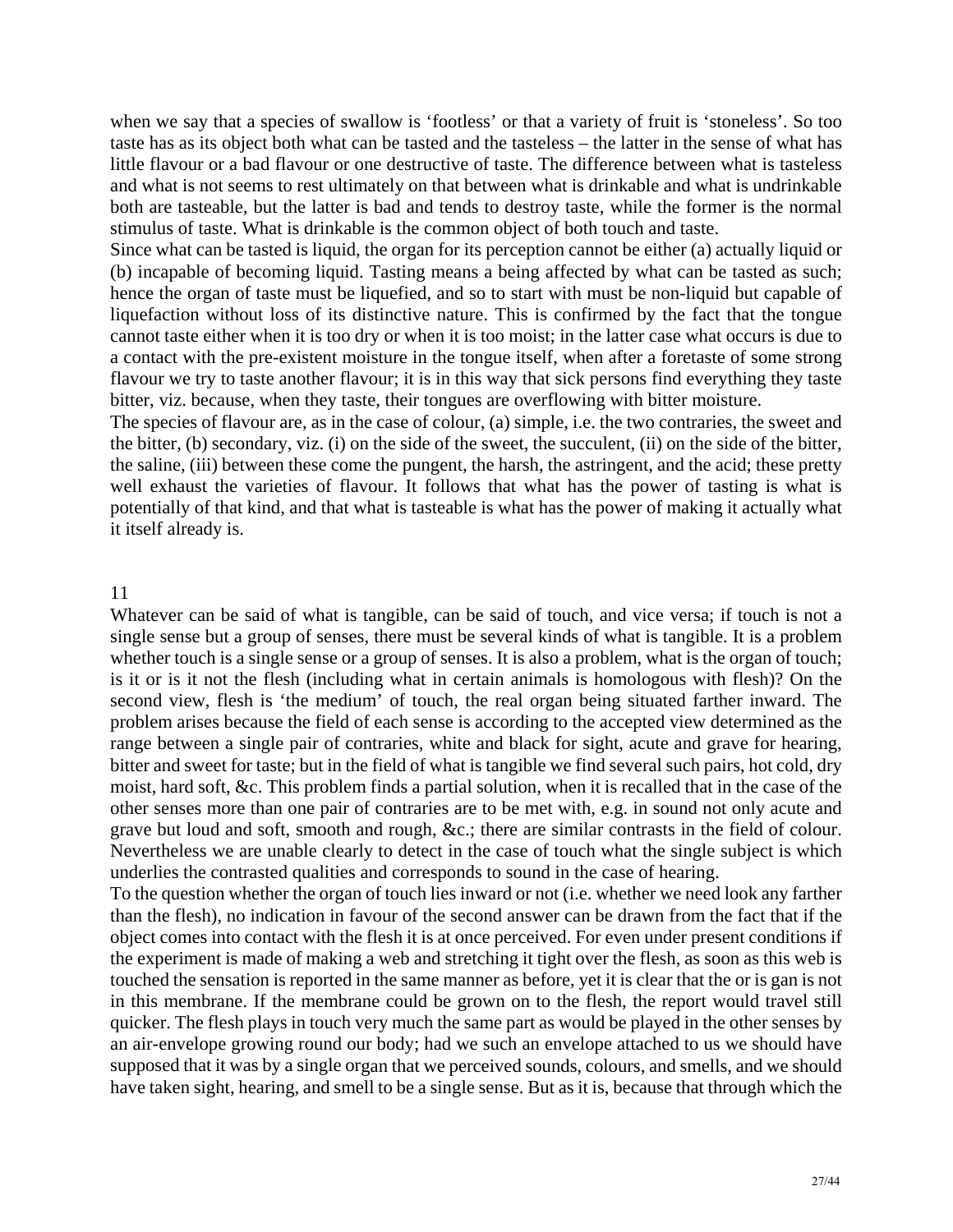different movements are transmitted is not naturally attached to our bodies, the difference of the various sense-organs is too plain to miss. But in the case of touch the obscurity remains.

one another under water, their touching surfaces cannot be dry, but must have water between, viz. relatively to it in the same condition as we are now to air or water in which we are immersed; in There must be such a naturally attached 'medium' as flesh, for no living body could be constructed of air or water; it must be something solid. Consequently it must be composed of earth along with these, which is just what flesh and its analogue in animals which have no true flesh tend to be. Hence of necessity the medium through which are transmitted the manifoldly contrasted tactual qualities must be a body naturally attached to the organism. That they are manifold is clear when we consider touching with the tongue; we apprehend at the tongue all tangible qualities as well as flavour. Suppose all the rest of our flesh was, like the tongue, sensitive to flavour, we should have identified the sense of taste and the sense of touch; what saves us from this identification is the fact that touch and taste are not always found together in the same part of the body. The following problem might be raised. Let us assume that every body has depth, i.e. has three dimensions, and that if two bodies have a third body between them they cannot be in contact with one another; let us remember that what is liquid is a body and must be or contain water, and that if two bodies touch the water which wets their bounding surfaces; from all this it follows that in water two bodies cannot be in contact with one another. The same holds of two bodies in air – air being to bodies in air precisely what water is to bodies in water – but the facts are not so evident to our observation, because we live in air, just as animals that live in water would not notice that the things which touch one another in water have wet surfaces. The problem, then, is: does the perception of all objects of sense take place in the same way, or does it not, e.g. taste and touch requiring contact (as they are commonly thought to do), while all other senses perceive over a distance? The distinction is unsound; we perceive what is hard or soft, as well as the objects of hearing, sight, and smell, through a 'medium', only that the latter are perceived over a greater distance than the former; that is why the facts escape our notice. For we do perceive everything through a medium; but in these cases the fact escapes us. Yet, to repeat what we said before, if the medium for touch were a membrane separating us from the object without our observing its existence, we should be their case we fancy we can touch objects, nothing coming in between us and them. But there remains this difference between what can be touched and what can be seen or can sound; in the latter two cases we perceive because the medium produces a certain effect upon us, whereas in the perception of objects of touch we are affected not by but along with the medium; it is as if a man were struck through his shield, where the shock is not first given to the shield and passed on to the man, but the concussion of both is simultaneous.

In general, flesh and the tongue are related to the real organs of touch and taste, as air and water are to those of sight, hearing, and smell. Hence in neither the one case nor the other can there be any perception of an object if it is placed immediately upon the organ, e.g. if a white object is placed on the surface of the eye. This again shows that what has the power of perceiving the tangible is seated inside. Only so would there be a complete analogy with all the other senses. In their case if you place the object on the organ it is not perceived, here if you place it on the flesh it is perceived; therefore flesh is not the organ but the medium of touch.

What can be touched are distinctive qualities of body as body; by such differences I mean those which characterize the elements, viz, hot cold, dry moist, of which we have spoken earlier in our treatise on the elements. The organ for the perception of these is that of touch – that part of the body in which primarily the sense of touch resides. This is that part which is potentially such as its object is actually: for all sense-perception is a process of being so affected; so that that which makes something such as it itself actually is makes the other such because the other is already potentially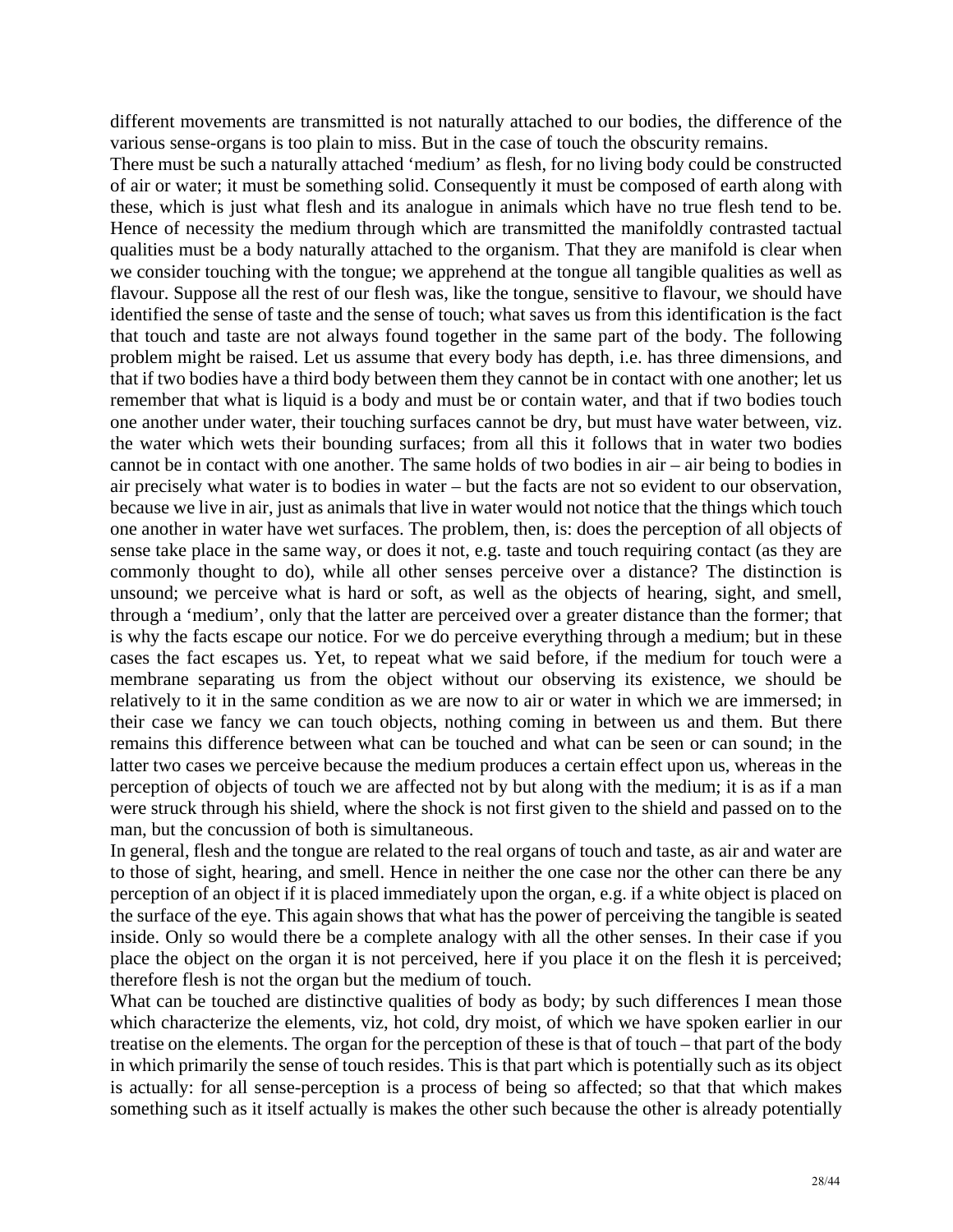such. That is why when an object of touch is equally hot and cold or hard and soft we cannot perceive; what we perceive must have a degree of the sensible quality lying beyond the neutral point. This implies that the sense itself is a 'mean' between any two opposite qualities which determine the field of that sense. It is to this that it owes its power of discerning the objects in that field. What is 'in the middle' is fitted to discern; relatively to either extreme it can put itself in the place of the other. As what is to perceive both white and black must, to begin with, be actually neither but potentially either (and so with all the other sense-organs), so the organ of touch must be neither hot nor cold.

Further, as in a sense sight had for its object both what was visible and what was invisible (and there was a parallel truth about all the other senses discussed), so touch has for its object both what is tangible and what is intangible. Here by 'intangible' is meant (a) what like air possesses some quality of tangible things in a very slight degree and (b) what possesses it in an excessive degree, as destructive things do.

We have now given an outline account of each of the several senses.

12

The following results applying to any and every sense may now be formulated.

takes on the impress of a signet-ring without the iron or gold; we say that what produces the (A) By a 'sense' is meant what has the power of receiving into itself the sensible forms of things without the matter. This must be conceived of as taking place in the way in which a piece of wax impression is a signet of bronze or gold, but its particular metallic constitution makes no difference: in a similar way the sense is affected by what is coloured or flavoured or sounding, but it is indifferent what in each case the substance is; what alone matters is what quality it has, i.e. in what ratio its constituents are combined.

(B) By 'an organ of sense' is meant that in which ultimately such a power is seated.

having a portion of soul in them and obviously being affected by tangible objects themselves; for cannot see by colours, and so on? It might be said that a smell is just what can be smelt, and if it produces any effect it can only be so as to make something smell it, and it might be argued that what cannot smell cannot be affected by smells and further that what can smell can be affected by it only in so far as it has in it the power to smell (similarly with the proper objects of all the other senses). Indeed that this is so is made quite evident as follows. Light or darkness, sounds and smells leave bodies quite unaffected; what does affect bodies is not these but the bodies which are their The sense and its organ are the same in fact, but their essence is not the same. What perceives is, of course, a spatial magnitude, but we must not admit that either the having the power to perceive or the sense itself is a magnitude; what they are is a certain ratio or power in a magnitude. This enables us to explain why objects of sense which possess one of two opposite sensible qualities in a degree largely in excess of the other opposite destroy the organs of sense; if the movement set up by an object is too strong for the organ, the equipoise of contrary qualities in the organ, which just is its sensory power, is disturbed; it is precisely as concord and tone are destroyed by too violently twanging the strings of a lyre. This explains also why plants cannot perceive. in spite of their undoubtedly their temperature can be lowered or raised. The explanation is that they have no mean of contrary qualities, and so no principle in them capable of taking on the forms of sensible objects without their matter; in the case of plants the affection is an affection by form-and-matter together. The problem might be raised: Can what cannot smell be said to be affected by smells or what vehicles, e.g. what splits the trunk of a tree is not the sound of the thunder but the air which accompanies thunder. Yes, but, it may be objected, bodies are affected by what is tangible and by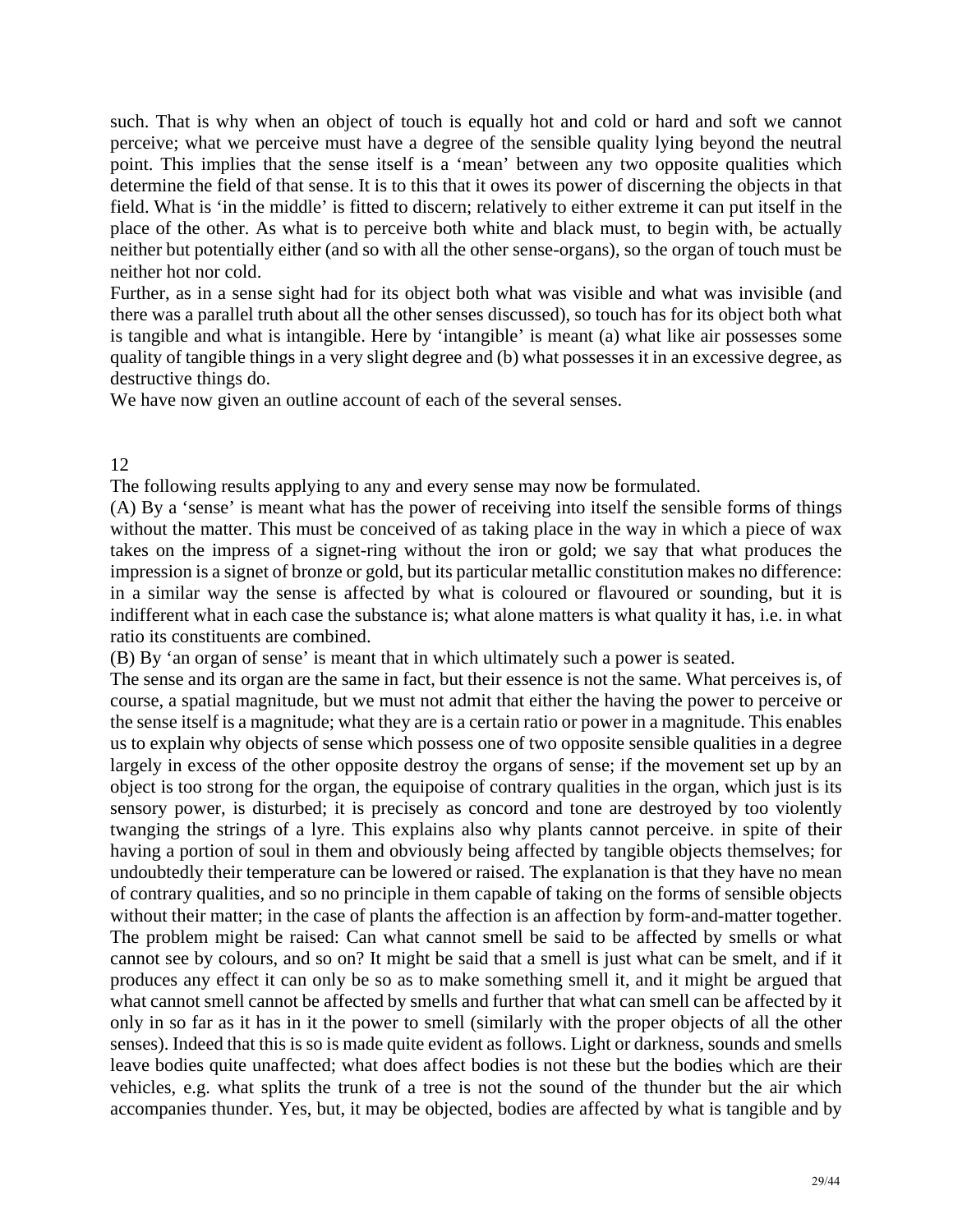flavours. If not, by what are things that are without soul affected, i.e. altered in quality? Must we not, then, admit that the objects of the other senses also may affect them? Is not the true account this, that all bodies are capable of being affected by smells and sounds, but that some on being acted upon, having no boundaries of their own, disintegrate, as in the instance of air, which does become odorous, showing that some effect is produced on it by what is odorous? But smelling is more than such an affection by what is odorous – what more? Is not the answer that, while the air owing to the momentary duration of the action upon it of what is odorous does itself become perceptible to the sense of smell, smelling is an observing of the result produced?

### Book III

### 1

That there is no sixth sense in addition to the five enumerated – sight, hearing, smell, taste, touch – may be established by the following considerations:

imperfect or mutilated (for even the mole is observed to have eyes beneath its skin); so that, if there is no fifth element and no property other than those which belong to the four elements of our world, no sense can be wanting to such animals. If we have actually sensation of everything of which touch can give us sensation (for all the qualities of the tangible qua tangible are perceived by us through touch); and if absence of a sense necessarily involves absence of a sense-organ; and if (1) all objects that we perceive by immediate contact with them are perceptible by touch, which sense we actually possess, and (2) all objects that we perceive through media, i.e. without immediate contact, are perceptible by or through the simple elements, e.g. air and water (and this is so arranged that (a) if more than one kind of sensible object is perceivable through a single medium, the possessor of a sense-organ homogeneous with that medium has the power of perceiving both kinds of objects; for example, if the sense-organ is made of air, and air is a medium both for sound and for colour; and that (b) if more than one medium can transmit the same kind of sensible objects, as e.g. water as well as air can transmit colour, both being transparent, then the possessor of either alone will be able to perceive the kind of objects transmissible through both); and if of the simple elements two only, air and water, go to form sense-organs (for the pupil is made of water, the organ of hearing is made of air, and the organ of smell of one or other of these two, while fire is found either in none or in all – warmth being an essential condition of all sensibility – and earth either in none or, if anywhere, specially mingled with the components of the organ of touch; wherefore it would remain that there can be no sense-organ formed of anything except water and air); and if these sense-organs are actually found in certain animals; – then all the possible senses are possessed by those animals that are not

Further, there cannot be a special sense-organ for the common sensibles either, i.e. the objects which we perceive incidentally through this or that special sense, e.g. movement, rest, figure, magnitude, number, unity; for all these we perceive by movement, e.g. magnitude by movement, and therefore also figure (for figure is a species of magnitude), what is at rest by the absence of movement: number is perceived by the negation of continuity, and by the special sensibles; for be a special sense for any one of the common sensibles, e.g. movement; for, if that were so, our each sense perceives one class of sensible objects. So that it is clearly impossible that there should perception of it would be exactly parallel to our present perception of what is sweet by vision. That is so because we have a sense for each of the two qualities, in virtue of which when they happen to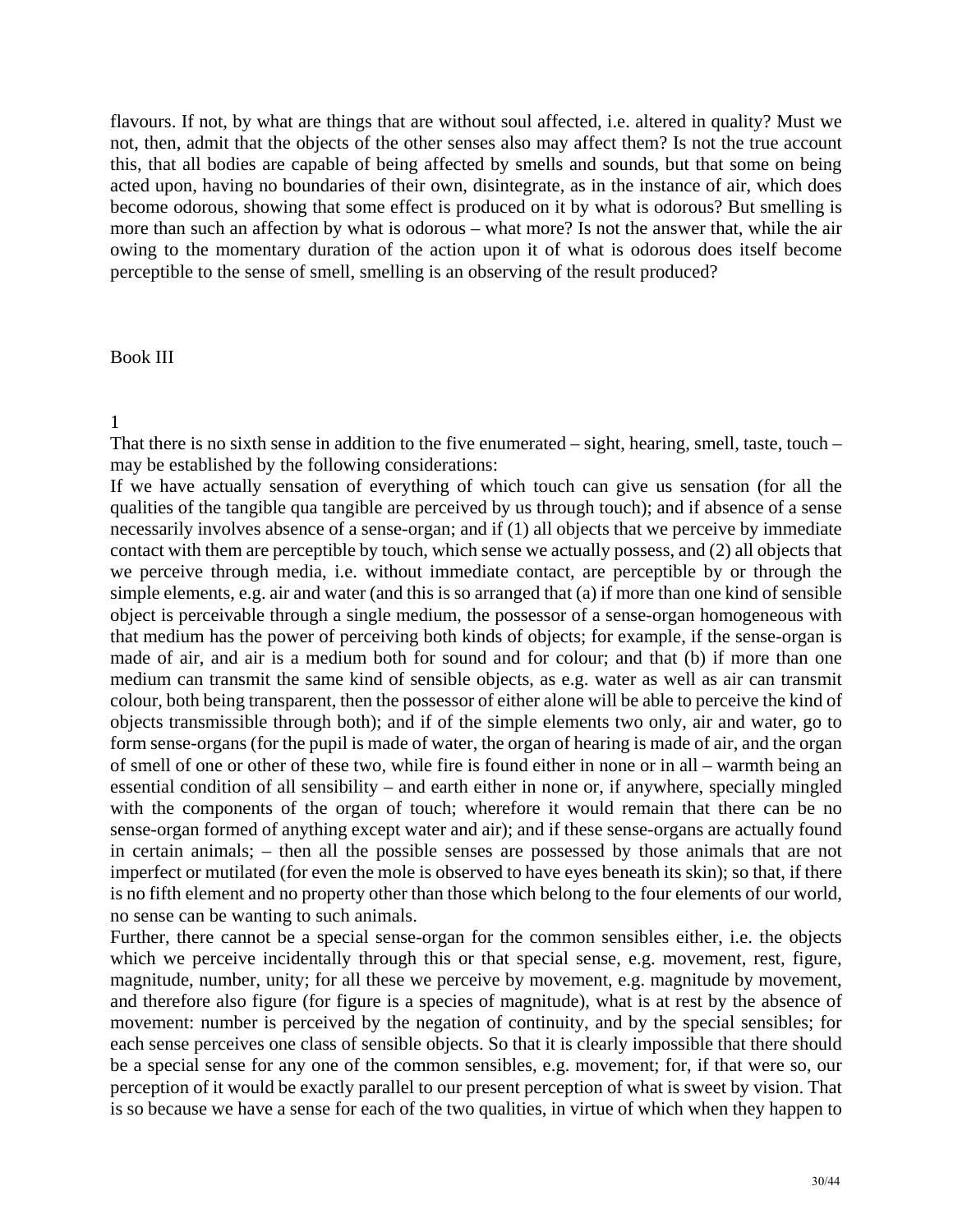meet in one sensible object we are aware of both contemporaneously. If it were not like this our perception of the common qualities would always be incidental, i.e. as is the perception of Cleon's son, where we perceive him not as Cleon's son but as white, and the white thing which we really perceive happens to be Cleon's son.

But in the case of the common sensibles there is already in us a general sensibility which enables us to perceive them directly; there is therefore no special sense required for their perception: if there were, our perception of them would have been exactly like what has been above described.

The senses perceive each other's special objects incidentally; not because the percipient sense is this or that special sense, but because all form a unity: this incidental perception takes place whenever sense is directed at one and the same moment to two disparate qualities in one and the same object, e.g. to the bitterness and the yellowness of bile, the assertion of the identity of both cannot be the act of either of the senses; hence the illusion of sense, e.g. the belief that if a thing is yellow it is bile.

It might be asked why we have more senses than one. Is it to prevent a failure to apprehend the common sensibles, e.g. movement, magnitude, and number, which go along with the special sensibles? Had we no sense but sight, and that sense no object but white, they would have tended to escape our notice and everything would have merged for us into an indistinguishable identity because of the concomitance of colour and magnitude. As it is, the fact that the common sensibles are given in the objects of more than one sense reveals their distinction from each and all of the special sensibles.

# 2

Since it is through sense that we are aware that we are seeing or hearing, it must be either by sight that we are aware of seeing, or by some sense other than sight. But the sense that gives us this new sensation must perceive both sight and its object, viz. colour: so that either (1) there will be two senses both percipient of the same sensible object, or (2) the sense must be percipient of itself. Further, even if the sense which perceives sight were different from sight, we must either fall into an infinite regress, or we must somewhere assume a sense which is aware of itself. If so, we ought to do this in the first case.

coloured), then if we are to see that which sees, that which sees originally must be coloured. It is This presents a difficulty: if to perceive by sight is just to see, and what is seen is colour (or the clear therefore that 'to perceive by sight' has more than one meaning; for even when we are not seeing, it is by sight that we discriminate darkness from light, though not in the same way as we distinguish one colour from another. Further, in a sense even that which sees is coloured; for in each case the sense-organ is capable of receiving the sensible object without its matter. That is why even when the sensible objects are gone the sensings and imaginings continue to exist in the sense-organs.

hearing: a man may have hearing and yet not be hearing, and that which has a sound is not always The activity of the sensible object and that of the percipient sense is one and the same activity, and yet the distinction between their being remains. Take as illustration actual sound and actual sounding. But when that which can hear is actively hearing and which can sound is sounding, then the actual hearing and the actual sound are merged in one (these one might call respectively hearkening and sounding).

the faculty of hearing; for it is in the passive factor that the actuality of the active or motive factor is If it is true that the movement, both the acting and the being acted upon, is to be found in that which is acted upon, both the sound and the hearing so far as it is actual must be found in that which has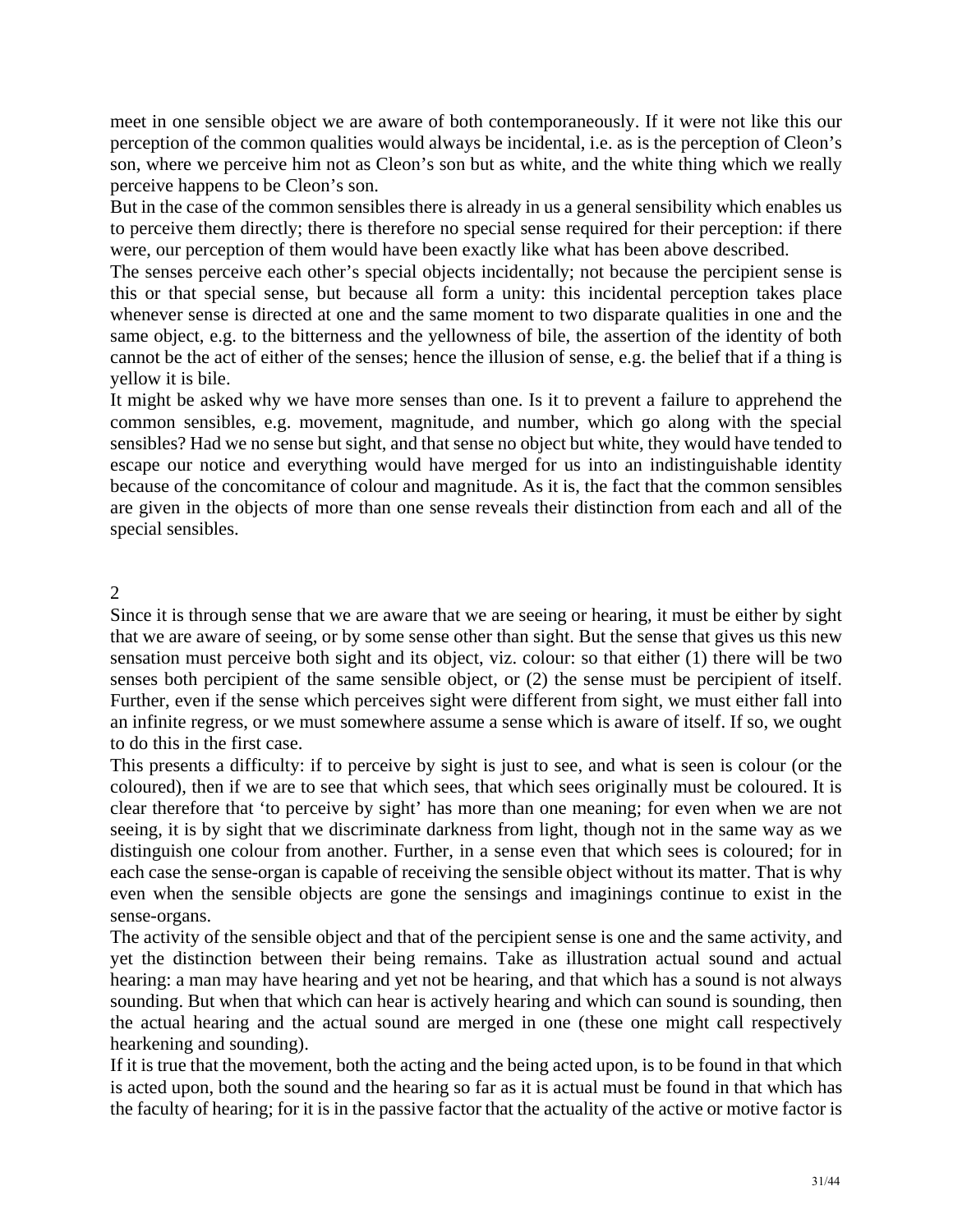realized; that is why that which causes movement may be at rest. Now the actuality of that which can sound is just sound or sounding, and the actuality of that which can hear is hearing or hearkening; 'sound' and 'hearing' are both ambiguous. The same account applies to the other senses and their objects. For as the-acting-and-being-acted-upon is to be found in the passive, not in the active factor, so also the actuality of the sensible object and that of the sensitive subject are so actual savour and actual tasting, &c., while as potentialities one of them may exist without the excess destroys the sense of taste, and in the case of colours excessive brightness or darkness both realized in the latter. But while in some cases each aspect of the total actuality has a distinct name, e.g. sounding and hearkening, in some one or other is nameless, e.g. the actuality of sight is called seeing, but the actuality of colour has no name: the actuality of the faculty of taste is called tasting, but the actuality of flavour has no name. Since the actualities of the sensible object and of the sensitive faculty are one actuality in spite of the difference between their modes of being, actual hearing and actual sounding appear and disappear from existence at one and the same moment, and other. The earlier students of nature were mistaken in their view that without sight there was no white or black, without taste no savour. This statement of theirs is partly true, partly false: 'sense' and 'the sensible object' are ambiguous terms, i.e. may denote either potentialities or actualities: the statement is true of the latter, false of the former. This ambiguity they wholly failed to notice. If voice always implies a concord, and if the voice and the hearing of it are in one sense one and the same, and if concord always implies a ratio, hearing as well as what is heard must be a ratio. That is why the excess of either the sharp or the flat destroys the hearing. (So also in the case of savours destroys the sight, and in the case of smell excess of strength whether in the direction of sweetness or bitterness is destructive.) This shows that the sense is a ratio.

is capable of being either warmed or chilled: the sense and the ratio are identical: while (2) in That is also why the objects of sense are (1) pleasant when the sensible extremes such as acid or sweet or salt being pure and unmixed are brought into the proper ratio; then they are pleasant: and in general what is blended is more pleasant than the sharp or the flat alone; or, to touch, that which excess the sensible extremes are painful or destructive.

Each sense then is relative to its particular group of sensible qualities: it is found in a sense-organ as such and discriminates the differences which exist within that group; e.g. sight discriminates white and black, taste sweet and bitter, and so in all cases. Since we also discriminate white from sweet, and indeed each sensible quality from every other, with what do we perceive that they are different? It must be by sense; for what is before us is sensible objects. (Hence it is also obvious that the flesh cannot be the ultimate sense-organ: if it were, the discriminating power could not do its work without immediate contact with the object.)

it asserts thus – both now and that the objects are different now; the objects therefore must be Therefore (1) discrimination between white and sweet cannot be effected by two agencies which remain separate; both the qualities discriminated must be present to something that is one and single. On any other supposition even if I perceived sweet and you perceived white, the difference between them would be apparent. What says that two things are different must be one; for sweet is different from white. Therefore what asserts this difference must be self-identical, and as what asserts, so also what thinks or perceives. That it is not possible by means of two agencies which remain separate to discriminate two objects which are separate, is therefore obvious; and that (it is not possible to do this in separate movements of time may be seen' if we look at it as follows. For as what asserts the difference between the good and the bad is one and the same, so also the time at which it asserts the one to be different and the other to be different is not accidental to the assertion (as it is for instance when I now assert a difference but do not assert that there is now a difference);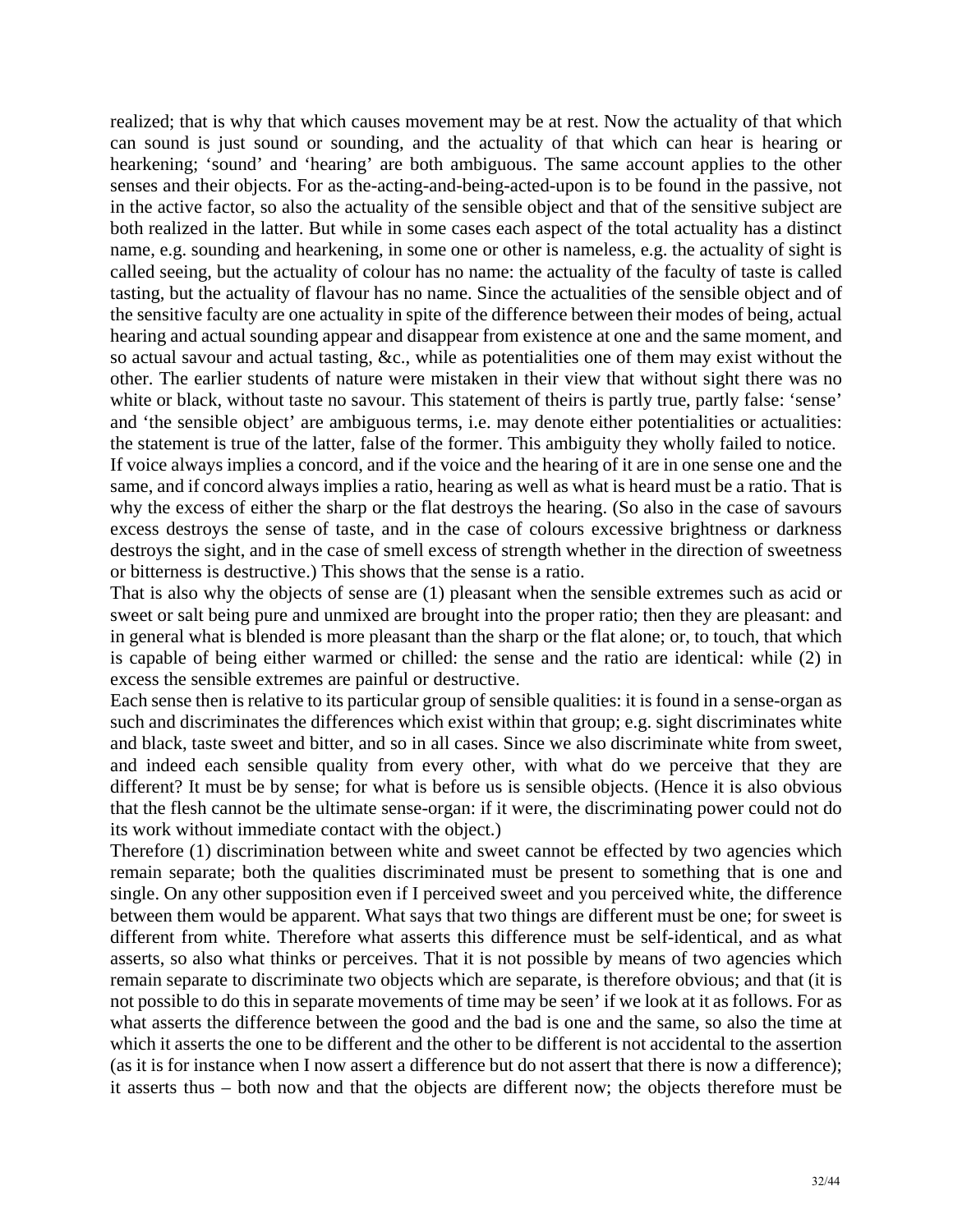present at one and the same moment. Both the discriminating power and the time of its exercise must be one and undivided.

But, it may be objected, it is impossible that what is self-identical should be moved at me and the same time with contrary movements in so far as it is undivided, and in an undivided moment of time. For if what is sweet be the quality perceived, it moves the sense or thought in this determinate way, while what is bitter moves it in a contrary way, and what is white in a different way. Is it the undivided may be both contraries at once potentially, it cannot be self-identical in its being  $-$  it case then that what discriminates, though both numerically one and indivisible, is at the same time divided in its being? In one sense, it is what is divided that perceives two separate objects at once, but in another sense it does so qua undivided; for it is divisible in its being but spatially and numerically undivided. is not this impossible? For while it is true that what is self-identical and must lose its unity by being put into activity. It is not possible to be at once white and black, and therefore it must also be impossible for a thing to be affected at one and the same moment by the forms of both, assuming it to be the case that sensation and thinking are properly so described.

So far forth then as it takes the limit as two' it discriminates two separate objects with what in a The answer is that just as what is called a 'point' is, as being at once one and two, properly said to be divisible, so here, that which discriminates is qua undivided one, and active in a single moment of time, while so far forth as it is divisible it twice over uses the same dot at one and the same time. sense is divided: while so far as it takes it as one, it does so with what is one and occupies in its activity a single moment of time.

About the principle in virtue of which we say that animals are percipient, let this discussion suffice.

# 3

bodily process like perceiving, and hold that like is known as well as perceived by like, as I There are two distinctive peculiarities by reference to which we characterize the soul (1) local movement and (2) thinking, discriminating, and perceiving. Thinking both speculative and practical is regarded as akin to a form of perceiving; for in the one as well as the other the soul discriminates and is cognizant of something which is. Indeed the ancients go so far as to identify thinking and perceiving; e.g. Empedocles says 'For 'tis in respect of what is present that man's wit is increased', and again 'Whence it befalls them from time to time to think diverse thoughts', and Homer's phrase 'For suchlike is man's mind' means the same. They all look upon thinking as a explained at the beginning of our discussion. Yet they ought at the same time to have accounted for error also; for it is more intimately connected with animal existence and the soul continues longer in the state of error than in that of truth. They cannot escape the dilemma: either (1) whatever seems is true (and there are some who accept this) or (2) error is contact with the unlike; for that is the opposite of the knowing of like by like.

But it is a received principle that error as well as knowledge in respect to contraries is one and the same.

think falsely as well as truly, and thought is found only where there is discourse of reason as well as That perceiving and practical thinking are not identical is therefore obvious; for the former is universal in the animal world, the latter is found in only a small division of it. Further, speculative thinking is also distinct from perceiving – I mean that in which we find rightness and wrongness – rightness in prudence, knowledge, true opinion, wrongness in their opposites; for perception of the special objects of sense is always free from error, and is found in all animals, while it is possible to sensibility. For imagination is different from either perceiving or discursive thinking, though it is not found without sensation, or judgement without it. That this activity is not the same kind of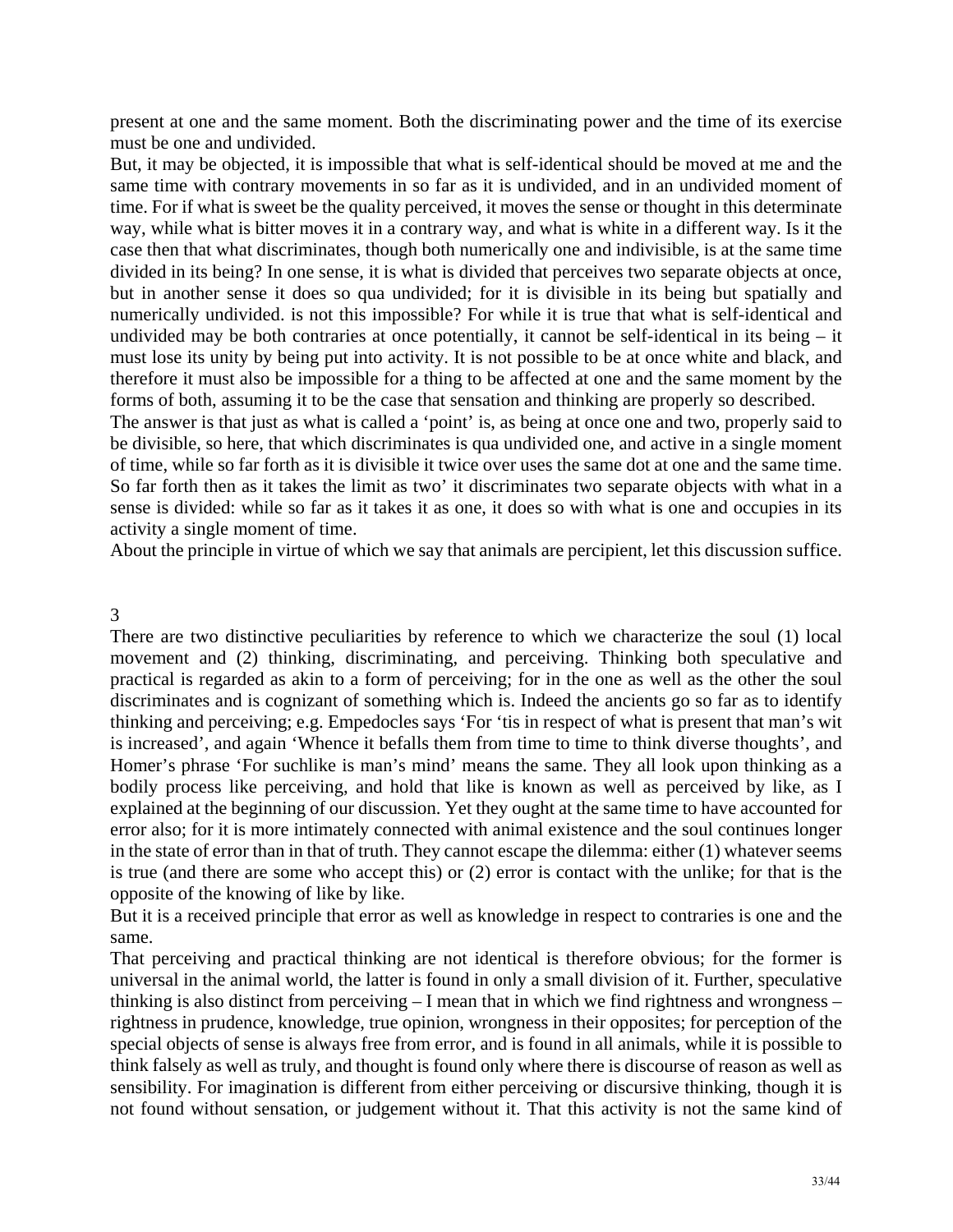thinking as judgement is obvious. For imagining lies within our own power whenever we wish (e.g. we can call up a picture, as in the practice of mnemonics by the use of mental images), but in forming opinions we are not free: we cannot escape the alternative of falsehood or truth. Further, when we think something to be fearful or threatening, emotion is immediately produced, and so too are looking at a painting of some dreadful or encouraging scene. Again within the field of judgement itself we find varieties, knowledge, opinion, prudence, and their opposites; of the differences between these I must speak elsewhere. with what is encouraging; but when we merely imagine we remain as unaffected as persons who

Thinking is different from perceiving and is held to be in part imagination, in part judgement: we must therefore first mark off the sphere of imagination and then speak of judgement. If then imagination is that in virtue of which an image arises for us, excluding metaphorical uses of the term, is it a single faculty or disposition relative to images, in virtue of which we discriminate and are either in error or not? The faculties in virtue of which we do this are sense, opinion, science, intelligence.

accuracy in its exercise. And as we were saying before, visions appear to us even when our eyes are for imagination may be false. That imagination is not sense is clear from the following considerations: Sense is either a faculty or an activity, e.g. sight or seeing: imagination takes place in the absence of both, as e.g. in dreams. (Again, sense is always present, imagination not. If actual imagination and actual sensation were the same, imagination would be found in all the brutes: this is held not to be the case; e.g. it is not found in ants or bees or grubs. (Again, sensations are always true, imaginations are for the most part false. (Once more, even in ordinary speech, we do not, when sense functions precisely with regard to its object, say that we imagine it to be a man, but rather when there is some failure of shut. Neither is imagination any of the things that are never in error: e.g. knowledge or intelligence;

It remains therefore to see if it is opinion, for opinion may be either true or false.

But opinion involves belief (for without belief in what we opine we cannot have an opinion), and in the brutes though we often find imagination we never find belief. Further, every opinion is accompanied by belief, belief by conviction, and conviction by discourse of reason: while there are some of the brutes in which we find imagination, without discourse of reason. It is clear then that imagination cannot, again, be (1) opinion plus sensation, or (2) opinion mediated by sensation, or (3) a blend of opinion and sensation; this is impossible both for these reasons and because the content of the supposed opinion cannot be different from that of the sensation (I mean that imagination must be the blending of the perception of white with the opinion that it is white: it could scarcely be a blend of the opinion that it is good with the perception that it is white): to imagine is therefore (on this view) identical with the thinking of exactly the same as what one in the strictest sense perceives. But what we imagine is sometimes false though our contemporaneous judgement about it is true; e.g. we imagine the sun to be a foot in diameter though we are convinced that it is larger than the inhabited part of the earth, and the following dilemma presents itself. Either (a while the fact has not changed and the (observer has neither forgotten nor lost belief in the true opinion which he had, that opinion has disappeared, or (b) if he retains it then his opinion is at once true and false. A true opinion, however, becomes false only when the fact alters without being noticed.

percipient and to have for its content what can be perceived, and since movement may be produced by actual sensation and that movement is necessarily similar in character to the sensation itself, this Imagination is therefore neither any one of the states enumerated, nor compounded out of them. But since when one thing has been set in motion another thing may be moved by it, and imagination is held to be a movement and to be impossible without sensation, i.e. to occur in beings that are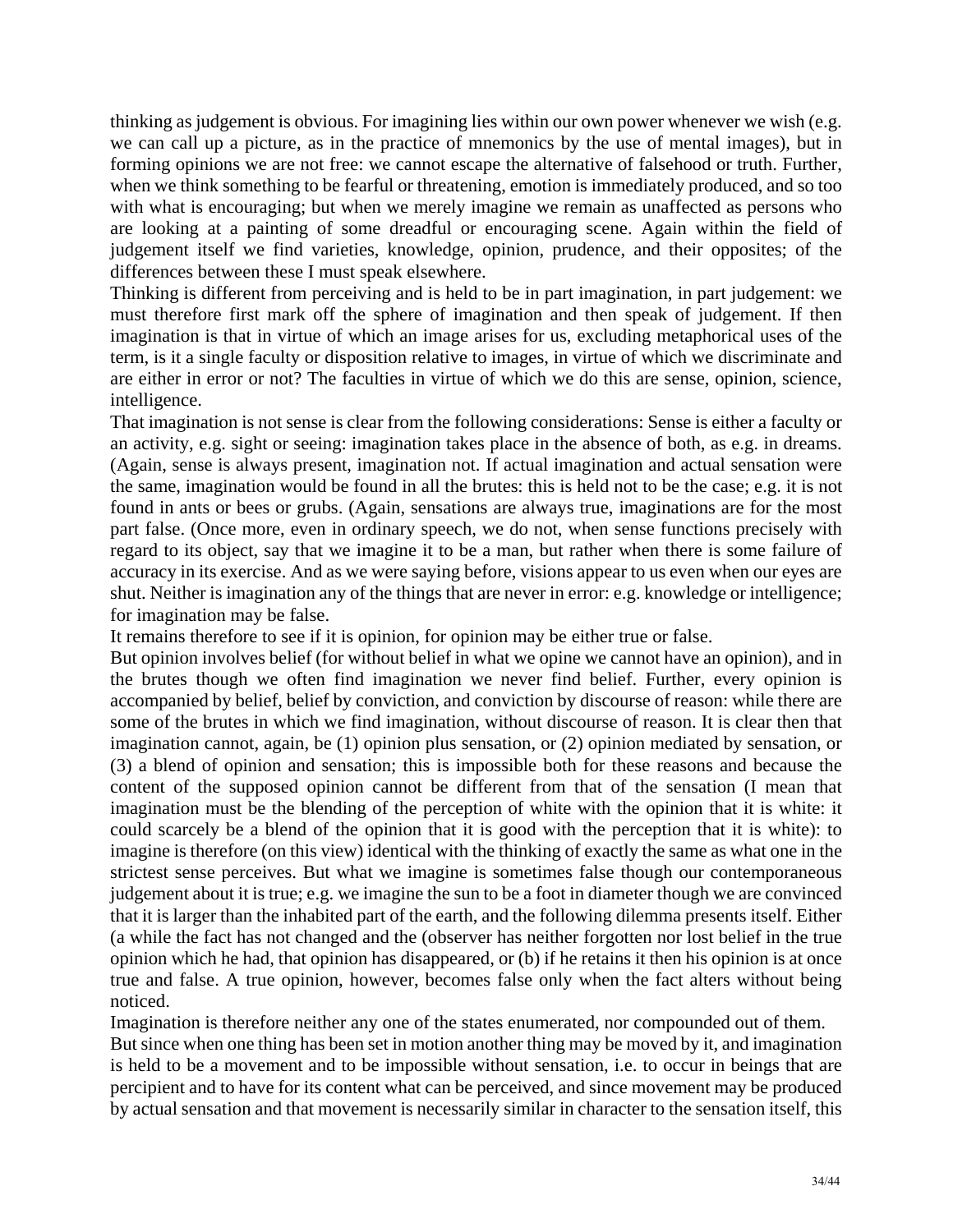movement must be (1) necessarily (a) incapable of existing apart from sensation, (b) incapable of existing except when we perceive, (such that in virtue of its possession that in which it is found may present various phenomena both active and passive, and (such that it may be either true or false.

The reason of the last characteristic is as follows. Perception (1) of the special objects of sense is never in error or admits the least possible amount of falsehood. (2) That of the concomitance of the objects concomitant with the sensible qualities comes next: in this case certainly we may be deceived; for while the perception that there is white before us cannot be false, the perception that what is white is this or that may be false. (3) Third comes the perception of the universal attributes which accompany the concomitant objects to which the special sensibles attach (I mean e.g. of movement and magnitude); it is in respect of these that the greatest amount of sense-illusion is possible.

The motion which is due to the activity of sense in these three modes of its exercise will differ from the activity of sense; (1) the first kind of derived motion is free from error while the sensation is present; (2) and (3) the others may be erroneous whether it is present or absent, especially when the object of perception is far off. If then imagination presents no other features than those enumerated and is what we have described, then imagination must be a movement resulting from an actual exercise of a power of sense.

As sight is the most highly developed sense, the name Phantasia (imagination) has been formed from Phaos (light) because it is not possible to see without light.

And because imaginations remain in the organs of sense and resemble sensations, animals in their actions are largely guided by them, some (i.e. the brutes) because of the non-existence in them of mind, others (i.e. men) because of the temporary eclipse in them of mind by feeling or disease or sleep.

About imagination, what it is and why it exists, let so much suffice.

4

Turning now to the part of the soul with which the soul knows and thinks (whether this is separable from the others in definition only, or spatially as well) we have to inquire (1) what differentiates this part, and (2) how thinking can take place.

If thinking is like perceiving, it must be either a process in which the soul is acted upon by what is capable of being thought, or a process different from but analogous to that. The thinking part of the soul must therefore be, while impassible, capable of receiving the form of an object; that is, must be potentially identical in character with its object without being the object. Mind must be related to what is thinkable, as sense is to what is sensible.

dominate, that is, to know, must be pure from all admixture; for the co-presence of what is alien to Therefore, since everything is a possible object of thought, mind in order, as Anaxagoras says, to its nature is a hindrance and a block: it follows that it too, like the sensitive part, can have no nature of its own, other than that of having a certain capacity. Thus that in the soul which is called mind (by mind I mean that whereby the soul thinks and judges) is, before it thinks, not actually any real thing. For this reason it cannot reasonably be regarded as blended with the body: if so, it would acquire some quality, e.g. warmth or cold, or even have an organ like the sensitive faculty: as it is, it has none. It was a good idea to call the soul 'the place of forms', though (1) this description holds only of the intellective soul, and (2) even this is the forms only potentially, not actually.

Observation of the sense-organs and their employment reveals a distinction between the impassibility of the sensitive and that of the intellective faculty. After strong stimulation of a sense we are less able to exercise it than before, as e.g. in the case of a loud sound we cannot hear easily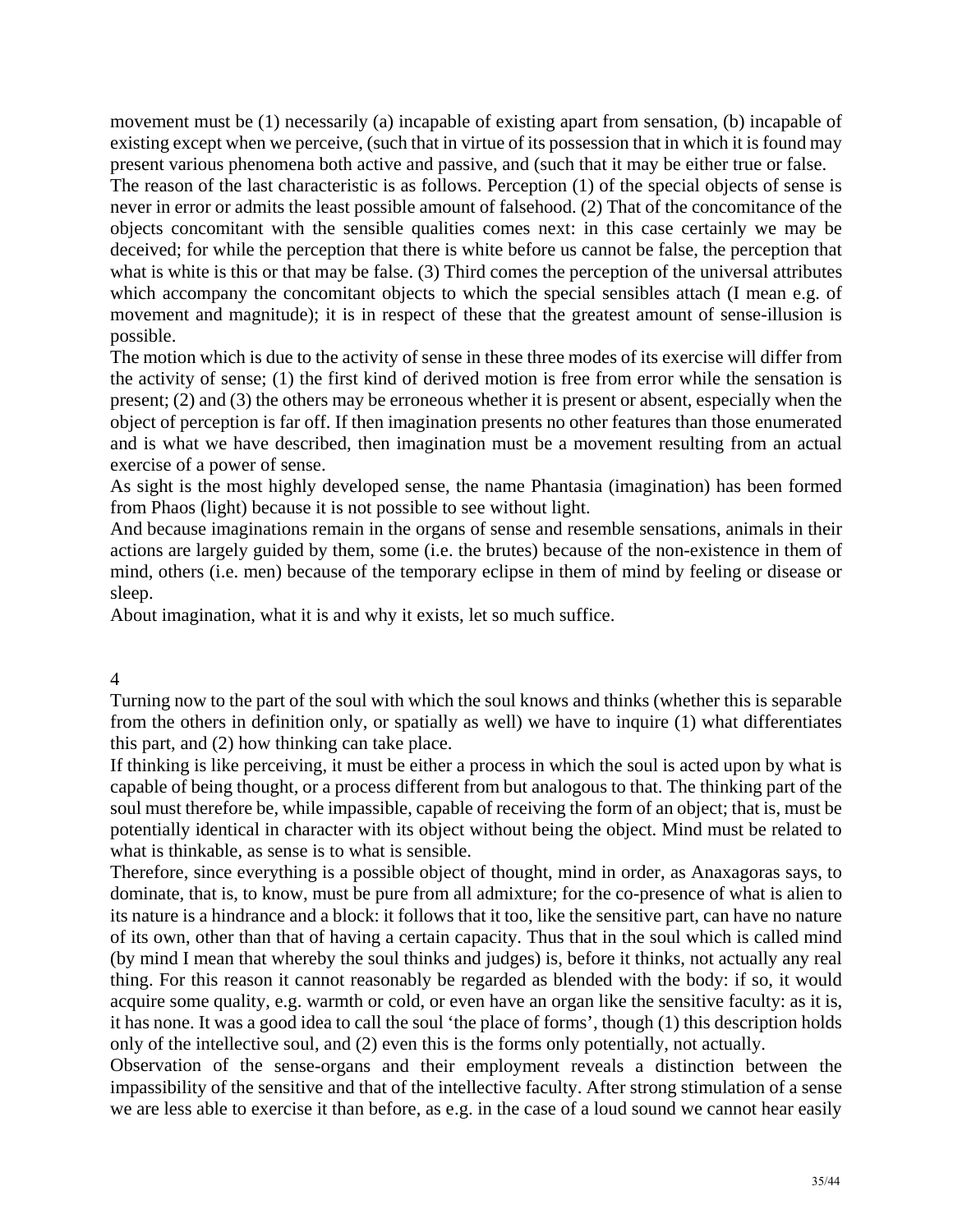immediately after, or in the case of a bright colour or a powerful odour we cannot see or smell, but in the case of mind thought about an object that is highly intelligible renders it more and not less able afterwards to think objects that are less intelligible: the reason is that while the faculty of sensation is dependent upon the body, mind is separable from it.

phrase is used of one who is actually a man of science (this happens when he is now able to exercise Once the mind has become each set of its possible objects, as a man of science has, when this the power on his own initiative), its condition is still one of potentiality, but in a different sense from the potentiality which preceded the acquisition of knowledge by learning or discovery: the mind too is then able to think itself.

Since we can distinguish between a spatial magnitude and what it is to be such, and between water and what it is to be water, and so in many other cases (though not in all; for in certain cases the thing and its form are identical), flesh and what it is to be flesh are discriminated either by different faculties, or by the same faculty in two different states: for flesh necessarily involves matter and is like what is snub-nosed, a this in a this. Now it is by means of the sensitive faculty that we the sensitive faculty or related to it as a bent line to the same line when it has been straightened out. in so far as the realities it knows are capable of being separated from their matter, so it is also with discriminate the hot and the cold, i.e. the factors which combined in a certain ratio constitute flesh: the essential character of flesh is apprehended by something different either wholly separate from Again in the case of abstract objects what is straight is analogous to what is snub-nosed; for it necessarily implies a continuum as its matter: its constitutive essence is different, if we may distinguish between straightness and what is straight: let us take it to be two-ness. It must be apprehended, therefore, by a different power or by the same power in a different state. To sum up, the powers of mind.

The problem might be suggested: if thinking is a passive affection, then if mind is simple and impassible and has nothing in common with anything else, as Anaxagoras says, how can it come to think at all? For interaction between two factors is held to require a precedent community of nature between the factors. Again it might be asked, is mind a possible object of thought to itself? For if mind is thinkable per se and what is thinkable is in kind one and the same, then either (a) mind will belong to everything, or (b) mind will contain some element common to it with all other realities which makes them all thinkable.

when we said that mind is in a sense potentially whatever is thinkable, though actually it is nothing (1) Have not we already disposed of the difficulty about interaction involving a common element, until it has thought? What it thinks must be in it just as characters may be said to be on a writingtablet on which as yet nothing actually stands written: this is exactly what happens with mind.

case of those which contain matter each of the objects of thought is only potentially present. It (Mind is itself thinkable in exactly the same way as its objects are. For (a) in the case of objects which involve no matter, what thinks and what is thought are identical; for speculative knowledge and its object are identical. (Why mind is not always thinking we must consider later.) (b) In the follows that while they will not have mind in them (for mind is a potentiality of them only in so far as they are capable of being disengaged from matter) mind may yet be thinkable.

# 5

Since in every class of things, as in nature as a whole, we find two factors involved, (1) a matter which is potentially all the particulars included in the class, (2) a cause which is productive in the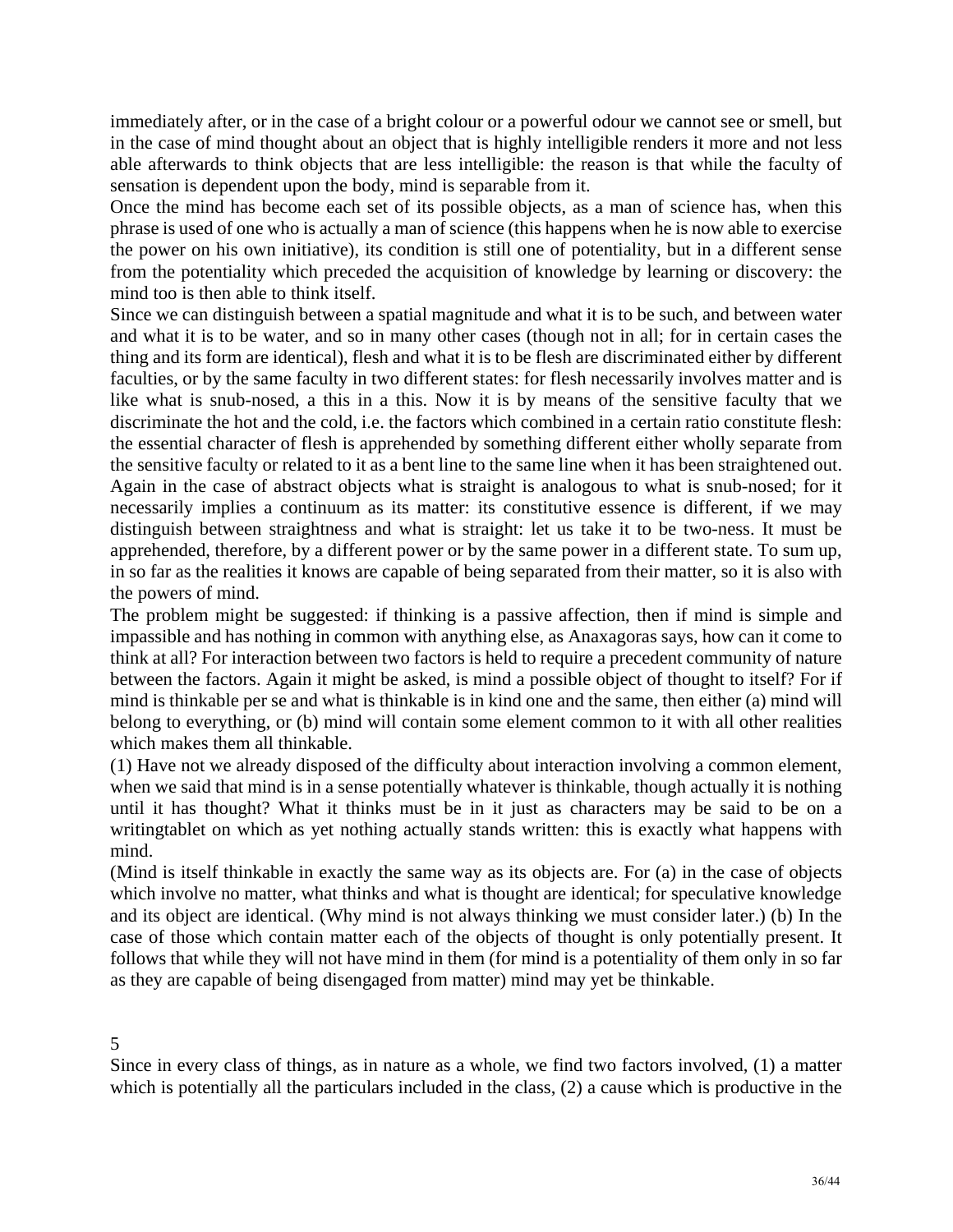sense that it makes them all (the latter standing to the former, as e.g. an art to its material), these distinct elements must likewise be found within the soul.

And in fact mind as we have described it is what it is what it is by virtue of becoming all things, while there is another which is what it is by virtue of making all things: this is a sort of positive state like light; for in a sense light makes potential colours into actual colours.

Mind in this sense of it is separable, impassible, unmixed, since it is in its essential nature activity (for always the active is superior to the passive factor, the originating force to the matter which it forms).

what it is and nothing more: this alone is immortal and eternal (we do not, however, remember its Actual knowledge is identical with its object: in the individual, potential knowledge is in time prior to actual knowledge, but in the universe as a whole it is not prior even in time. Mind is not at one time knowing and at another not. When mind is set free from its present conditions it appears as just former activity because, while mind in this sense is impassible, mind as passive is destructible), and without it nothing thinks.

6

impossible: where the alternative of true or false applies, there we always find a putting together of For falsehood always involves a synthesis; for even if you assert that what is white is not white you The thinking then of the simple objects of thought is found in those cases where falsehood is objects of thought in a quasi-unity. As Empedocles said that 'where heads of many a creature sprouted without necks' they afterwards by Love's power were combined, so here too objects of thought which were given separate are combined, e.g. 'incommensurate' and 'diagonal': if the combination be of objects past or future the combination of thought includes in its content the date. have included not white in a synthesis. It is possible also to call all these cases division as well as combination. However that may be, there is not only the true or false assertion that Cleon is white but also the true or false assertion that he was or will he white. In each and every case that which unifies is mind.

(b) 'not actually divided', there is nothing to prevent mind from knowing what is undivided, e.g. when it apprehends a length (which is actually undivided) and that in an undivided time; for the time is divided or undivided in the same manner as the line. It is not possible, then, to tell what part of the line it was apprehending in each half of the time: the object has no actual parts until it has parts together. (But what is not quantitatively but qualitatively simple is thought in a simple time Since the word 'simple' has two senses, i.e. may mean either (a) 'not capable of being divided' or been divided: if in thought you think each half separately, then by the same act you divide the time also, the half-lines becoming as it were new wholes of length. But if you think it as a whole consisting of these two possible parts, then also you think it in a time which corresponds to both and by a simple act of the soul.)

incidentally and not as such. For in them too there is something indivisible (though, it may be, not But that which mind thinks and the time in which it thinks are in this case divisible only isolable) which gives unity to the time and the whole of length; and this is found equally in every continuum whether temporal or spatial.

Points and similar instances of things that divide, themselves being indivisible, are realized in consciousness in the same manner as privations.

A similar account may be given of all other cases, e.g. how evil or black is cognized; they are cognized, in a sense, by means of their contraries. That which cognizes must have an element of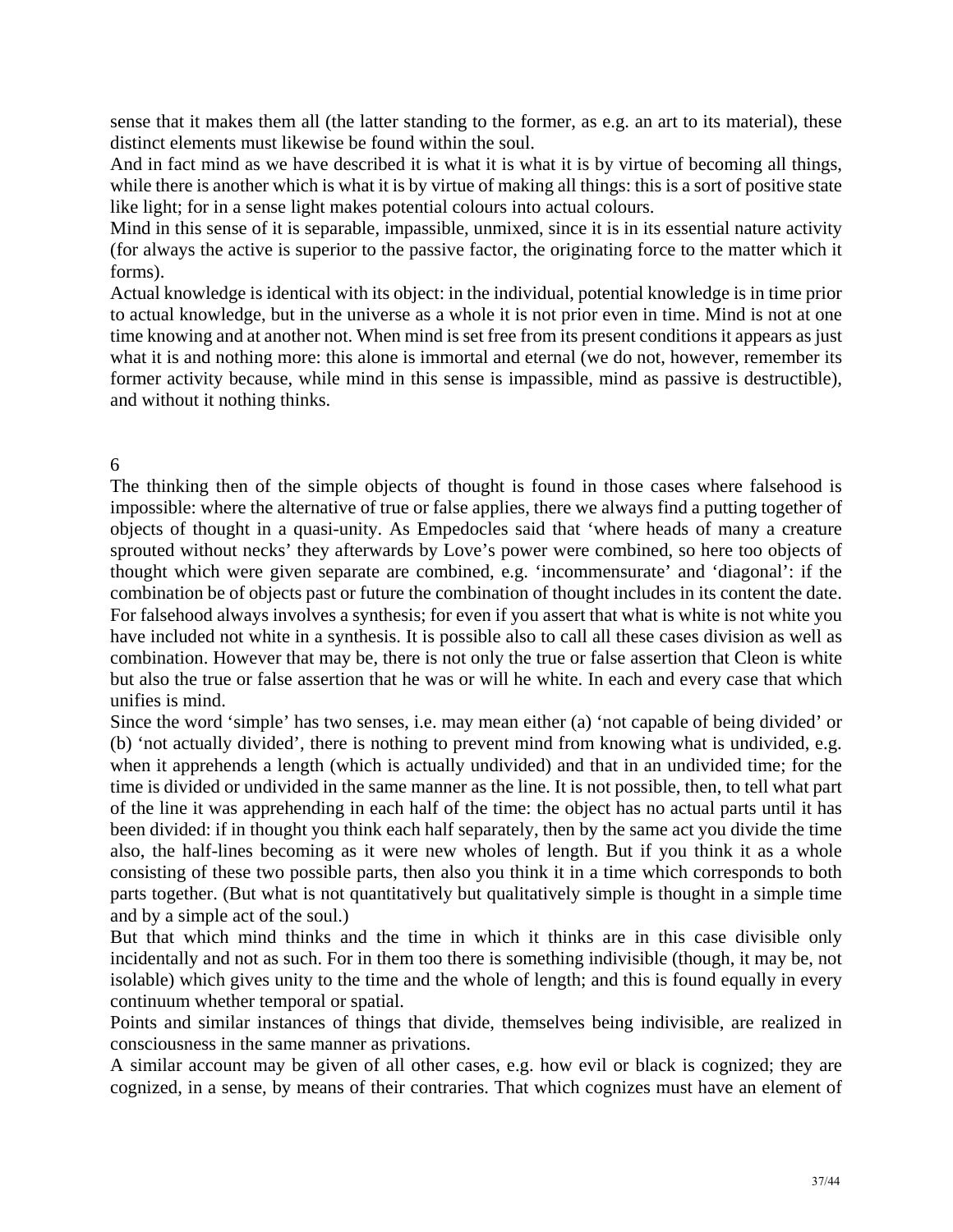potentiality in its being, and one of the contraries must be in it. But if there is anything that has no contrary, then it knows itself and is actually and possesses independent existence.

Assertion is the saying of something concerning something, e.g. affirmation, and is in every case either true or false: this is not always the case with mind: the thinking of the definition in the sense of the constitutive essence is never in error nor is it the assertion of something concerning something, but, just as while the seeing of the special object of sight can never be in error, the belief that the white object seen is a man may be mistaken, so too in the case of objects which are without matter.

# 7

therefore be a different kind from movement; for movement is, as we saw, an activity of what is Actual knowledge is identical with its object: potential knowledge in the individual is in time prior to actual knowledge but in the universe it has no priority even in time; for all things that come into being arise from what actually is. In the case of sense clearly the sensitive faculty already was potentially what the object makes it to be actually; the faculty is not affected or altered. This must imperfect, activity in the unqualified sense, i.e. that of what has been perfected, is different from movement.

To perceive then is like bare asserting or knowing; but when the object is pleasant or painful, the soul makes a quasi-affirmation or negation, and pursues or avoids the object. To feel pleasure or pain is to act with the sensitive mean towards what is good or bad as such. Both avoidance and appetite when actual are identical with this: the faculty of appetite and avoidance are not different, either from one another or from the faculty of sense-perception; but their being is different.

an image. The process is like that in which the air modifies the pupil in this or that way and the To the thinking soul images serve as if they were contents of perception (and when it asserts or denies them to be good or bad it avoids or pursues them). That is why the soul never thinks without pupil transmits the modification to some third thing (and similarly in hearing), while the ultimate point of arrival is one, a single mean, with different manners of being.

now describe again as follows: That with which it does so is a sort of unity, but in the way just numerically, are each to each as the qualities discerned are to one another (for what difference does single identity with different modes of being; so too will the former pair. The same reasoning holds With what part of itself the soul discriminates sweet from hot I have explained before and must mentioned, i.e. as a connecting term. And the two faculties it connects, being one by analogy and it make whether we raise the problem of discrimination between disparates or between contraries, e.g. white and black?). Let then C be to D as is to B: it follows alternando that C: A:: D: B. If then C and D belong to one subject, the case will be the same with them as with and B; and B form a if be sweet and B white.

moving; but sometimes by means of the images or thoughts which are within the soul, just as if it were seeing, it calculates and deliberates what is to come by reference to what is present; and when it makes a pronouncement, as in the case of sensation it pronounces the object to be pleasant or painful, in this case it avoids or persues and so generally in cases of action. The faculty of thinking then thinks the forms in the images, and as in the former case what is to be pursued or avoided is marked out for it, so where there is no sensation and it is engaged upon the images it is moved to pursuit or avoidance. E.g.. perceiving by sense that the beacon is fire, it recognizes in virtue of the general faculty of sense that it signifies an enemy, because it sees it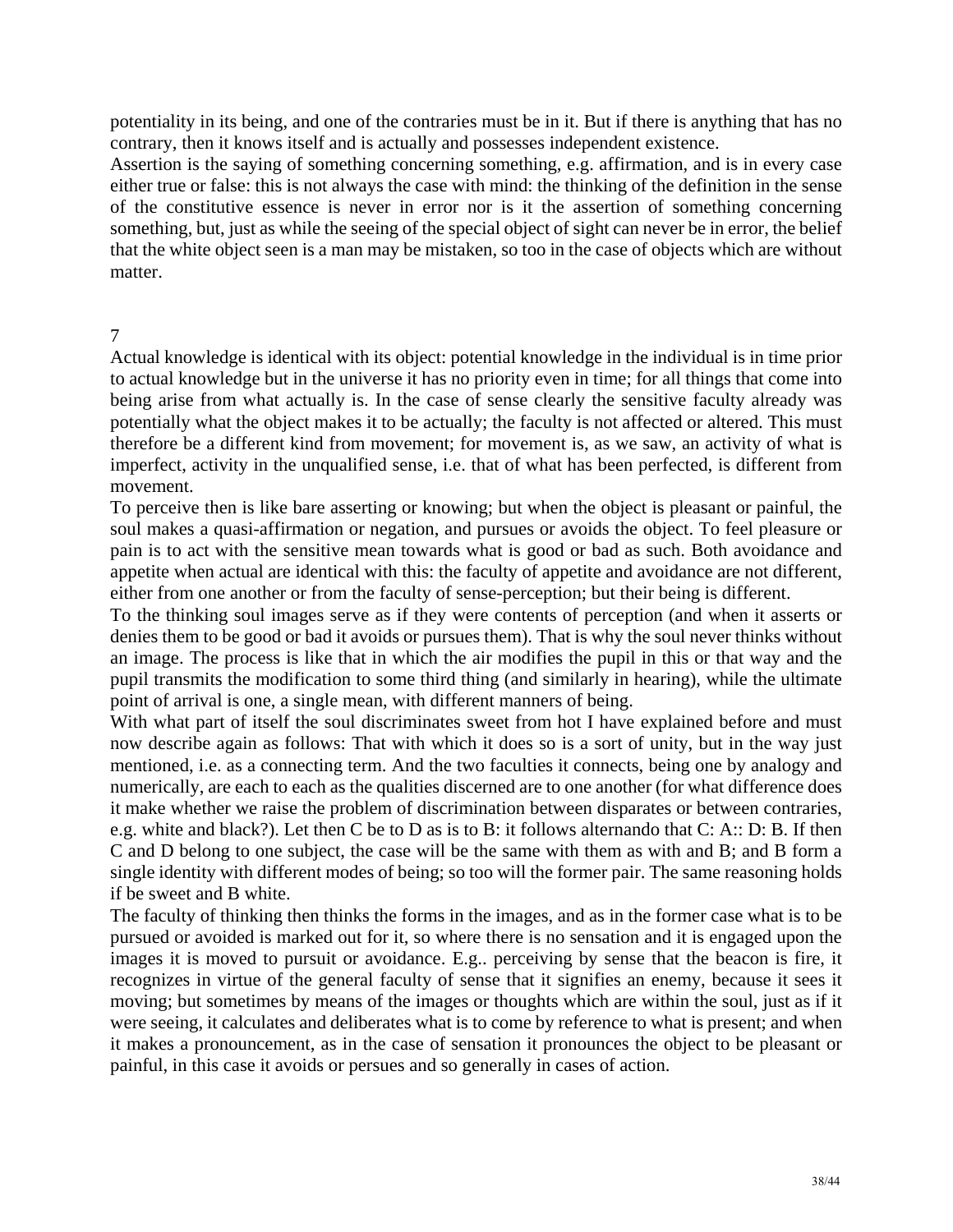That too which involves no action, i.e. that which is true or false, is in the same province with what is good or bad: yet they differ in this, that the one set imply and the other do not a reference to a particular person.

The so-called abstract objects the mind thinks just as, if one had thought of the snubnosed not as snub-nosed but as hollow, one would have thought of an actuality without the flesh in which it is embodied: it is thus that the mind when it is thinking the objects of Mathematics thinks as separate elements which do not exist separate. In every case the mind which is actively thinking is the objects which it thinks. Whether it is possible for it while not existing separate from spatial conditions to think anything that is separate, or not, we must consider later.

# 8

Let us now summarize our results about soul, and repeat that the soul is in a way all existing things; for existing things are either sensible or thinkable, and knowledge is in a way what is knowable, and sensation is in a way what is sensible: in what way we must inquire.

Knowledge and sensation are divided to correspond with the realities, potential knowledge and sensation answering to potentialities, actual knowledge and sensation to actualities. Within the soul the faculties of knowledge and sensation are potentially these objects, the one what is knowable, the other what is sensible. They must be either the things themselves or their forms. The former alternative is of course impossible: it is not the stone which is present in the soul but its form.

It follows that the soul is analogous to the hand; for as the hand is a tool of tools, so the mind is the form of forms and sense the form of sensible things.

objects and all the states and affections of sensible things. Hence (1) no one can learn or understand Since according to common agreement there is nothing outside and separate in existence from sensible spatial magnitudes, the objects of thought are in the sensible forms, viz. both the abstract anything in the absence of sense, and (when the mind is actively aware of anything it is necessarily aware of it along with an image; for images are like sensuous contents except in that they contain no matter.

Imagination is different from assertion and denial; for what is true or false involves a synthesis of concepts. In what will the primary concepts differ from images? Must we not say that neither these nor even our other concepts are images, though they necessarily involve them?

# 9

work of thought and sense, and (b) the faculty of originating local movement. Sense and mind we not enough to distinguish, with some thinkers, the calculative, the passionate, and the desiderative, or with others the rational and the irrational; for if we take the dividing lines followed by these thinkers we shall find parts far more distinctly separated from one another than these, namely those we have just mentioned: (1) the nutritive, which belongs both to plants and to all animals, and (2) the sensitive, which cannot easily be classed as either irrational or rational; further (3) the imaginative, which is, in its being, different from all, while it is very hard to say with which of the The soul of animals is characterized by two faculties, (a) the faculty of discrimination which is the have now sufficiently examined. Let us next consider what it is in the soul which originates movement. Is it a single part of the soul separate either spatially or in definition? Or is it the soul as a whole? If it is a part, is that part different from those usually distinguished or already mentioned by us, or is it one of them? The problem at once presents itself, in what sense we are to speak of parts of the soul, or how many we should distinguish. For in a sense there is an infinity of parts: it is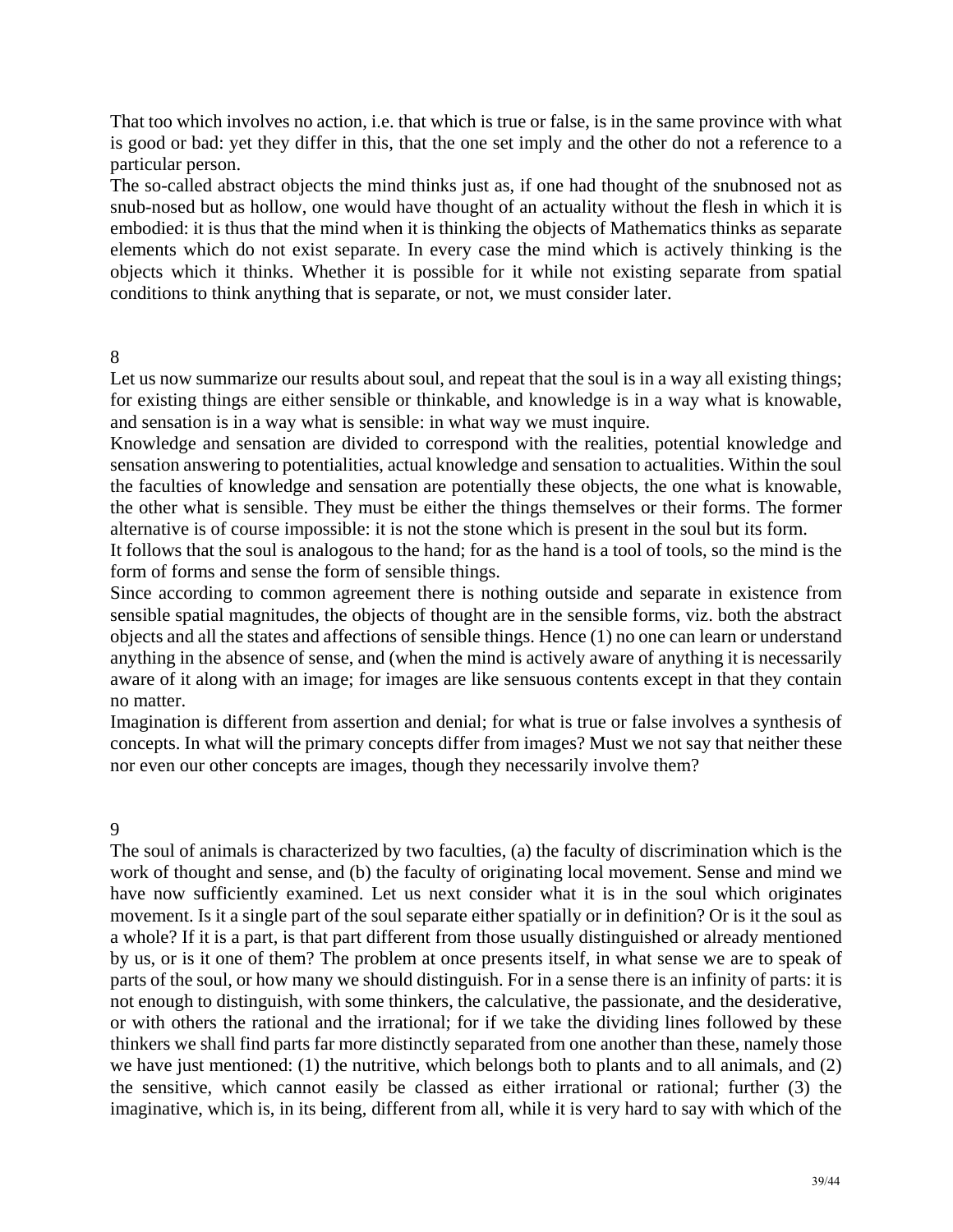others it is the same or not the same, supposing we determine to posit separate parts in the soul; and lastly (4) the appetitive, which would seem to be distinct both in definition and in power from all hitherto enumerated.

It is absurd to break up the last-mentioned faculty: as these thinkers do, for wish is found in the calculative part and desire and passion in the irrational; and if the soul is tripartite appetite will be found in all three parts. Turning our attention to the present object of discussion, let us ask what that is which originates local movement of the animal.

waking, we must consider later: these too present much difficulty: at present we must consider The movement of growth and decay, being found in all living things, must be attributed to the faculty of reproduction and nutrition, which is common to all: inspiration and expiration, sleep and local movement, asking what it is that originates forward movement in the animal.

That it is not the nutritive faculty is obvious; for this kind of movement is always for an end and is accompanied either by imagination or by appetite; for no animal moves except by compulsion unless it has an impulse towards or away from an object. Further, if it were the nutritive faculty, even plants would have been capable of originating such movement and would have possessed the organs necessary to carry it out. Similarly it cannot be the sensitive faculty either; for there are many animals which have sensibility but remain fast and immovable throughout their lives.

If then Nature never makes anything without a purpose and never leaves out what is necessary rise to completeness of nature and decay to an end), it follows that, had they been capable of originating forward movement, they would have possessed the organs necessary for that purpose. Further, neither can the calculative faculty or what is called 'mind' be the cause of such movement; for mind as speculative never thinks what is practicable, it never says anything about an object to (except in the case of mutilated or imperfect growths; and that here we have neither mutilation nor imperfection may be argued from the facts that such animals (a) can reproduce their species and (b) be avoided or pursued, while this movement is always in something which is avoiding or pursuing an object. No, not even when it is aware of such an object does it at once enjoin pursuit or avoidance of it; e.g. the mind often thinks of something terrifying or pleasant without enjoining the emotion of fear. It is the heart that is moved (or in the case of a pleasant object some other part). Further, even when the mind does command and thought bids us pursue or avoid something, sometimes no movement is produced; we act in accordance with desire, as in the case of moral weakness. And, generally, we observe that the possessor of medical knowledge is not necessarily healing, which shows that something else is required to produce action in accordance with knowledge; the knowledge alone is not the cause. Lastly, appetite too is incompetent to account fully for movement; for those who successfully resist temptation have appetite and desire and yet follow mind and refuse to enact that for which they have appetite.

# 10

regard imagination as a kind of thinking; for many men follow their imaginations contrary to These two at all events appear to be sources of movement: appetite and mind (if one may venture to knowledge, and in all animals other than man there is no thinking or calculation but only imagination).

which calculates means to an end, i.e. mind practical (it differs from mind speculative in the is the beginning of the action. It follows that there is a justification for regarding these two as the Both of these then are capable of originating local movement, mind and appetite: (1) mind, that is, character of its end); while (2) appetite is in every form of it relative to an end: for that which is the object of appetite is the stimulant of mind practical; and that which is last in the process of thinking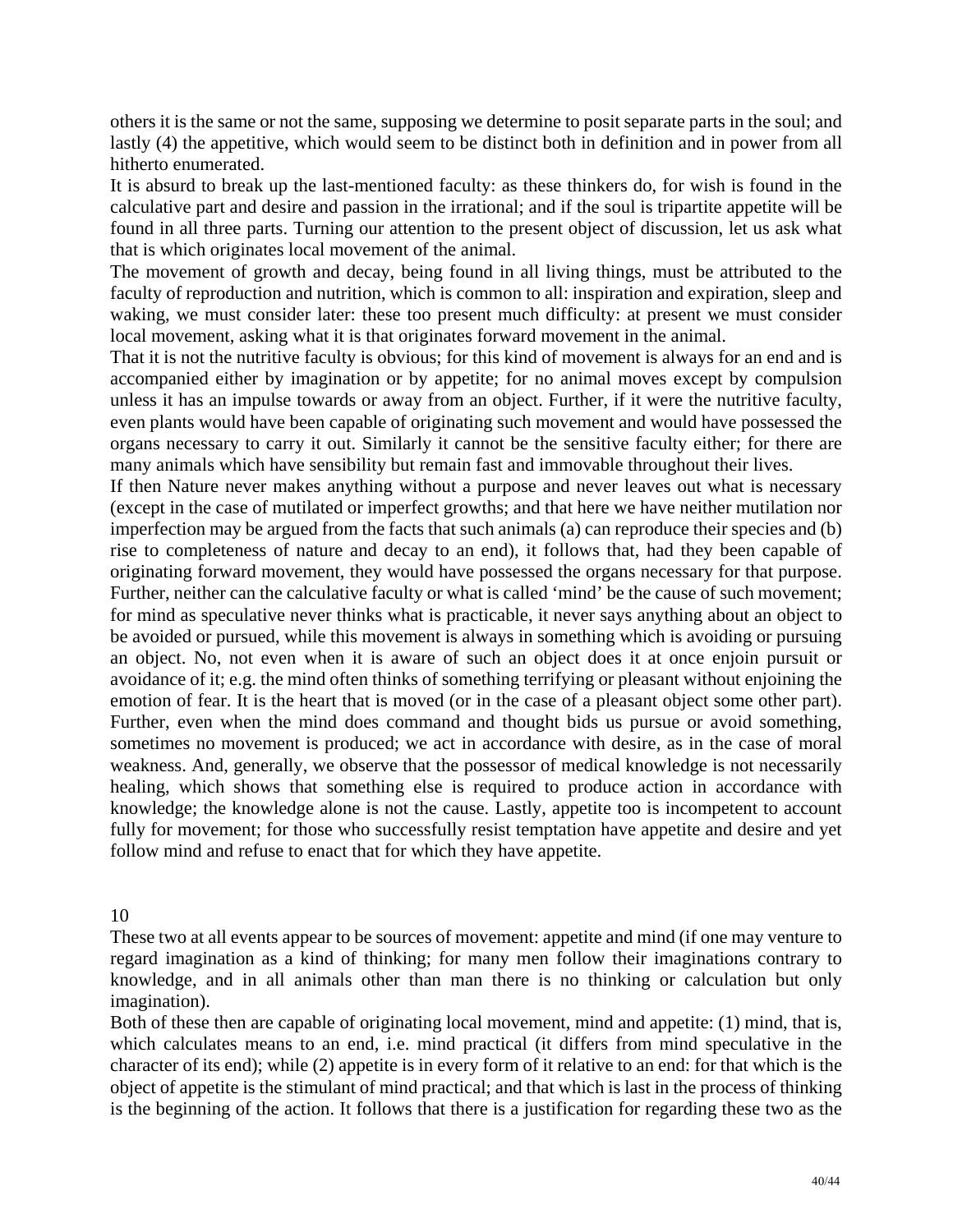sources of movement, i.e. appetite and practical thought; for the object of appetite starts a movement and as a result of that thought gives rise to movement, the object of appetite being it a source of stimulation. So too when imagination originates movement, it necessarily involves appetite.

a form of appetite; and when movement is produced according to calculation it is also according to That which moves therefore is a single faculty and the faculty of appetite; for if there had been two sources of movement – mind and appetite – they would have produced movement in virtue of some common character. As it is, mind is never found producing movement without appetite (for wish is wish), but appetite can originate movement contrary to calculation, for desire is a form of appetite. Now mind is always right, but appetite and imagination may be either right or wrong. That is why, though in any case it is the object of appetite which originates movement, this object may be either the real or the apparent good. To produce movement the object must be more than this: it must be good that can be brought into being by action; and only what can be otherwise than as it is can thus be brought into being. That then such a power in the soul as has been described, i.e. that called appetite, originates movement is clear. Those who distinguish parts in the soul, if they distinguish and divide in accordance with differences of power, find themselves with a very large number of parts, a nutritive, a sensitive, an intellective, a deliberative, and now an appetitive part; for these are more different from one another than the faculties of desire and passion.

apprehended in thought or imagination), the things that originate movement are numerically many. All movement involves three factors,  $(1)$  that which originates the movement,  $(2)$  that by means of which it originates it, and (3) that which is moved. The expression 'that which originates the movement' is ambiguous: it may mean either (a) something which itself is unmoved or (b) that sense of actual appetite is a kind of movement), while that which is in motion is the animal. The Since appetites run counter to one another, which happens when a principle of reason and a desire are contrary and is possible only in beings with a sense of time (for while mind bids us hold back because of what is future, desire is influenced by what is just at hand: a pleasant object which is just at hand presents itself as both pleasant and good, without condition in either case, because of want of foresight into what is farther away in time), it follows that while that which originates movement must be specifically one, viz. the faculty of appetite as such (or rather farthest back of all the object of that faculty; for it is it that itself remaining unmoved originates the movement by being which at once moves and is moved. Here that which moves without itself being moved is the realizable good, that which at once moves and is moved is the faculty of appetite (for that which is influenced by appetite so far as it is actually so influenced is set in movement, and appetite in the instrument which appetite employs to produce movement is no longer psychical but bodily: hence the examination of it falls within the province of the functions common to body and soul. To state the matter summarily at present, that which is the instrument in the production of movement is to be found where a beginning and an end coincide as e.g. in a ball and socket joint; for there the convex and the concave sides are respectively an end and a beginning (that is why while the one remains at rest, the other is moved): they are separate in definition but not separable spatially. For everything is moved by pushing and pulling. Hence just as in the case of a wheel, so here there must be a point which remains at rest, and from that point the movement must originate.

To sum up, then, and repeat what I have said, inasmuch as an animal is capable of appetite it is capable of self-movement; it is not capable of appetite without possessing imagination; and all imagination is either (1) calculative or (2) sensitive. In the latter an animals, and not only man, partake.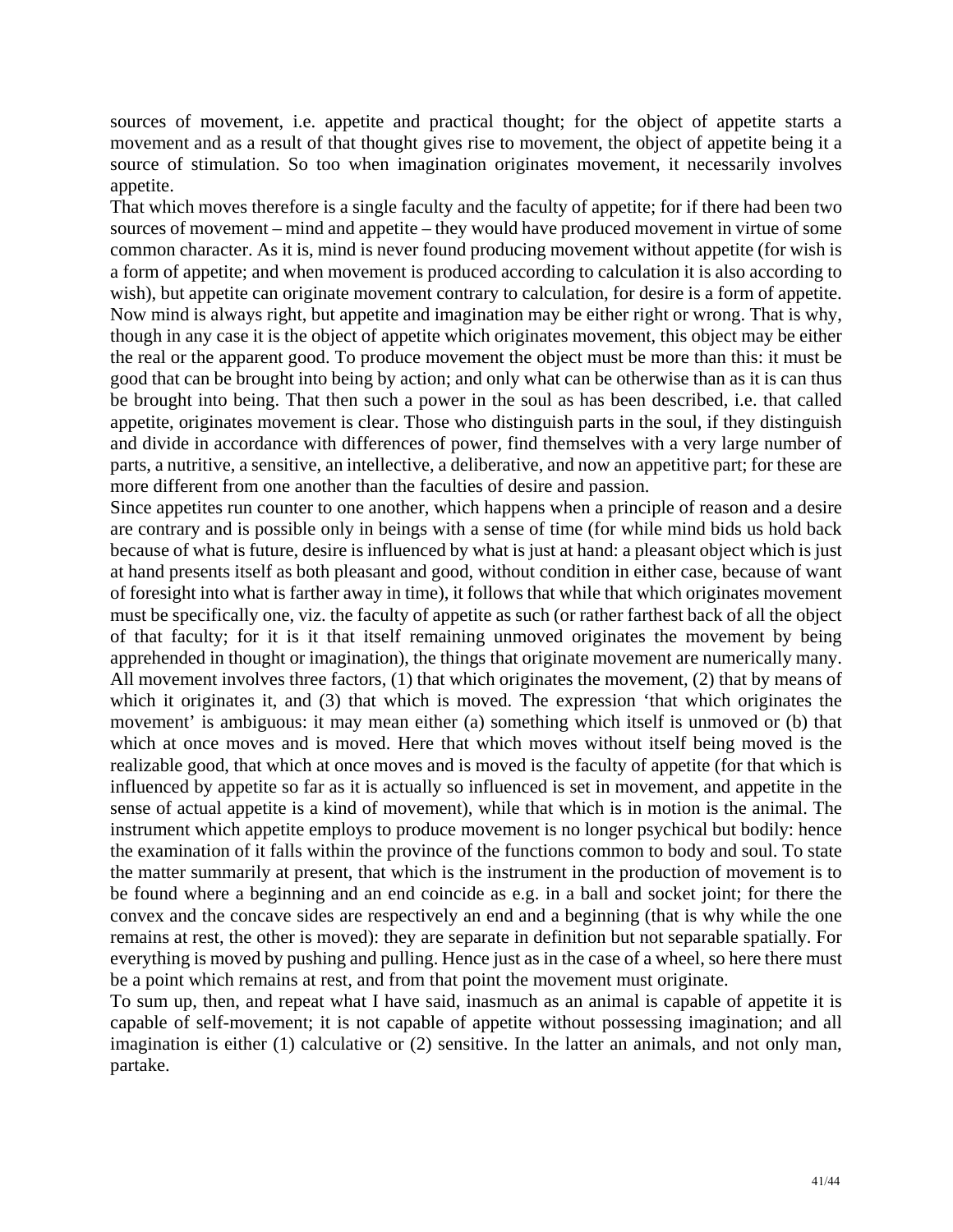### 11

We must consider also in the case of imperfect animals, sc. those which have no sense but touch, what it is that in them originates movement. Can they have imagination or not? or desire? Clearly they have feelings of pleasure and pain, and if they have these they must have desire. But how can they have imagination? Must not we say that, as their movements are indefinite, they have imagination and desire, but indefinitely?

Sensitive imagination, as we have said, is found in all animals, deliberative imagination only in those that are calculative: for whether this or that shall be enacted is already a task requiring calculation; and there must be a single standard to measure by, for that is pursued which is greater. It follows that what acts in this way must be able to make a unity out of several images.

This is the reason why imagination is held not to involve opinion, in that it does not involve opinion based on inference, though opinion involves imagination. Hence appetite contains no deliberative element. Sometimes it overpowers wish and sets it in movement: at times wish acts thus upon appetite, like one sphere imparting its movement to another, or appetite acts thus upon appetite, i.e. in the condition of moral weakness (though by nature the higher faculty is always more authoritative and gives rise to movement). Thus three modes of movement are possible.

man should do such and such a kind of act, and the second that this is an act of the kind meant, and The faculty of knowing is never moved but remains at rest. Since the one premiss or judgement is universal and the other deals with the particular (for the first tells us that such and such a kind of I a person of the type intended), it is the latter opinion that really originates movement, not the universal; or rather it is both, but the one does so while it remains in a state more like rest, while the other partakes in movement.

# 12

The nutritive soul then must be possessed by everything that is alive, and every such thing is endowed with soul from its birth to its death. For what has been born must grow, reach maturity, and decay – all of which are impossible without nutrition. Therefore the nutritive faculty must be found in everything that grows and decays.

But sensation need not be found in all things that live. For it is impossible for touch to belong either (1) to those whose body is uncompounded or (2) to those which are incapable of taking in the forms without their matter.

capable of forward movement would, if unendowed with sensation, perish and fail to reach its end, having sensation. (Nor yet even if it were not produced by generation. Why should it not have sensation? Because it were better so either for the body or for the soul? But clearly it would not be better for either: the absence of sensation will not enable the one to think better or the other to exist better.) Therefore no body which is not stationary has soul without sensation. But animals must be endowed with sensation, since Nature does nothing in vain. For all things that exist by Nature are means to an end, or will be concomitants of means to an end. Every body which is the aim of Nature; for how could it obtain nutriment? Stationary living things, it is true, have as their nutriment that from which they have arisen; but it is not possible that a body which is not stationary but produced by generation should have a soul and a discerning mind without also

hearing, apprehend through media; but where there is immediate contact the animal, if it has no But if a body has sensation, it must be either simple or compound. And simple it cannot be; for then it could not have touch, which is indispensable. This is clear from what follows. An animal is a body with soul in it: every body is tangible, i.e. perceptible by touch; hence necessarily, if an animal is to survive, its body must have tactual sensation. All the other senses, e.g. smell, sight,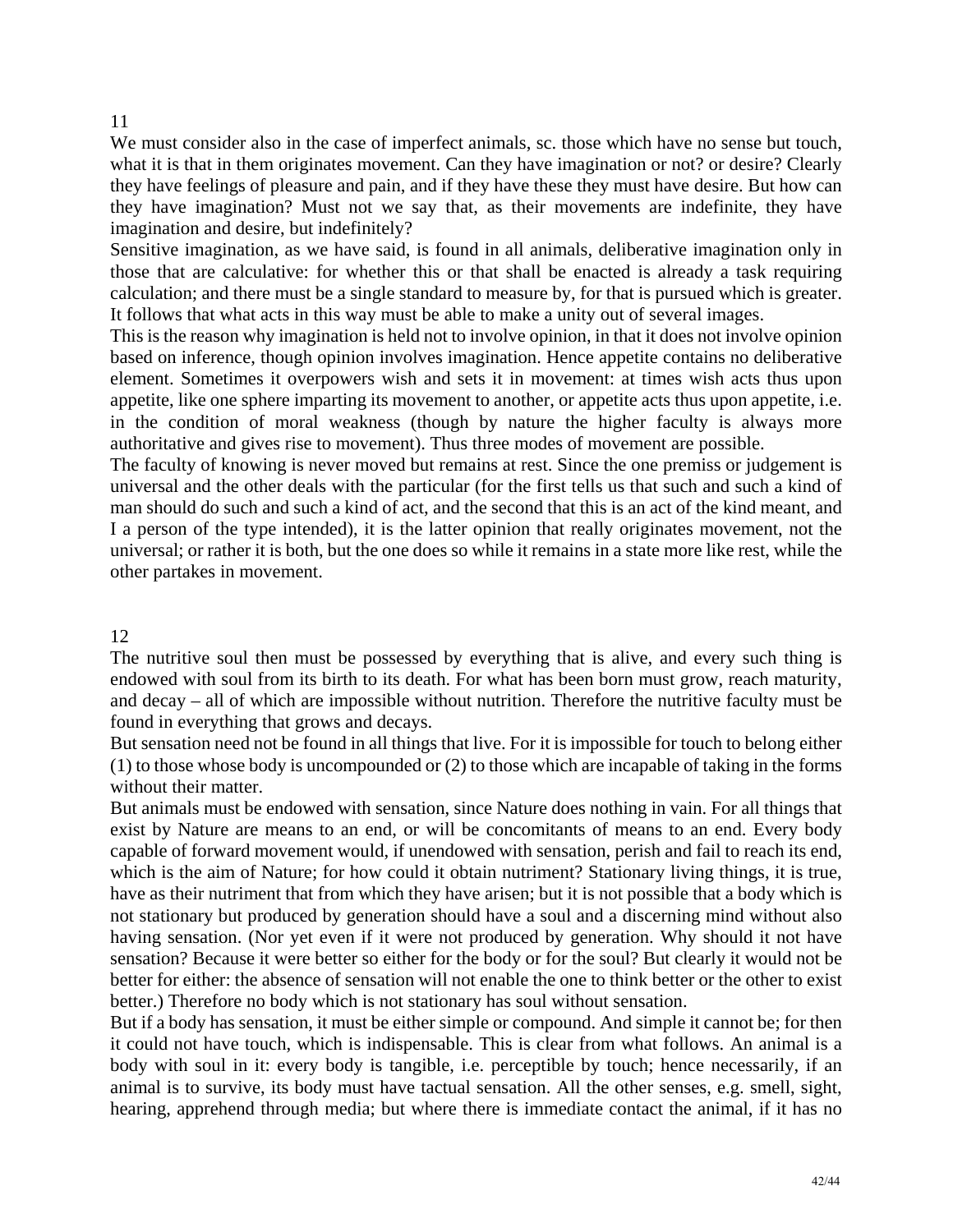sensation, will be unable to avoid some things and take others, and so will find it impossible to survive. That is why taste also is a sort of touch; it is relative to nutriment, which is just tangible body; whereas sound, colour, and odour are innutritious, and further neither grow nor decay. Hence it is that taste also must be a sort of touch, because it is the sense for what is tangible and nutritious. medium, the medium being affected and moved by the perceptible object, and the animal by the its place. Thus if an object is dipped into wax, the movement goes on until submersion has taken place, and in stone it goes no distance at all, while in water the disturbance goes far beyond the object dipped: in air the disturbance is propagated farthest of all, the air acting and being acted upon, so long as it maintains an unbroken unity. That is why in the case of reflection it is better, Both these senses, then, are indispensable to the animal, and it is clear that without touch it is impossible for an animal to be. All the other senses subserve well-being and for that very reason belong not to any and every kind of animal, but only to some, e.g. those capable of forward movement must have them; for, if they are to survive, they must perceive not only by immediate contact but also at a distance from the object. This will be possible if they can perceive through a medium. just as that which produces local movement causes a change extending to a certain point, and that which gave an impulse causes another to produce a new impulse so that the movement traverses a medium the first mover impelling without being impelled, the last moved being impelled without impelling, while the medium (or media, for there are many) is both – so is it also in the case of alteration, except that the agent produces produces it without the patient's changing instead of saying that the sight issues from the eye and is reflected, to say that the air, so long as it remains one, is affected by the shape and colour. On a smooth surface the air possesses unity; hence it is that it in turn sets the sight in motion, just as if the impression on the wax were transmitted as far as the wax extends.

# 13

It is clear that the body of an animal cannot be simple, i.e. consist of one element such as fire or air. For without touch it is impossible to have any other sense; for every body that has soul in it must, as we have said, be capable of touch. All the other elements with the exception of earth can constitute organs of sense, but all of them bring about perception only through something else, viz. through the media. Touch takes place by direct contact with its objects, whence also its name. All the other organs of sense, no doubt, perceive by contact, only the contact is mediate: touch alone perceives by immediate contact. Consequently no animal body can consist of these other elements.

the hot and the cold and all other tangible qualities whatsoever. That is why we have no sensation Nor can it consist solely of earth. For touch is as it were a mean between all tangible qualities, and its organ is capable of receiving not only all the specific qualities which characterize earth, but also by means of bones, hair, &c., because they consist of earth. So too plants, because they consist of earth, have no sensation. Without touch there can be no other sense, and the organ of touch cannot consist of earth or of any other single element.

accompanied by an impact or shock, or where through the objects of sight or of smell certain other things are set in motion, which destroy by contact); flavour also destroys only in so far as it is at the It is evident, therefore, that the loss of this one sense alone must bring about the death of an animal. For as on the one hand nothing which is not an animal can have this sense, so on the other it is the only one which is indispensably necessary to what is an animal. This explains, further, the following difference between the other senses and touch. In the case of all the others excess of intensity in the qualities which they apprehend, i.e. excess of intensity in colour, sound, and smell, destroys not the but only the organs of the sense (except incidentally, as when the sound is